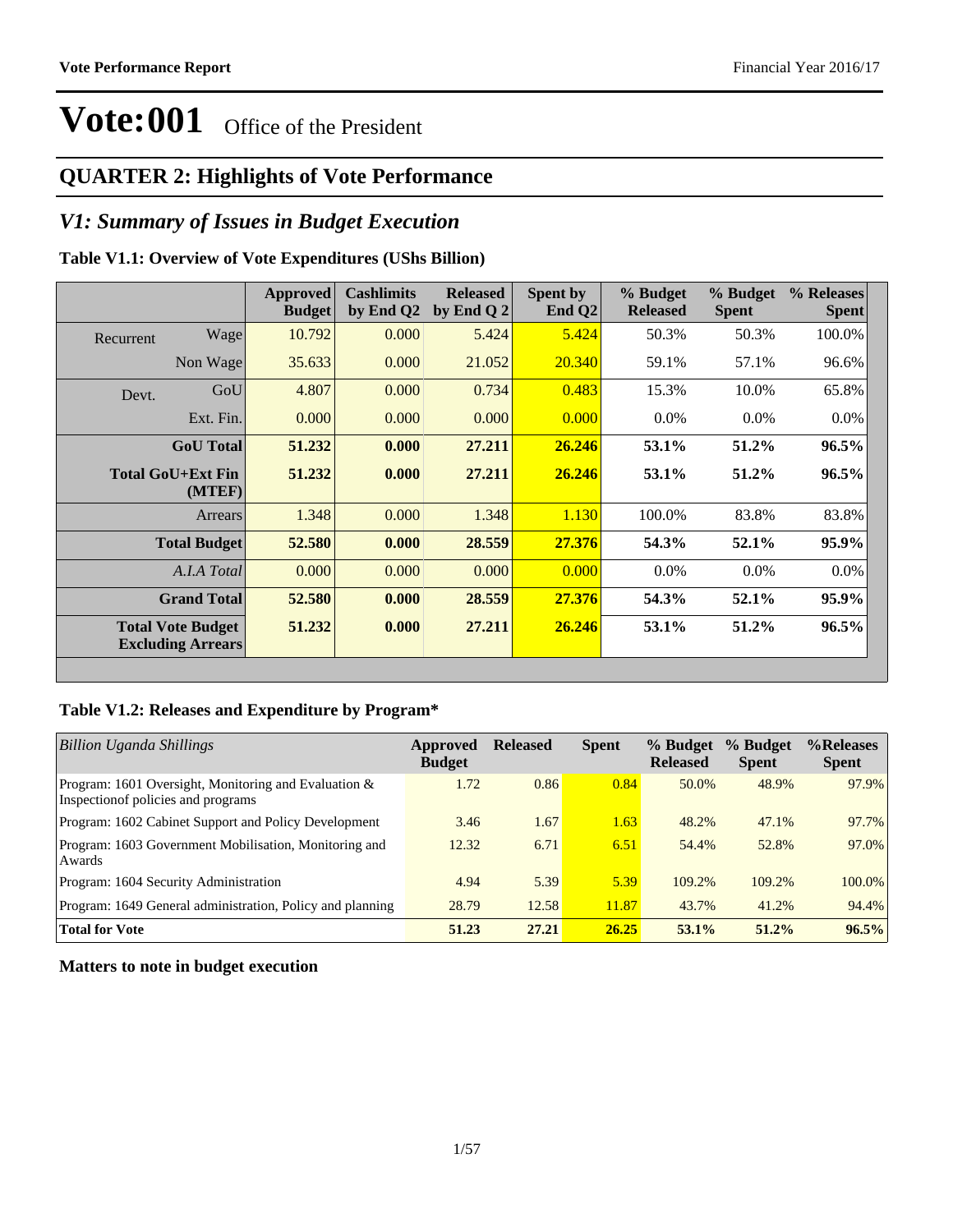### **QUARTER 2: Highlights of Vote Performance**

Under oversight monitoring, the Office developed a Concept Paper specifying the objectives and the scope of the study on outcome evaluation of the MATIP markets and agreed with the Office of the Prime Minister to jointly conduct an expanded Evaluation with support from the Evaluation Fund. The Terms of Reference for an expanded evaluation were developed, consultant procured, data collected, and report will be produced and disseminated to stakeholders in Q3. The Manifesto Implementation Unit was facilitated to analyze six (06) reports on Manifesto Implementation from six MDAs. The Vote also continued to offer logistical and technical support to Cabinet by reviewing 44 Submissions to Cabinet for adequacy and harmony with National Frameworks, regional and international commitments.

Furthermore, the Office: continued to facilitate 116 RDCs and DRDCs to enable them conduct awareness campaigns and monitoring of government programs at District level; held 01 Investiture Ceremony held during the 54th Independence Day Anniversary Celebrations on 9th October, 2016 in Luuka District; conducted 04 patriotism training programs for students and teachers; compiled and submitted the Sector Budget Framework Paper for the FY 2017/18; and developed an Issues Paper for the Inter-Ministerial Committee on the amendment of the KCC Act 2010.

| (i) Major unpsent balances |                                                                                         |                                                                            |  |  |  |  |  |
|----------------------------|-----------------------------------------------------------------------------------------|----------------------------------------------------------------------------|--|--|--|--|--|
| Programs, Projects         |                                                                                         |                                                                            |  |  |  |  |  |
|                            | Program 1601 Oversight, Monitoring and Evaluation & Inspection of policies and programs |                                                                            |  |  |  |  |  |
|                            | $0.013$ Bn Shs                                                                          | SubProgram/Project :03 Monitoring & Evaluation                             |  |  |  |  |  |
|                            |                                                                                         | Reason: Late settlement of invoices.                                       |  |  |  |  |  |
| <b>Items</b>               |                                                                                         |                                                                            |  |  |  |  |  |
| 9,459,302.000 UShs         |                                                                                         | 228002 Maintenance - Vehicles                                              |  |  |  |  |  |
|                            |                                                                                         | Reason: LPO had been generated and awaiting the delivery of the service    |  |  |  |  |  |
| 1,172,692.000 UShs         |                                                                                         | 223006 Water                                                               |  |  |  |  |  |
|                            |                                                                                         | Reason: The invoices for december were paid in January due to late receipt |  |  |  |  |  |
| 550,208.000 UShs           |                                                                                         | 221007 Books, Periodicals & Newspapers                                     |  |  |  |  |  |
|                            |                                                                                         | Reason: Procurement process delayed delivery                               |  |  |  |  |  |
| 474,900.000 UShs           |                                                                                         | 225001 Consultancy Services- Short term                                    |  |  |  |  |  |
|                            |                                                                                         | Reason: Funds are insufficient to carry out a major consultancy            |  |  |  |  |  |
| 415,000.000 UShs           |                                                                                         | 221003 Staff Training                                                      |  |  |  |  |  |
|                            |                                                                                         | Reason: Funds are insufficient to carry out a major training.              |  |  |  |  |  |
|                            | <b>0.000 Bn Shs</b>                                                                     | SubProgram/Project :04 Monitoring & Inspection                             |  |  |  |  |  |
|                            |                                                                                         | Reason: Late settlement of invoices<br>2/57                                |  |  |  |  |  |

### **Table V1.3: High Unspent Balances and Over-Expenditure in the Domestic Budget (Ushs Bn)**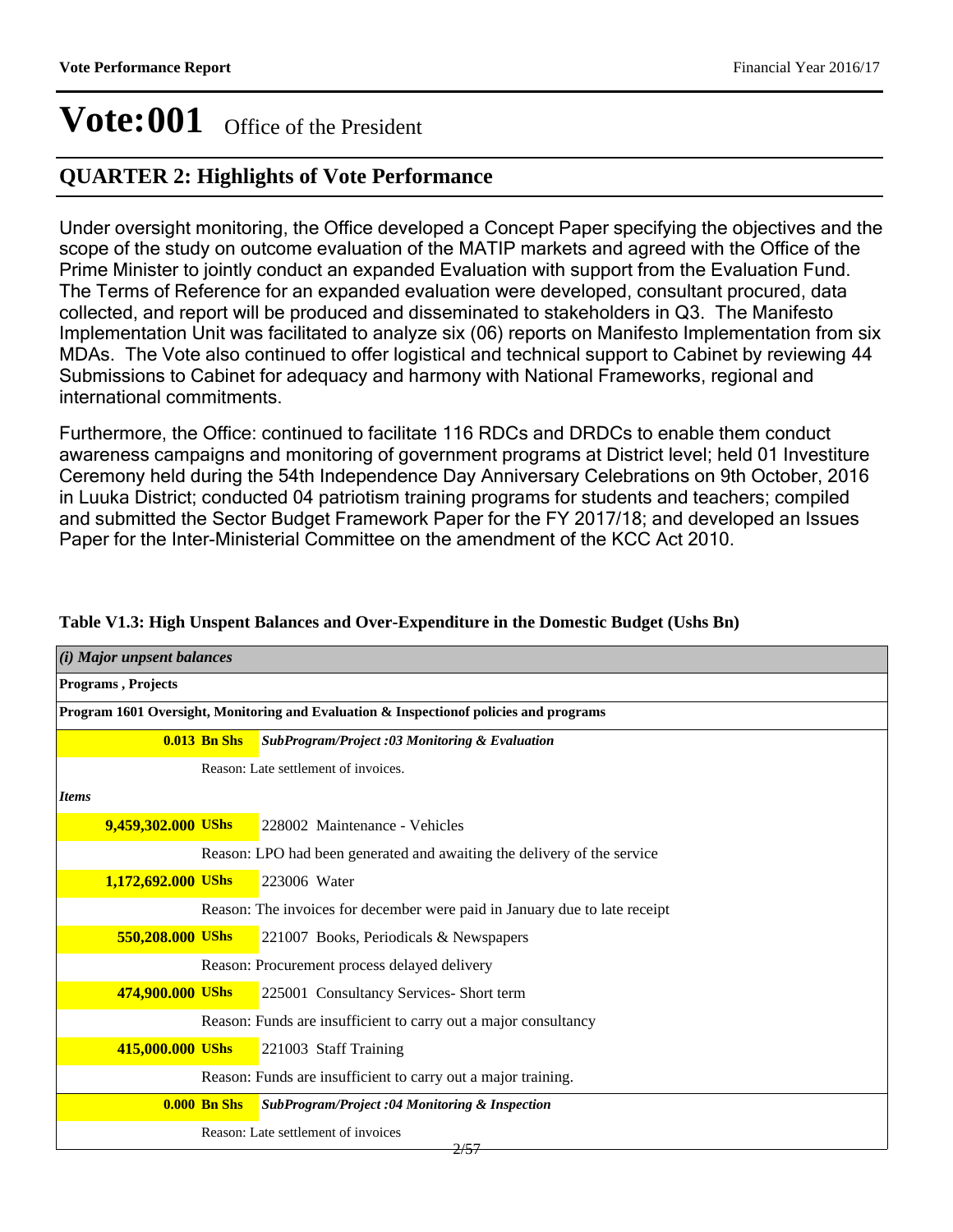## **QUARTER 2: Highlights of Vote Performance**

| <b>Items</b> |                  |                     |                                                                                    |
|--------------|------------------|---------------------|------------------------------------------------------------------------------------|
|              | 75,000.000 UShs  |                     | 221002 Workshops and Seminars                                                      |
|              |                  |                     | Reason: Expended in January                                                        |
|              | 71,900.000 UShs  |                     | 211103 Allowances                                                                  |
|              |                  |                     | Reason: Expended in January                                                        |
|              | 70,000.000 UShs  |                     | 225001 Consultancy Services- Short term                                            |
|              |                  |                     | Reason: Insufficient for consultancy                                               |
|              | 48,126.000 UShs  |                     | 227001 Travel inland                                                               |
|              |                  |                     | Reason: expended in January                                                        |
|              | 44,000.000 UShs  |                     | 221008 Computer supplies and Information Technology (IT)                           |
|              |                  |                     | Reason: Insufficient to purchase an extral computer                                |
|              |                  | <b>0.003 Bn Shs</b> | SubProgram/Project :05 Economic Affairs and Policy Development                     |
|              |                  |                     | Reason: The funds were insufficient to deliver the planned activity                |
| Items        |                  |                     |                                                                                    |
|              | 682,000.000 UShs |                     | 222001 Telecommunications                                                          |
|              |                  |                     | Reason: Invoices were paid in January                                              |
|              | 673,760.000 UShs |                     | 228003 Maintenance - Machinery, Equipment & Furniture                              |
|              |                  |                     | Reason: The procurement process led to late settlement of invoice by January 2017. |
|              | 484,274.000 UShs |                     | 213001 Medical expenses (To employees)                                             |
|              |                  |                     | Reason: Expended in January                                                        |
|              | 268,570.000 UShs |                     | 227001 Travel inland                                                               |
|              |                  |                     | Reason: Expended in January                                                        |
|              | 200,000.000 UShs |                     | 222003 Information and communications technology (ICT)                             |
|              |                  |                     | Reason: Expended in January                                                        |
|              |                  | <b>0.002 Bn Shs</b> | SubProgram/Project :12 Manifesto Implementation Unit                               |
|              |                  |                     | Reason: late receipt of invoices for December                                      |
| Items        |                  |                     |                                                                                    |
|              | 644,110.000 UShs |                     | 223005 Electricity                                                                 |
|              |                  |                     | Reason: Expended in January due to late receipt of invoice.                        |
|              | 596,604.000 UShs |                     | 227001 Travel inland                                                               |
|              |                  |                     | Reason: Expended in January                                                        |
|              | 335,782.000 UShs |                     | 221007 Books, Periodicals & Newspapers                                             |
|              |                  |                     | Reason: Expended in January due to late receipt of invoice.                        |
|              | 225,338.000 UShs |                     | 211103 Allowances<br>3/57                                                          |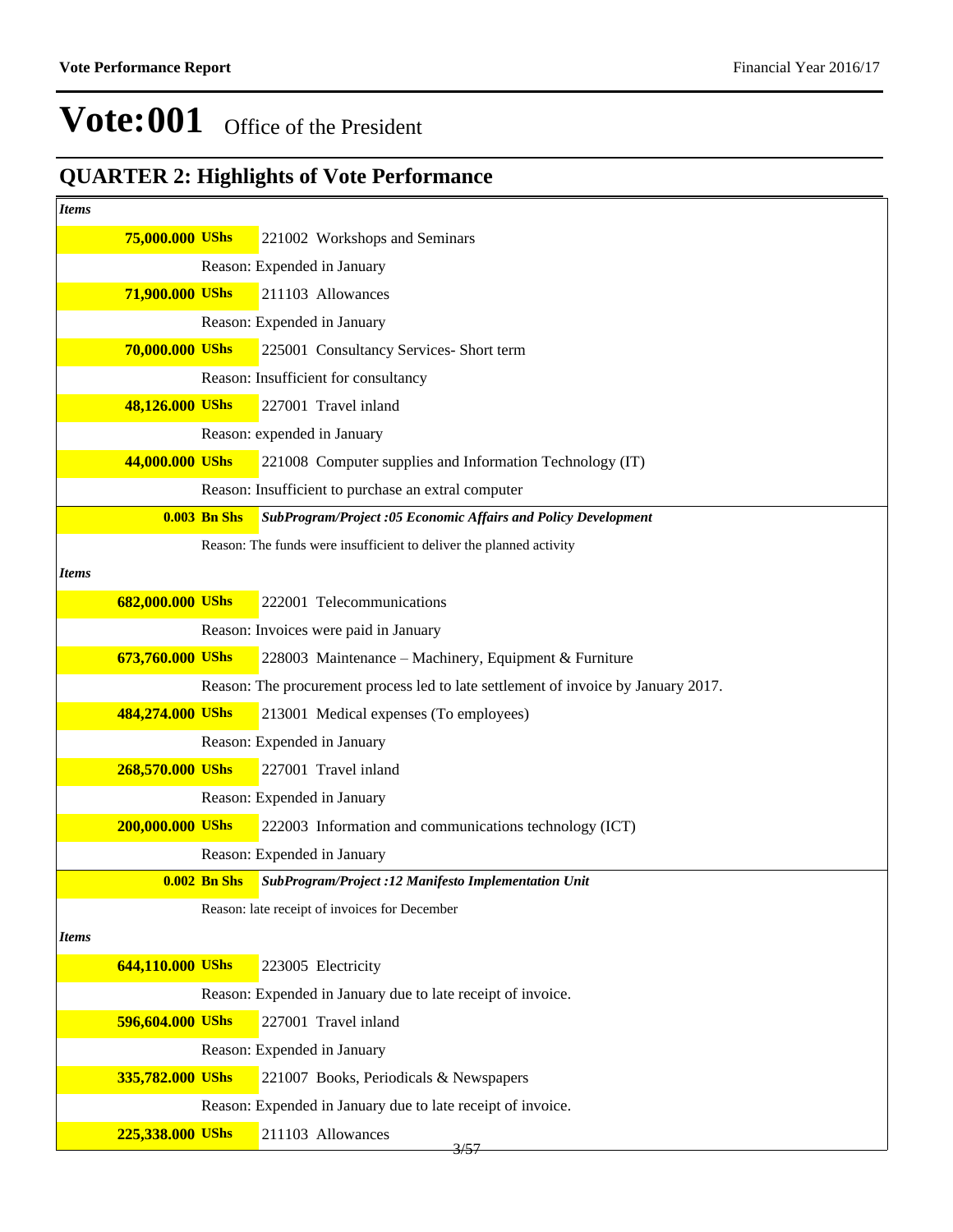|                      |                     | <b>QUARTER 2: Highlights of Vote Performance</b>                                                                                           |
|----------------------|---------------------|--------------------------------------------------------------------------------------------------------------------------------------------|
|                      |                     | Reason: Funding was not enough to facilitate an independent activity.                                                                      |
| 218,014.000 UShs     |                     | 223006 Water                                                                                                                               |
|                      |                     | Reason: Expended in January due to late receipt of invoice.                                                                                |
|                      |                     | Program 1602 Cabinet Support and Policy Development                                                                                        |
|                      | <b>0.039 Bn Shs</b> | SubProgram/Project :07 Cabinet Secretariat                                                                                                 |
|                      |                     | Reason: Funds were tied up in IFMS requisitions which were later paid out in January.                                                      |
| <b>Items</b>         |                     |                                                                                                                                            |
| 10,682,500.000 UShs  |                     | 221010 Special Meals and Drinks                                                                                                            |
|                      |                     | Reason: Funds were tied up in an IFMS requisition which was later paid in January.                                                         |
| 7,968,000.000 UShs   |                     | 221008 Computer supplies and Information Technology (IT)                                                                                   |
|                      |                     | Reason: LPO generated awaiting delivery of supplies                                                                                        |
| 6,706,021.000 UShs   |                     | 228002 Maintenance - Vehicles                                                                                                              |
|                      |                     | Reason: LPO generated awaiting delivery of the service                                                                                     |
| 4,099,000.000 UShs   |                     | 221007 Books, Periodicals & Newspapers                                                                                                     |
|                      |                     | Reason: LPO generated awaiting delivery of supplies                                                                                        |
| 3,002,000.000 UShs   |                     | 221009 Welfare and Entertainment                                                                                                           |
|                      |                     | Reason: Funds expended in January.                                                                                                         |
|                      |                     | Program 1603 Government Mobilisation, Monitoring and Awards                                                                                |
|                      | <b>0.181 Bn Shs</b> | SubProgram/Project :01 Headquarters (Media Centre and RDCs)                                                                                |
|                      |                     | Reason: Late receipt of accountability for PAF funds whose payment / re-reimbursement is dependent on accountability<br>submitted by RDCs. |
| <b>Items</b>         |                     |                                                                                                                                            |
|                      |                     |                                                                                                                                            |
| 139,835,911.000 UShs |                     | 263104 Transfers to other govt. Units (Current)                                                                                            |
|                      |                     | Reason: Late receipt of accountability for PAF funds whose payment / re-reimbursement is dependent on<br>accountability submitted by RDCs. |
|                      | <b>0.017 Bn Shs</b> | SubProgram/Project :13 Presidential Awards Committee                                                                                       |
|                      |                     | Reason: The funds were inadequate to deliver on the planned outputs                                                                        |
| <b>Items</b>         |                     |                                                                                                                                            |
| 13,000,000.000 UShs  |                     | 227002 Travel abroad                                                                                                                       |
|                      |                     | Reason: Funds were not sufficient to facilitate the planned travel for two officers.                                                       |
| 1,987,441.000 UShs   |                     | 228002 Maintenance - Vehicles                                                                                                              |
|                      |                     | Reason: LPO generated awaiting delivery of a service                                                                                       |
| 1,080,061.000 UShs   |                     | 223005 Electricity                                                                                                                         |
|                      |                     | Reason: Expended in January                                                                                                                |
| 413,856.000 UShs     |                     | 223006 Water<br>4/57                                                                                                                       |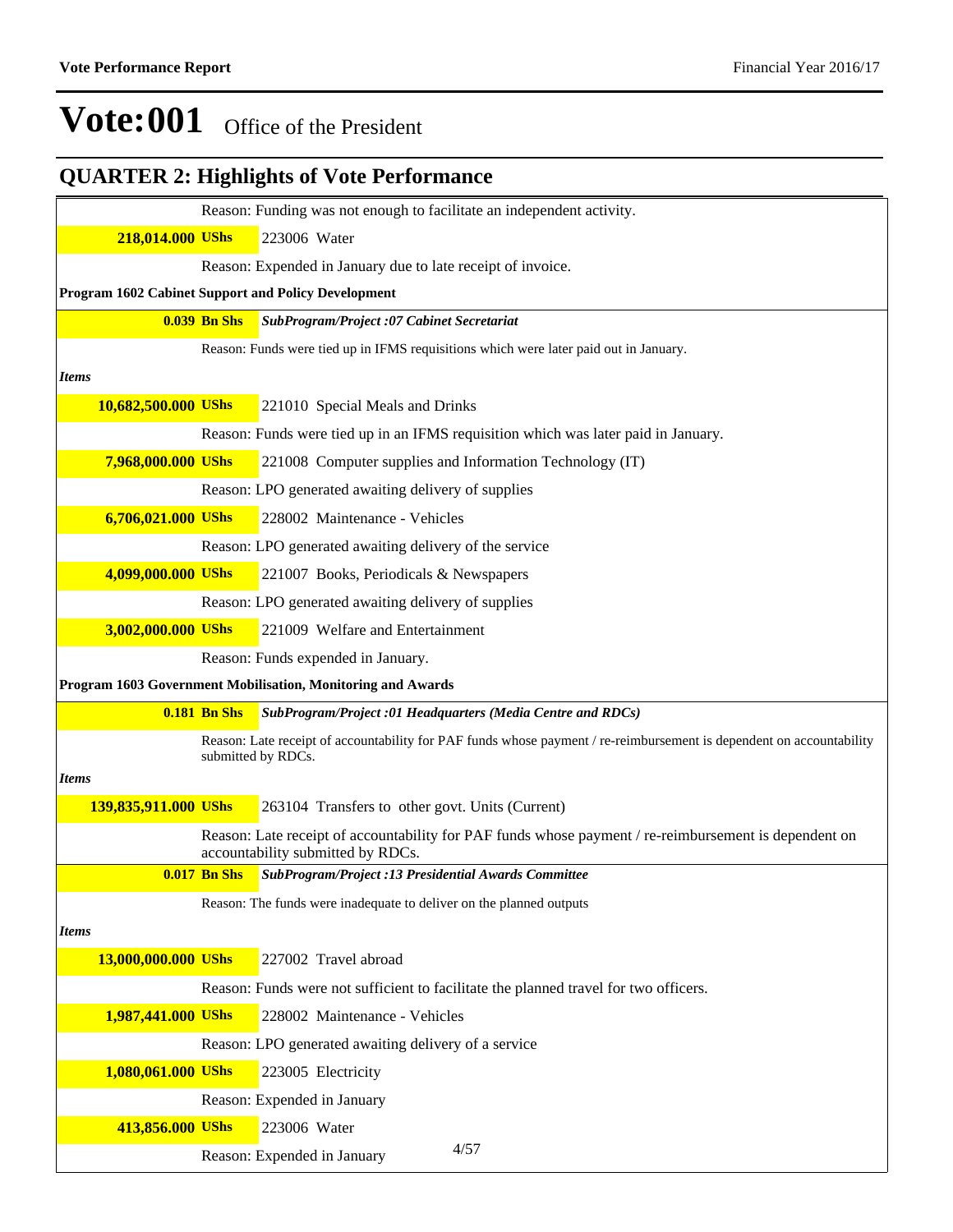### **347,200.000 UShs** 211103 Allowances Reason: Funds left were not enough to facilitate another program / activity. **Program 1604 Security Administration Program 1649 General administration, Policy and planning 0.458 Bn Shs** *SubProgram/Project :01 Headquarters* Reason: 266 Pensioners had not been verified and payments were suspended. In addition, most of the gratuity payments fall due in the third and fourth quarter. Regarding rent, funds were unpaid due to some Landlords not availing TINs. Travel abroad balances were encumbrances in form of LPOs which were pending payment by December. *Items* **218,515,688.000 UShs** 212102 Pension for General Civil Service Reason: 266 Pensioners had not been verified and payments were suspended. **80,519,153.000 UShs** 227002 Travel abroad Reason: Travel abroad balances were encumbrances in form of LPOs which were pending payment by December. **59,491,383.000 UShs** 213004 Gratuity Expenses Reason: Most of the gratuity payments fall due in the third and fourth quarter. **52,295,221.000 UShs** 223003 Rent – (Produced Assets) to private entities Reason: Funds not paid out due to some Land lords failing to avail TINs. **0.235 Bn Shs** *SubProgram/Project :0001 Construction of GoU offices* Reason: The constructions are still on going and payments shall be effected upon receipt of interim payment certificates from Constructors. *Items* **234,842,636.000 UShs** 312101 Non-Residential Buildings Reason: The constructions are still on going and payments shall be effected upon receipt of interim payment certificates from Constructors. **0.016 Bn Shs** *SubProgram/Project :0007 Strengthening of the President's Office* Reason: Funds furniture and office equipment remained unspent due to lengthy procurement processes which extended beyond Q2. The unspent balances of 6.8million shillings could not be utilized to buy a vehicle. *Items* **9,487,339.000 UShs** 312202 Machinery and Equipment Reason: The long procurement process **6,888,288.000 UShs** 312201 Transport Equipment Reason: Funds were inadequate to deliver the planned outputs **57,749.000 UShs** 312203 Furniture & Fixtures Reason: Funds were inadequate to deliver the planned outputs *(ii) Expenditures in excess of the original approved budget* **Program 1604 Security Administration 0.453 Bn Shs** *SubProgram/Project :01 Headquarters (Security Sector Coordination)* 5/57**QUARTER 2: Highlights of Vote Performance**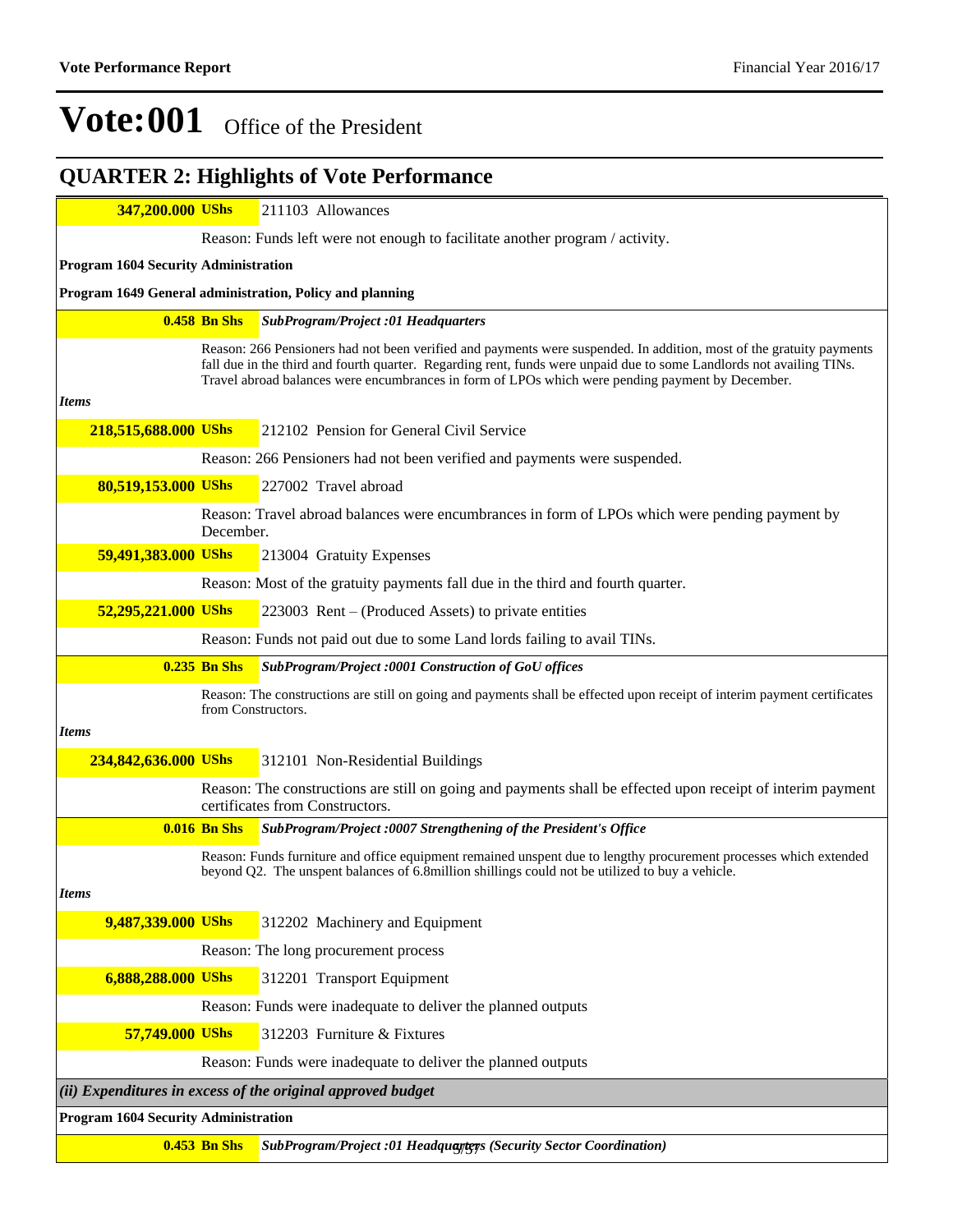## **QUARTER 2: Highlights of Vote Performance**

## *Items*

**453,492,986.000 UShs** 224003 Classified Expenditure

Reason:

Reason:

### *V2: Performance Highlights*

### **Table V2.1: Key Vote Output Indicators and Expenditures\***

| Vote, Vote Function<br><b>Key Output</b>                                                                  | <b>Approved Budget and</b><br><b>Planned outputs</b>                                                                                                                       | <b>Cumulative Expenditure</b><br>and Performance                                                                                                                                                                   | <b>Status and Reasons for</b><br>any Variation from Plans                                                                   |  |  |
|-----------------------------------------------------------------------------------------------------------|----------------------------------------------------------------------------------------------------------------------------------------------------------------------------|--------------------------------------------------------------------------------------------------------------------------------------------------------------------------------------------------------------------|-----------------------------------------------------------------------------------------------------------------------------|--|--|
| Programme: 1601 Oversight, Monitoring and Evaluation & Inspection of policies and programs                |                                                                                                                                                                            |                                                                                                                                                                                                                    |                                                                                                                             |  |  |
| Output: 160101 Monitoring the performance of government policies, programmes and projects                 |                                                                                                                                                                            |                                                                                                                                                                                                                    |                                                                                                                             |  |  |
| Description of Performance:                                                                               | implementation of Youth<br>Livelihood Programme and<br>disseminated.                                                                                                       | Monitoring report produced on the Report on the implementation of<br>the Youth Livelihood Programee<br>produced. Terms of Reference for<br>an expanded evaluation of the rural Q3<br>Water programme developed and | The process of procuring a<br>consultant to conduct the evaluation<br>is ongoing and will be completed in                   |  |  |
|                                                                                                           | A process Evaluation of the<br>implementation of the rural water<br>and sanitation grant under Poverty<br>Alleviation Funds (PAF)<br>conducted and a report produced<br>an | report to be finalized in Q3.                                                                                                                                                                                      |                                                                                                                             |  |  |
| Performance Indicators:                                                                                   |                                                                                                                                                                            |                                                                                                                                                                                                                    |                                                                                                                             |  |  |
| Number of public 3<br>programmes/projects inspected in<br><b>National Priorities.</b>                     |                                                                                                                                                                            | $\overline{c}$                                                                                                                                                                                                     |                                                                                                                             |  |  |
| Percentage of follow up action 100<br>indertaken on issues identified from<br>monitoring exercises.       |                                                                                                                                                                            | 40                                                                                                                                                                                                                 |                                                                                                                             |  |  |
| Output Cost: UShs Bn:                                                                                     |                                                                                                                                                                            | 0.623 UShs Bn:                                                                                                                                                                                                     | 48.0%<br>0.299 % Budget Spent:                                                                                              |  |  |
| <b>Output: 160102 Economic policy implementation</b>                                                      |                                                                                                                                                                            |                                                                                                                                                                                                                    |                                                                                                                             |  |  |
| Description of Performance:                                                                               | An outcome evaluation of the<br>MATIP markets conducted and<br>report produced.                                                                                            | Terms of Reference for an<br>expanded evaluation of the MATIP<br>developed in coordination with<br>OPM and report to be finalized in                                                                               | The process of procuring a<br>consultant to conduct the evaluation<br>is ongoing and will be completed in<br>Q <sub>3</sub> |  |  |
|                                                                                                           | A pilot study carried out on the<br>effective management of<br>government fleet and a report                                                                               | Q3. FY 2016/17 Consolidated<br>RDC report produced. Spot<br>inspections conducted on illegal                                                                                                                       |                                                                                                                             |  |  |
|                                                                                                           | produced.                                                                                                                                                                  | gold mining in Mubende district<br>and high Level consultative                                                                                                                                                     |                                                                                                                             |  |  |
|                                                                                                           | Consolidated RDCs' Field based<br>report produced and disseminated.                                                                                                        | meeting chaired by the Rt. Hon.<br>Prime Minister-region on the state<br>of tea growing in the Kigezi sub-                                                                                                         |                                                                                                                             |  |  |
|                                                                                                           | Spot inspection                                                                                                                                                            | region held and reports produced.                                                                                                                                                                                  |                                                                                                                             |  |  |
| Performance Indicators:                                                                                   |                                                                                                                                                                            |                                                                                                                                                                                                                    |                                                                                                                             |  |  |
| Number of dialogue meetings held 4<br>with MDAs to address issues<br><i>identified during monitoring.</i> |                                                                                                                                                                            | $\overline{c}$<br>6/57                                                                                                                                                                                             |                                                                                                                             |  |  |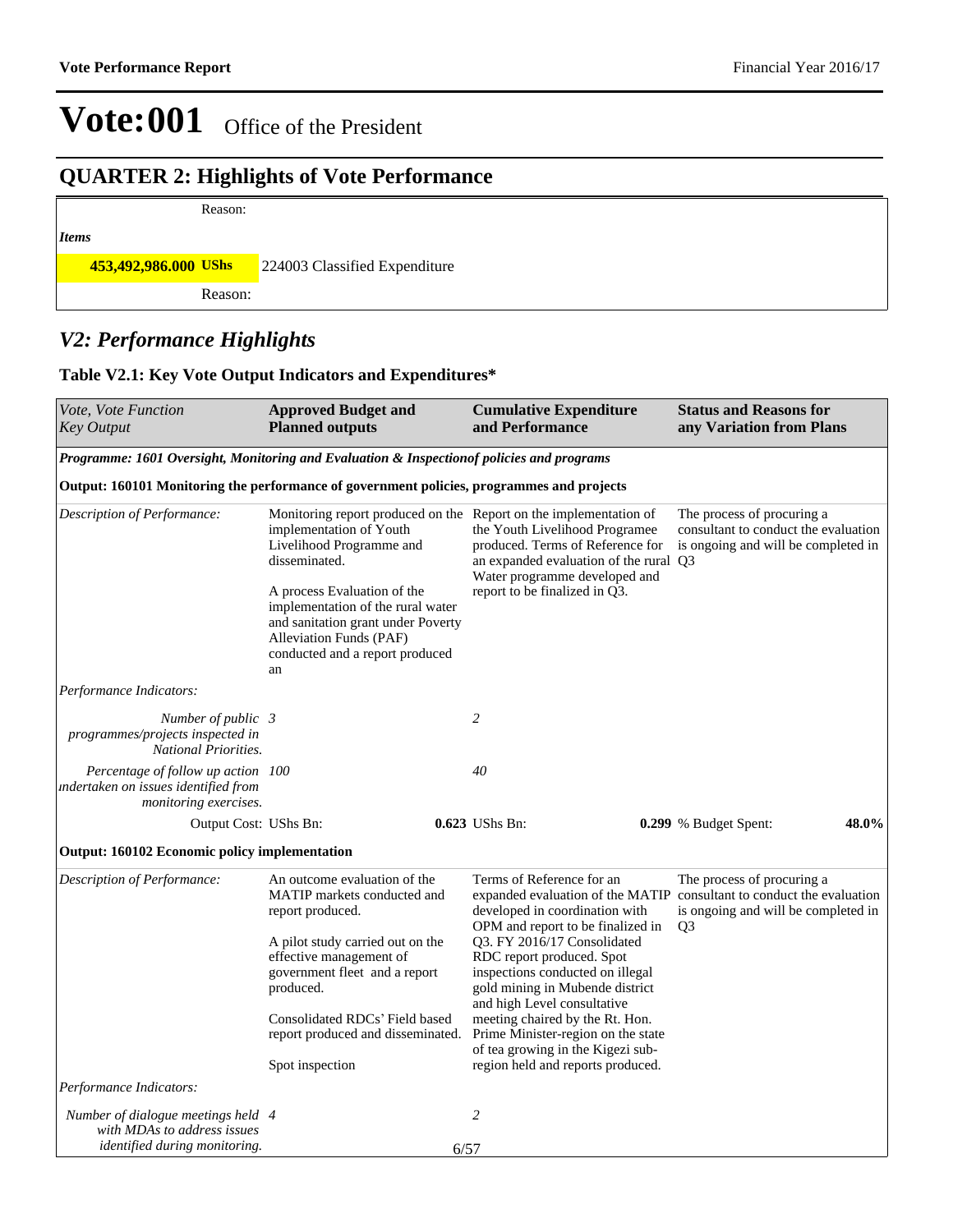## **QUARTER 2: Highlights of Vote Performance**

| Vote, Vote Function<br><b>Key Output</b>                                                  | <b>Approved Budget and</b><br><b>Planned outputs</b>                                                                                       | <b>Cumulative Expenditure</b><br>and Performance                                                                                                                                                                                                                                                                           | <b>Status and Reasons for</b><br>any Variation from Plans |       |
|-------------------------------------------------------------------------------------------|--------------------------------------------------------------------------------------------------------------------------------------------|----------------------------------------------------------------------------------------------------------------------------------------------------------------------------------------------------------------------------------------------------------------------------------------------------------------------------|-----------------------------------------------------------|-------|
| Output Cost: UShs Bn:                                                                     |                                                                                                                                            | 0.342 UShs Bn:                                                                                                                                                                                                                                                                                                             | 0.171 % Budget Spent:                                     | 49.9% |
| <b>Program Cost:</b>                                                                      | UShs Bn:                                                                                                                                   | $1.722$ UShs Bn:                                                                                                                                                                                                                                                                                                           | 0.469 % Budget Spent:                                     | 27.3% |
| Programme: 1602 Cabinet Support and Policy Development                                    |                                                                                                                                            |                                                                                                                                                                                                                                                                                                                            |                                                           |       |
| Output: 160203 Capacityfor policy formulation strengthened                                |                                                                                                                                            |                                                                                                                                                                                                                                                                                                                            |                                                           |       |
| Description of Performance:                                                               | One sensitization workshop on<br>Scheme of Service (SoS) for<br>Policy Analysts held, and 400<br>copies of SoS printed and<br>distributed. | No Data                                                                                                                                                                                                                                                                                                                    |                                                           |       |
|                                                                                           | 600 copies of the Cabinet<br>Handbook printed and distributed.                                                                             |                                                                                                                                                                                                                                                                                                                            |                                                           |       |
|                                                                                           | 600 copies of the Guide to<br>Regulatory Impact Assessment and<br>$600 \text{ co}$                                                         |                                                                                                                                                                                                                                                                                                                            |                                                           |       |
| Performance Indicators:                                                                   |                                                                                                                                            |                                                                                                                                                                                                                                                                                                                            |                                                           |       |
| Percentage of the comprehensive 50<br>long term policy development plan<br>implementation |                                                                                                                                            | No Data                                                                                                                                                                                                                                                                                                                    |                                                           |       |
| Output Cost: UShs Bn:                                                                     |                                                                                                                                            | 0.870 UShs Bn:                                                                                                                                                                                                                                                                                                             | <b>0.448</b> % Budget Spent:                              | 51.5% |
| <b>Program Cost:</b>                                                                      | UShs Bn:                                                                                                                                   | 3.460 UShs Bn:                                                                                                                                                                                                                                                                                                             | 0.448 % Budget Spent:                                     | 12.9% |
| Programme: 1603 Government Mobilisation, Monitoring and Awards                            |                                                                                                                                            |                                                                                                                                                                                                                                                                                                                            |                                                           |       |
| <b>Output: 160352 Mobilisation and Implementation Monitoring</b>                          |                                                                                                                                            |                                                                                                                                                                                                                                                                                                                            |                                                           |       |
| Description of Performance:                                                               | Three (03) National functions<br>facilitated.                                                                                              | One National Function i.e. the 54th<br>Independence Day Anniversary<br>celebrations facilitated;                                                                                                                                                                                                                           |                                                           |       |
|                                                                                           | 112 RDCs and DRDCs facilitated.                                                                                                            |                                                                                                                                                                                                                                                                                                                            |                                                           |       |
|                                                                                           | 5376 Sensitization meetings on<br>Government Programs conducted<br>across the country.                                                     | 116 RDCs and DRDCs facilitated;<br>1392 Sensitization meetings<br>conducted by RDCs across the<br>country;                                                                                                                                                                                                                 |                                                           |       |
|                                                                                           | 1344 awareness campaigns<br>conducted on Government<br>programmes in 122 districts.                                                        | 650 awareness campaigns on<br>Government Programs conducted<br>by the RDCs through the radio talk<br>shows;                                                                                                                                                                                                                |                                                           |       |
|                                                                                           | Government pr                                                                                                                              | 1740 support supervision visits<br>conducted for government<br>programs and projects by<br>RDCs/DRDCs and the reports<br>produced; 110 Presidential<br>advisors facilitated; and the<br>National Leadership Institute -<br>Kyankwanzi trained 345 Trainees<br>and started construction works on<br>accommodation facility. |                                                           |       |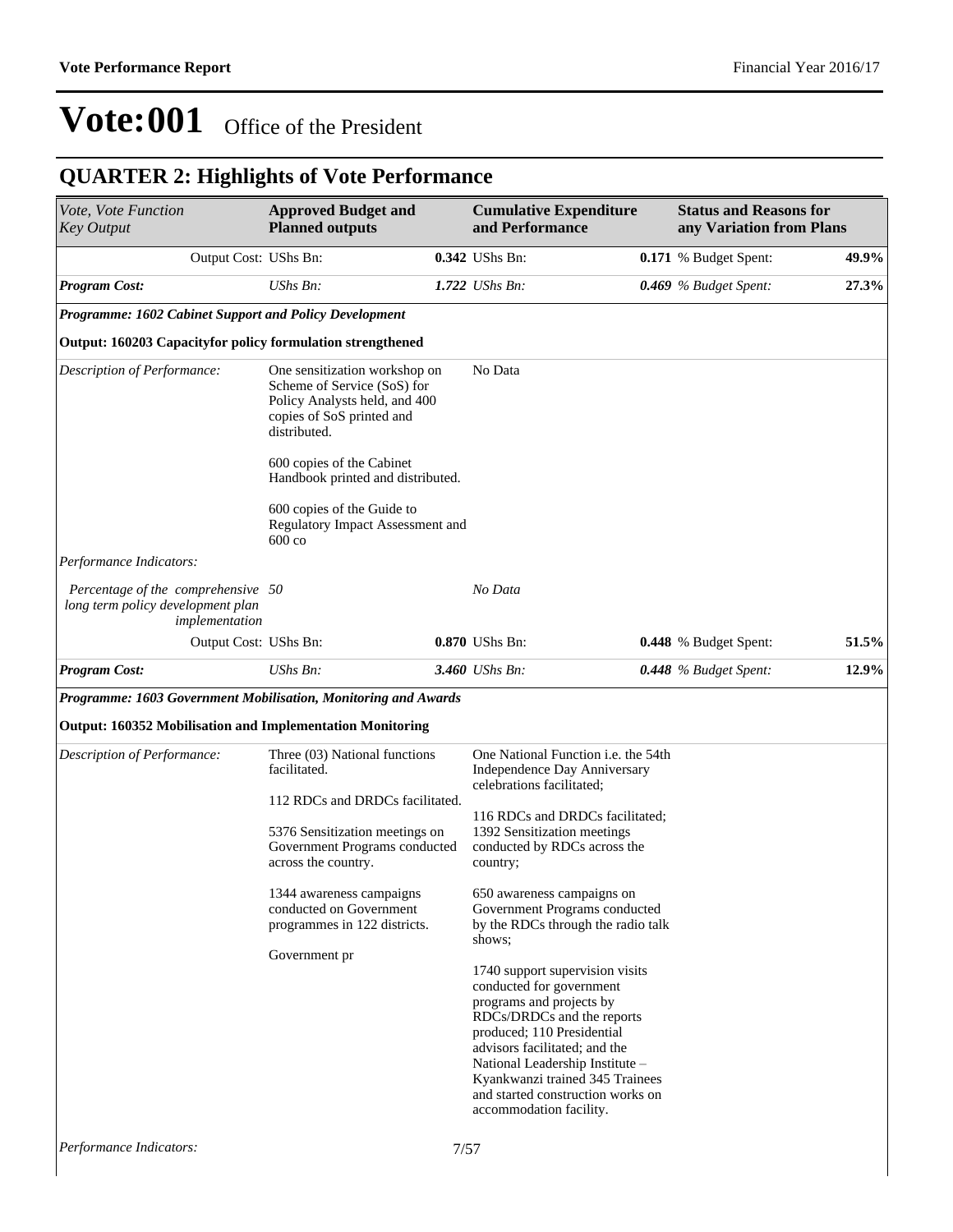| <b>QUARTER 2: Highlights of Vote Performance</b>                 |                                                               |  |                                                                                                                                     |  |                         |         |  |
|------------------------------------------------------------------|---------------------------------------------------------------|--|-------------------------------------------------------------------------------------------------------------------------------------|--|-------------------------|---------|--|
| Number of programmes and 20<br>projects monitored by RDCs        |                                                               |  | No Data                                                                                                                             |  |                         |         |  |
| Number of sensitization and 5376<br>awareness meetings conducted |                                                               |  | No Data                                                                                                                             |  |                         |         |  |
| Output Cost: UShs Bn:                                            |                                                               |  | 8.511 UShs Bn:                                                                                                                      |  | 4.933 % Budget Spent:   | 58.0%   |  |
| <b>Program Cost:</b>                                             | $UShs Bn$ :                                                   |  | 12.322 <i>UShs Bn:</i>                                                                                                              |  | 4.933 $%$ Budget Spent: | 40.0%   |  |
| <b>Programme: 1604 Security Administration</b>                   |                                                               |  |                                                                                                                                     |  |                         |         |  |
| <b>Output: 160401 Coordination of Security Services</b>          |                                                               |  |                                                                                                                                     |  |                         |         |  |
| Description of Performance:                                      | Security Agencies coordinated.<br>Security guidelines issued. |  | Security Agencies<br>The performance is on track<br>coordinated, Security guidelines<br>issued and inter agency reports<br>analysed |  |                         |         |  |
|                                                                  |                                                               |  |                                                                                                                                     |  |                         |         |  |
|                                                                  | Inter agency reports analysed.                                |  |                                                                                                                                     |  |                         |         |  |
| Performance Indicators:                                          |                                                               |  |                                                                                                                                     |  |                         |         |  |
| Output Cost: UShs Bn:                                            |                                                               |  | 4.940 UShs Bn:                                                                                                                      |  | 5.394 % Budget Spent:   | 109.2%  |  |
| <b>Program Cost:</b>                                             | UShs Bn:                                                      |  | 4.940 UShs Bn:                                                                                                                      |  | 5.394 % Budget Spent:   | 109.2%  |  |
| Programme: 1649 General administration, Policy and planning      |                                                               |  |                                                                                                                                     |  |                         |         |  |
| <b>Program Cost:</b>                                             | $UShs Bn$ :                                                   |  | 28.788 UShs Bn:                                                                                                                     |  | $0.000\%$ Budget Spent: | $0.0\%$ |  |
| <b>Total Cost for Vote:</b>                                      | UShs Bn:                                                      |  | 51.232 UShs Bn:                                                                                                                     |  | 11.244 % Budget Spent:  | 21.9%   |  |
|                                                                  |                                                               |  |                                                                                                                                     |  |                         |         |  |

### **Performance highlights for the Quarter**

The non release of funds in the development budget hampered the delivery of the Planned outputs especially under the items of purchase of transport equipment as well as office furniture.

### *V3: Details of Releases and Expenditure*

### **Table V3.1: GoU Releases and Expenditure by Output\***

| <b>Billion Uganda Shillings</b>                                                                   | Approved<br><b>Budget</b> | <b>Released</b> | <b>Spent</b> | $%$ GoU<br><b>Budget</b><br><b>Released</b> | $%$ GoU<br><b>Budget</b><br><b>Spent</b> | $%$ GoU<br><b>Releases</b><br><b>Spent</b> |
|---------------------------------------------------------------------------------------------------|---------------------------|-----------------|--------------|---------------------------------------------|------------------------------------------|--------------------------------------------|
| Program 1601 Oversight, Monitoring and Evaluation &<br><b>Inspection of policies and programs</b> | 1.72                      | 0.86            | 0.84         | $50.0\%$                                    | 48.9%                                    | 97.9%                                      |
| <b>Class: Outputs Provided</b>                                                                    | 1.72                      | 0.86            | 0.84         | $50.0\%$                                    | 48.9%                                    | 97.9%                                      |
| 160101 Monitoring the performance of government policies,<br>programmes and projects              | 0.62                      | 0.31            | 0.30         | 50.0%                                       | 48.0%                                    | 95.9%                                      |
| 160102 Economic policy implementation                                                             | 0.34                      | 0.17            | 0.17         | 50.0%                                       | 49.9%                                    | 99.8%                                      |
| 160103 Monitoring Implementation of Manifesto<br>Commitments                                      | 0.19                      | 0.10            | 0.10         | 50.0%                                       | 48.8%                                    | 97.7%                                      |
| 160104 Economic Research and Information                                                          | 0.29                      | 0.14            | 0.14         | 50.0%                                       | 49.4%                                    | 98.8%                                      |
| 160105 Economic policy development strengthened                                                   | 0.28                      | 0.14            | 0.14         | 50.0%                                       | 49.6%                                    | 99.2%                                      |
| <b>Program 1602 Cabinet Support and Policy Development</b>                                        | 3.46                      | 1.67            | 1.63         | 48.2%                                       | 47.1%                                    | 97.7%                                      |
| <b>Class: Outputs Provided</b>                                                                    | 3,46                      | 1.67            | 1.63         | 48.2%                                       | 47.1%                                    | 97.7%                                      |
| 160201 Cabinet meetings supported                                                                 | 2.59                      | 1.21            | 1.18         | 46.8%                                       | 45.6%                                    | 97.5%                                      |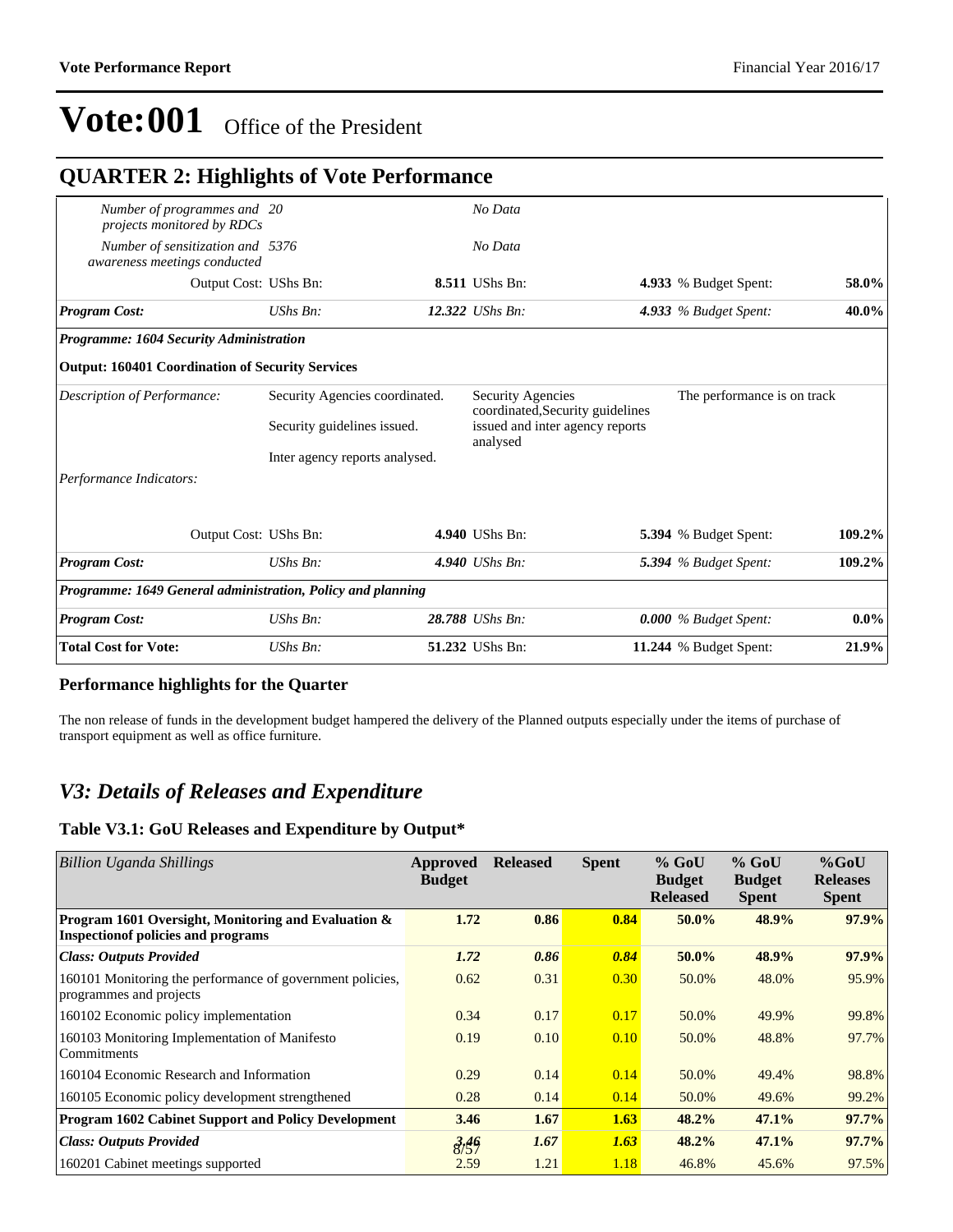## **QUARTER 2: Highlights of Vote Performance**

| <b>Billion Uganda Shillings</b>                                     | <b>Approved Released</b><br><b>Budget</b> |       | <b>Spent</b> | % GoU<br><b>Budget</b><br><b>Released</b> | $%$ GoU<br><b>Budget</b><br><b>Spent</b> | %GoU<br><b>Releases</b><br><b>Spent</b> |
|---------------------------------------------------------------------|-------------------------------------------|-------|--------------|-------------------------------------------|------------------------------------------|-----------------------------------------|
| 160203 Capacityfor policy formulation strengthened                  | 0.87                                      | 0.46  | 0.45         | 52.4%                                     | 51.5%                                    | 98.3%                                   |
| Program 1603 Government Mobilisation, Monitoring<br>and Awards      | 12.32                                     | 6.71  | 6.51         | 54.4%                                     | 52.8%                                    | 97.0%                                   |
| <b>Class: Outputs Provided</b>                                      | 0.35                                      | 0.17  | 0.16         | 49.6%                                     | 44.7%                                    | 90.0%                                   |
| 160301 National Honours & Awards conferred                          | 0.35                                      | 0.17  | 0.16         | 49.6%                                     | 44.7%                                    | 90.0%                                   |
| <b>Class: Outputs Funded</b>                                        | 11.97                                     | 6.53  | 6.35         | 54.6%                                     | 53.1%                                    | 97.2%                                   |
| 160351 Government Communications                                    | 0.70                                      | 0.35  | 0.34         | 50.0%                                     | 48.3%                                    | 96.6%                                   |
| 160352 Mobilisation and Implementation Monitoring                   | 8.51                                      | 5.07  | 4.93         | 59.6%                                     | 58.0%                                    | 97.2%                                   |
| 160353 Patriotism promoted                                          | 2.40                                      | 0.93  | 0.92         | 38.8%                                     | 38.2%                                    | 98.4%                                   |
| 160354 Political Coordination                                       | 0.36                                      | 0.18  | 0.17         | 50.0%                                     | 46.2%                                    | 92.4%                                   |
| <b>Program 1604 Security Administration</b>                         | 5.94                                      | 6.39  | 6.39         | 107.6%                                    | 107.6%                                   | 100.0%                                  |
| <b>Class: Outputs Provided</b>                                      | 4.94                                      | 5.39  | 5.39         | 109.2%                                    | 109.2%                                   | 100.0%                                  |
| 160401 Coordination of Security Services                            | 4.94                                      | 5.39  | 5.39         | 109.2%                                    | 109.2%                                   | 100.0%                                  |
| <b>Class: Arrears</b>                                               | 1.00                                      | 1.00  | 1.00         | 100.0%                                    | 100.0%                                   | 100.0%                                  |
| 160499 Arrears                                                      | 1.00                                      | 1.00  | 1.00         | 100.0%                                    | 100.0%                                   | 100.0%                                  |
| Program 1649 General administration, Policy and<br>planning         | 29.14                                     | 12.93 | <b>12.00</b> | 44.4%                                     | 41.2%                                    | 92.8%                                   |
| <b>Class: Outputs Provided</b>                                      | 23.98                                     | 11.85 | 11.39        | 49.4%                                     | 47.5%                                    | 96.1%                                   |
| 164901 Policy, Consultation, Planning and Monitoring<br>Services    | 6.82                                      | 3.48  | 3.19         | 50.9%                                     | 46.8%                                    | 91.9%                                   |
| 164902 Ministry Support Services                                    | 8.37                                      | 3.99  | 3.89         | 47.7%                                     | 46.5%                                    | 97.6%                                   |
| 164903 Ministerial and Top Management Services                      | 6.92                                      | 3.51  | 3.44         | 50.8%                                     | 49.6%                                    | 97.8%                                   |
| 164906 Kampala Capital City and Metropolitan Policy<br>Services     | 1.78                                      | 0.82  | 0.82         | 46.3%                                     | 46.2%                                    | 99.8%                                   |
| 164907 Coordination of the Public Administration Sector             | 0.08                                      | 0.04  | 0.04         | 50.0%                                     | 49.4%                                    | 98.8%                                   |
| <b>Class: Capital Purchases</b>                                     | 4.81                                      | 0.73  | 0.48         | 15.3%                                     | 10.0%                                    | 65.8%                                   |
| 164972 Government Buildings and Administrative<br>Infrastructure    | 1.66                                      | 0.49  | 0.26         | 29.5%                                     | 15.4%                                    | 52.1%                                   |
| 164975 Purchase of Motor Vehicles and Other Transport<br>Equipment  | 2.87                                      | 0.18  | 0.17         | 6.1%                                      | 5.9%                                     | 96.1%                                   |
| 164976 Purchase of Office and ICT Equipment, including<br>Software  | 0.12                                      | 0.03  | 0.03         | 25.0%                                     | 25.0%                                    | 99.9%                                   |
| 164977 Purchase of Specialised Machinery & Equipment                | 0.05                                      | 0.01  | 0.00         | 25.0%                                     | 5.6%                                     | 22.2%                                   |
| 164978 Purchase of Office and Residential Furniture and<br>Fittings | 0.10                                      | 0.03  | 0.03         | 25.0%                                     | 24.9%                                    | 99.8%                                   |
| <b>Class: Arrears</b>                                               | 0.35                                      | 0.35  | 0.13         | 100.0%                                    | 37.4%                                    | 37.4%                                   |
| 164999 Arrears                                                      | 0.35                                      | 0.35  | 0.13         | 100.0%                                    | 37.4%                                    | 37.4%                                   |
| <b>Total for Vote</b>                                               | 52.58                                     | 28.56 | 27.38        | 54.3%                                     | 52.1%                                    | 95.9%                                   |

### **Table V3.2: 2016/17 GoU Expenditure by Item**

| <b>Billion Uganda Shillings</b> | Approved<br><b>Budget</b> | <b>Released</b> | <b>Spent</b> | $%$ GoU<br><b>Budget</b> | $%$ GoU<br><b>Budget</b> | $%$ GoU<br><b>Releases</b> |
|---------------------------------|---------------------------|-----------------|--------------|--------------------------|--------------------------|----------------------------|
|                                 |                           |                 |              | <b>Released</b>          | <b>Spent</b>             | <b>Spent</b>               |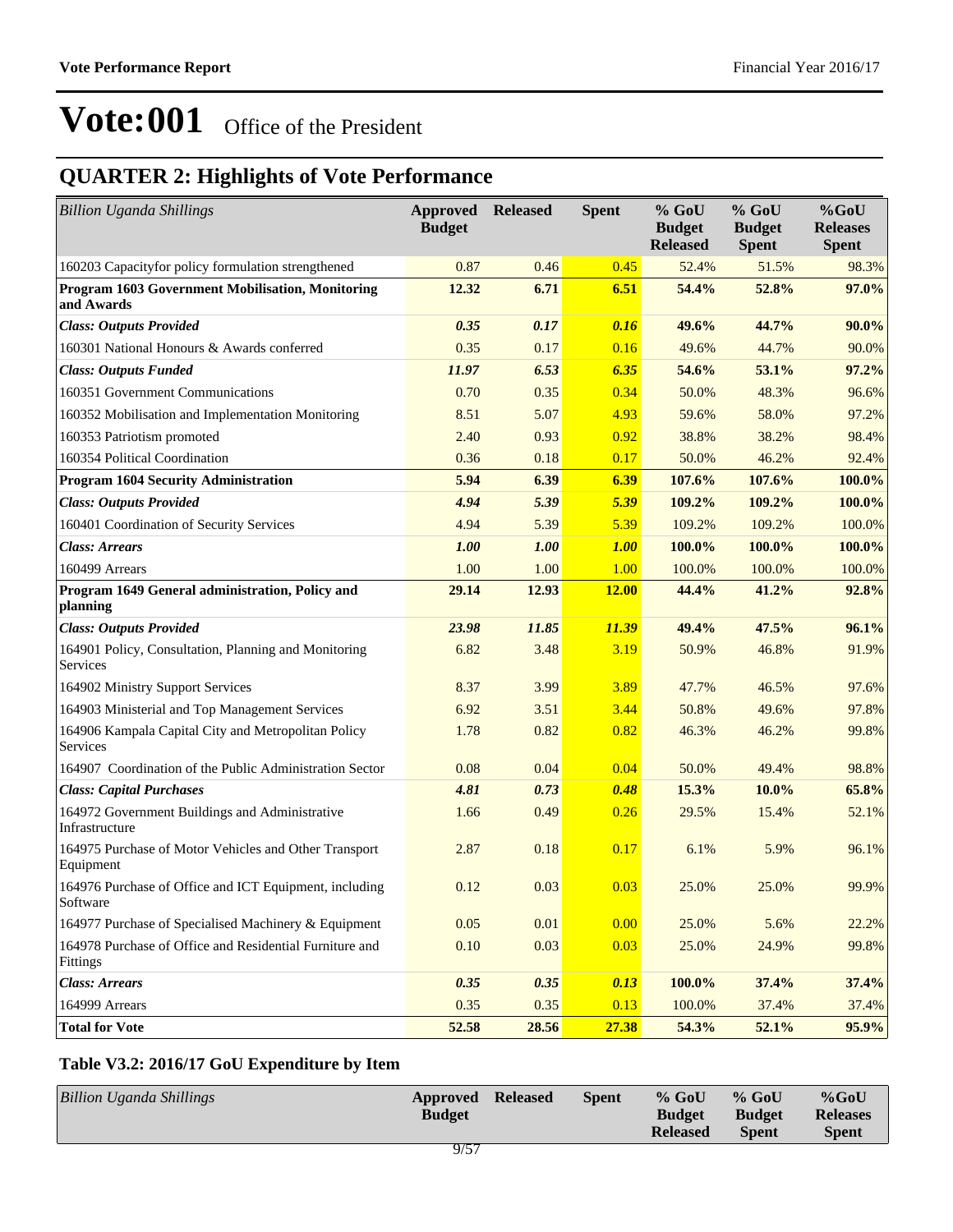## **QUARTER 2: Highlights of Vote Performance**

| <b>Class: Outputs Provided</b>                            | 34.45 | 19.94 | <b>19.41</b> | 57.9%  | 56.3%  | 97.3%  |
|-----------------------------------------------------------|-------|-------|--------------|--------|--------|--------|
| 211101 General Staff Salaries                             | 9.79  | 4.90  | 4.90         | 50.1%  | 50.1%  | 100.0% |
| 211102 Contract Staff Salaries (Incl. Casuals, Temporary) | 0.92  | 0.48  | 0.48         | 52.3%  | 52.3%  | 100.0% |
| 211103 Allowances                                         | 1.49  | 0.72  | 0.72         | 48.5%  | 48.4%  | 99.8%  |
| 211104 Statutory salaries                                 | 0.09  | 0.04  | 0.04         | 50.0%  | 50.0%  | 100.0% |
| 212102 Pension for General Civil Service                  | 3.65  | 1.87  | 1.65         | 51.1%  | 45.2%  | 88.3%  |
| 213001 Medical expenses (To employees)                    | 0.04  | 0.02  | 0.02         | 50.0%  | 47.9%  | 95.8%  |
| 213002 Incapacity, death benefits and funeral expenses    | 0.05  | 0.02  | 0.02         | 50.0%  | 49.5%  | 98.9%  |
| 213004 Gratuity Expenses                                  | 2.16  | 1.08  | 1.02         | 50.0%  | 47.3%  | 94.5%  |
| 221001 Advertising and Public Relations                   | 0.04  | 0.02  | 0.02         | 50.0%  | 49.9%  | 99.8%  |
| 221002 Workshops and Seminars                             | 1.15  | 0.66  | 0.65         | 56.9%  | 56.8%  | 99.8%  |
| 221003 Staff Training                                     | 0.64  | 0.27  | 0.27         | 42.2%  | 41.9%  | 99.2%  |
| 221006 Commissions and related charges                    | 0.56  | 0.24  | 0.24         | 42.5%  | 42.5%  | 100.0% |
| 221007 Books, Periodicals & Newspapers                    | 0.06  | 0.05  | 0.04         | 73.5%  | 64.5%  | 87.7%  |
| 221008 Computer supplies and Information Technology (IT)  | 0.14  | 0.07  | 0.06         | 49.1%  | 41.5%  | 84.5%  |
| 221009 Welfare and Entertainment                          | 0.36  | 0.15  | 0.15         | 42.3%  | 41.4%  | 97.9%  |
| 221010 Special Meals and Drinks                           | 0.20  | 0.08  | 0.07         | 41.4%  | 36.2%  | 87.3%  |
| 221011 Printing, Stationery, Photocopying and Binding     | 0.39  | 0.18  | 0.18         | 46.7%  | 46.4%  | 99.5%  |
| 221012 Small Office Equipment                             | 0.05  | 0.03  | 0.03         | 50.0%  | 49.3%  | 98.6%  |
| 221016 IFMS Recurrent costs                               | 0.05  | 0.02  | 0.02         | 50.0%  | 50.0%  | 100.0% |
| 221017 Subscriptions                                      | 0.04  | 0.04  | 0.04         | 92.7%  | 92.5%  | 99.8%  |
| 221020 IPPS Recurrent Costs                               | 0.03  | 0.01  | 0.01         | 50.0%  | 50.0%  | 100.0% |
| 222001 Telecommunications                                 | 0.52  | 0.26  | 0.26         | 50.0%  | 49.9%  | 99.7%  |
| 222002 Postage and Courier                                | 0.00  | 0.00  | 0.00         | 48.8%  | 46.3%  | 94.8%  |
| 222003 Information and communications technology (ICT)    | 0.01  | 0.01  | 0.01         | 50.0%  | 46.5%  | 93.0%  |
| 223001 Property Expenses                                  | 0.01  | 0.00  | 0.00         | 50.0%  | 48.4%  | 96.7%  |
| 223002 Rates                                              | 0.00  | 0.00  | 0.00         | 50.0%  | 0.0%   | 0.0%   |
| 223003 Rent – (Produced Assets) to private entities       | 0.75  | 0.18  | 0.13         | 24.1%  | 17.1%  | 70.9%  |
| 223004 Guard and Security services                        | 0.10  | 0.05  | 0.05         | 50.0%  | 50.0%  | 100.0% |
| 223005 Electricity                                        | 0.38  | 0.19  | 0.19         | 50.0%  | 49.4%  | 98.8%  |
| 223006 Water                                              | 0.17  | 0.08  | 0.08         | 47.1%  | 45.6%  | 96.7%  |
| 224003 Classified Expenditure                             | 4.94  | 5.39  | 5.39         | 109.2% | 109.2% | 100.0% |
| 224004 Cleaning and Sanitation                            | 0.16  | 0.08  | 0.08         | 50.0%  | 49.9%  | 99.7%  |
| 224005 Uniforms, Beddings and Protective Gear             | 0.08  | 0.04  | 0.04         | 55.3%  | 54.3%  | 98.1%  |
| 225001 Consultancy Services- Short term                   | 0.24  | 0.12  | 0.12         | 50.0%  | 49.6%  | 99.1%  |
| 227001 Travel inland                                      | 1.89  | 0.92  | 0.92         | 48.7%  | 48.6%  | 99.8%  |
| 227002 Travel abroad                                      | 0.95  | 0.48  | 0.38         | 50.5%  | 40.6%  | 80.4%  |
| 227004 Fuel, Lubricants and Oils                          | 0.83  | 0.42  | 0.42         | 50.6%  | 50.6%  | 99.9%  |
| 228001 Maintenance - Civil                                | 0.19  | 0.09  | 0.09         | 50.0%  | 50.0%  | 100.0% |
| 228002 Maintenance - Vehicles                             | 0.98  | 0.49  | 0.44         | 49.5%  | 45.2%  | 91.4%  |
| 228003 Maintenance - Machinery, Equipment & Furniture     | 0.19  | 0.09  | 0.09         | 49.1%  | 48.7%  | 99.2%  |
| 228004 Maintenance - Other                                | 0.14  | 0.07  | 0.06         | 50.0%  | 38.9%  | 77.9%  |
| <b>Class: Outputs Funded</b>                              | 11.97 | 6.53  | 6.35         | 54.6%  | 53.1%  | 97.2%  |
| 263104 Transfers to other govt. Units (Current)           | 19/57 | 4.56  | 4.42         | 60.9%  | 59.1%  | 96.9%  |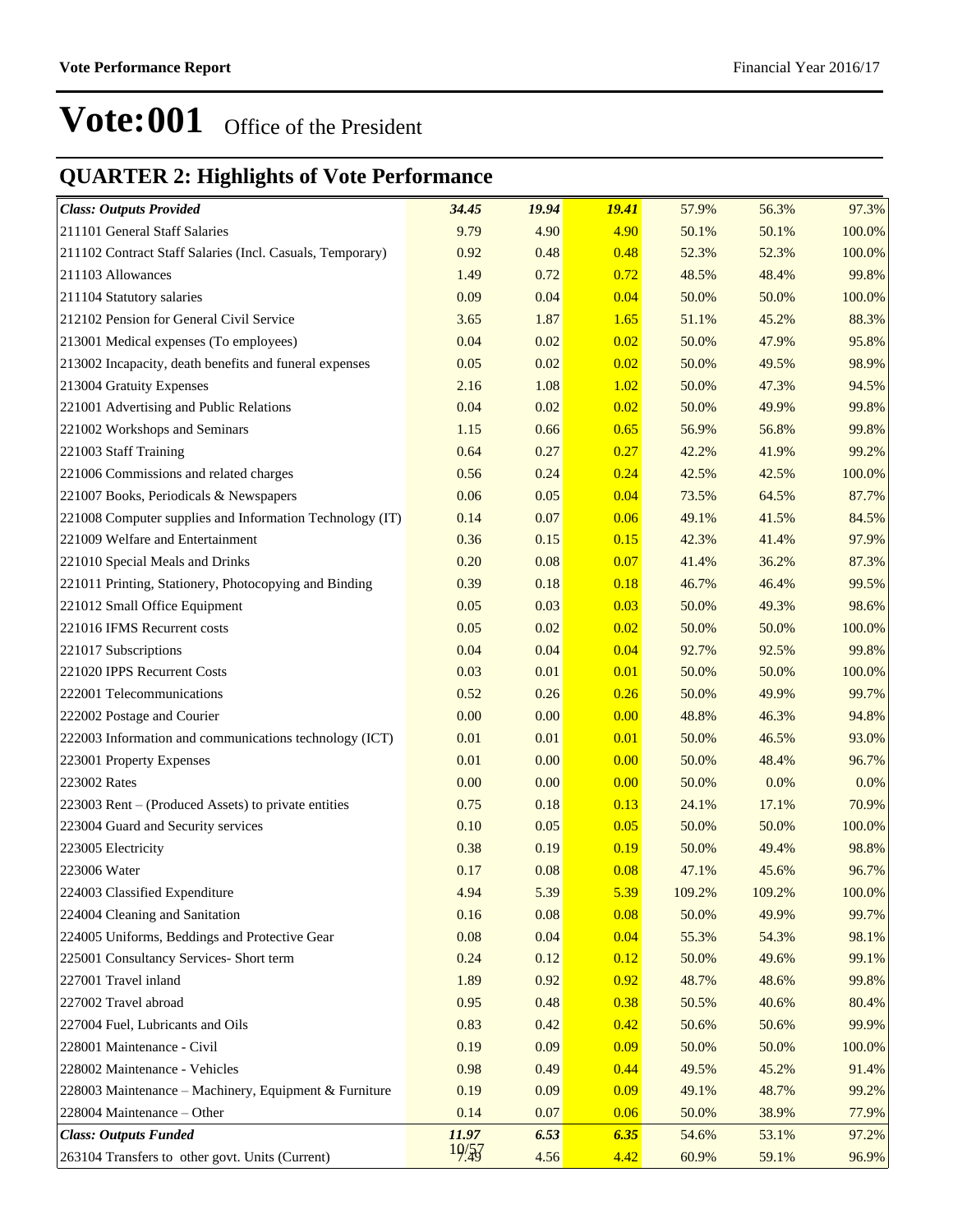## **QUARTER 2: Highlights of Vote Performance**

| 263106 Other Current grants (Current)                  | 4.46  | 1.96  | 1.92  | 44.0%  | 43.1%  | 97.9%  |
|--------------------------------------------------------|-------|-------|-------|--------|--------|--------|
| 264102 Contributions to Autonomous Institutions (Wage) | 0.02  | 0.01  | 0.01  | 50.0%  | 48.0%  | 96.0%  |
| Subventions)                                           |       |       |       |        |        |        |
| Class: Capital Purchases                               | 4.81  | 0.73  | 0.48  | 15.3%  | 10.0%  | 65.8%  |
| 312101 Non-Residential Buildings                       | 1.66  | 0.49  | 0.26  | 29.5%  | 15.4%  | 52.1%  |
| 312201 Transport Equipment                             | 2.87  | 0.18  | 0.17  | 6.1%   | 5.9%   | 96.1%  |
| 312202 Machinery and Equipment                         | 0.17  | 0.04  | 0.03  | 25.0%  | 19.3%  | 77.2%  |
| 312203 Furniture & Fixtures                            | 0.10  | 0.03  | 0.03  | 25.0%  | 24.9%  | 99.8%  |
| Class: Arrears                                         | 1.35  | 1.35  | 1.13  | 100.0% | 83.8%  | 83.8%  |
| 321605 Domestic arrears (Budgeting)                    | 1.00  | 1.00  | 1.00  | 100.0% | 100.0% | 100.0% |
| 321608 Pension arrears (Budgeting)                     | 0.25  | 0.25  | 0.04  | 100.0% | 14.0%  | 14.0%  |
| 321614 Electricity arrears (Budgeting)                 | 0.09  | 0.09  | 0.09  | 100.0% | 100.0% | 100.0% |
| <b>Total for Vote</b>                                  | 52.58 | 28.56 | 27.38 | 54.3%  | 52.1%  | 95.9%  |

### **Table V3.3: GoU Releases and Expenditure by Project and Programme\***

| <b>Billion Uganda Shillings</b>                                                                   | Approved<br><b>Budget</b> | <b>Released</b> | <b>Spent</b> | % GoU<br><b>Budget</b><br><b>Released</b> | % GoU<br><b>Budget</b><br><b>Spent</b> | $%$ GoU<br><b>Releases</b><br><b>Spent</b> |
|---------------------------------------------------------------------------------------------------|---------------------------|-----------------|--------------|-------------------------------------------|----------------------------------------|--------------------------------------------|
| Program 1601 Oversight, Monitoring and Evaluation &<br><b>Inspection of policies and programs</b> | 1.72                      | 0.86            | 0.84         | 50.0%                                     | 48.9%                                  | 97.9%                                      |
| <b>Recurrent SubProgrammes</b>                                                                    |                           |                 |              |                                           |                                        |                                            |
| 03 Monitoring & Evaluation                                                                        | 0.62                      | 0.31            | 0.30         | 50.0%                                     | 48.0%                                  | 95.9%                                      |
| 04 Monitoring & Inspection                                                                        | 0.34                      | 0.17            | 0.17         | 50.0%                                     | 49.9%                                  | 99.8%                                      |
| 05 Economic Affairs and Policy Development                                                        | 0.56                      | 0.28            | 0.28         | 50.0%                                     | 49.5%                                  | 99.0%                                      |
| 12 Manifesto Implementation Unit                                                                  | 0.19                      | 0.10            | 0.10         | 50.0%                                     | 48.8%                                  | 97.7%                                      |
| <b>Program 1602 Cabinet Support and Policy Development</b>                                        | 3.46                      | 1.67            | 1.63         | 48.2%                                     | 47.1%                                  | 97.7%                                      |
| <b>Recurrent SubProgrammes</b>                                                                    |                           |                 |              |                                           |                                        |                                            |
| 07 Cabinet Secretariat                                                                            | 3.46                      | 1.67            | 1.63         | 48.2%                                     | 47.1%                                  | 97.7%                                      |
| Program 1603 Government Mobilisation, Monitoring<br>and Awards                                    | 12.32                     | 6.71            | 6.51         | 54.4%                                     | 52.8%                                  | 97.0%                                      |
| <b>Recurrent SubProgrammes</b>                                                                    |                           |                 |              |                                           |                                        |                                            |
| 01 Headquarters (Media Centre and RDCs)                                                           | 11.97                     | 6.53            | 6.35         | 54.6%                                     | 53.1%                                  | 97.2%                                      |
| 13 Presidential Awards Committee                                                                  | 0.35                      | 0.17            | 0.16         | 49.6%                                     | 44.7%                                  | 90.0%                                      |
| <b>Program 1604 Security Administration</b>                                                       | 5.94                      | 6.39            | 6.39         | 107.6%                                    | 107.6%                                 | 100.0%                                     |
| <b>Recurrent SubProgrammes</b>                                                                    |                           |                 |              |                                           |                                        |                                            |
| 01 Headquarters (Security Sector Coordination)                                                    | 5.94                      | 6.39            | 6.39         | 107.6%                                    | 107.6%                                 | 100.0%                                     |
| Program 1649 General administration, Policy and<br>planning                                       | 29.14                     | 12.93           | <b>12.00</b> | 44.4%                                     | 41.2%                                  | 92.8%                                      |
| <b>Recurrent SubProgrammes</b>                                                                    |                           |                 |              |                                           |                                        |                                            |
| 01 Headquarters                                                                                   | 24.24                     | 12.15           | 11.48        | 50.1%                                     | 47.3%                                  | 94.4%                                      |
| 10 Statutory                                                                                      | 0.09                      | 0.04            | 0.04         | 50.0%                                     | 50.0%                                  | 100.0%                                     |
| <b>Development Projects</b>                                                                       |                           |                 |              |                                           |                                        |                                            |
| 0001 Construction of GoU offices                                                                  | 1.66                      | 0.49            | 0.26         | 29.5%                                     | 15.4%                                  | 52.1%                                      |
| 0007 Strengthening of the President's Office                                                      | 13.57                     | 0.24            | 0.23         | 7.7%                                      | 7.2%                                   | 93.3%                                      |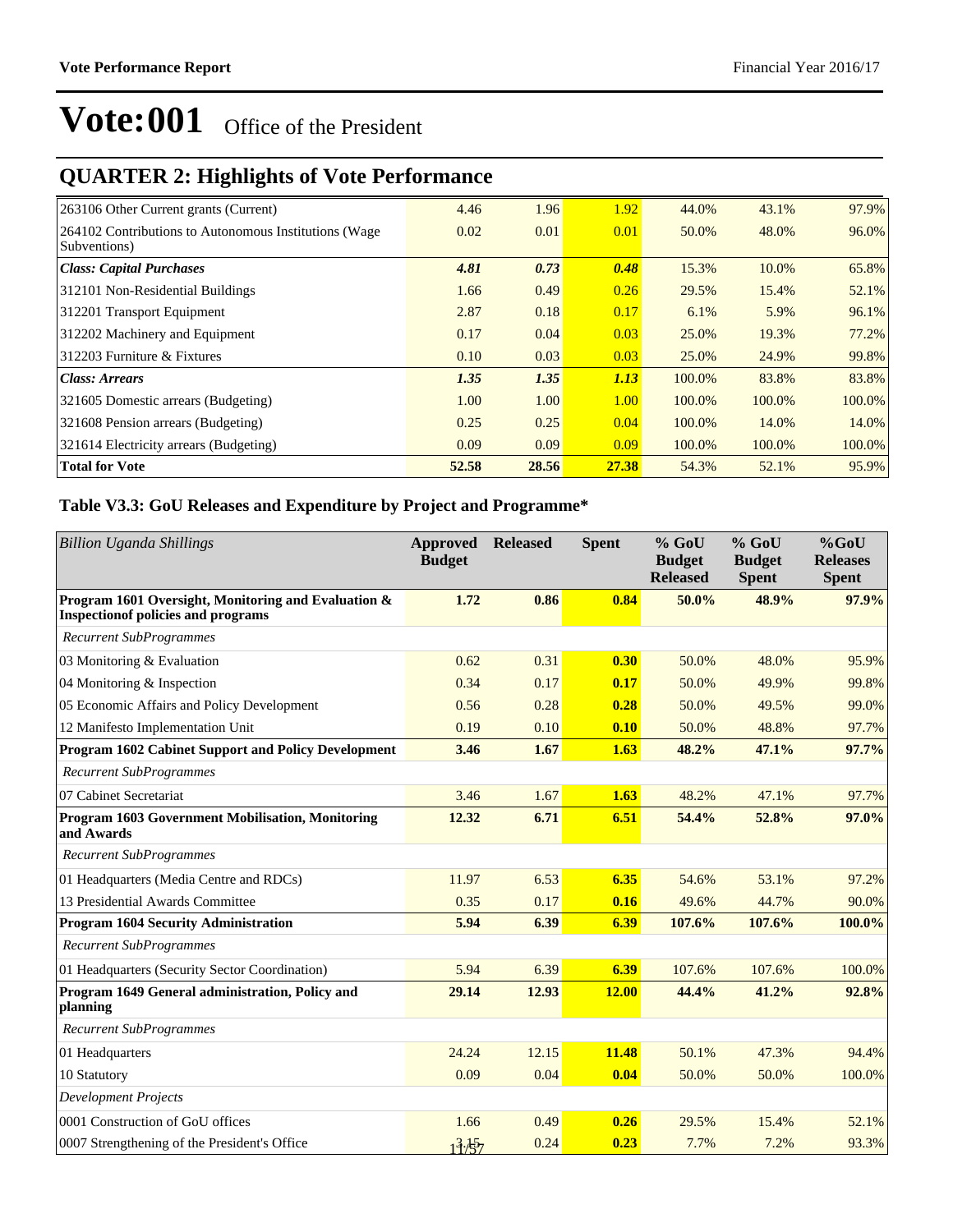## **QUARTER 2: Highlights of Vote Performance**

|  | <b>Total for</b><br>√ote | $\overline{a}$<br>$F_{\Omega}$<br>52.58 | 28.56 | 28<br>21.30 | 54.3% | 52.1% | $95.9\%$ |
|--|--------------------------|-----------------------------------------|-------|-------------|-------|-------|----------|
|--|--------------------------|-----------------------------------------|-------|-------------|-------|-------|----------|

### **Table V3.4: External Financing Releases and Expenditure by Sub Programme**

| Billion Uganda Shillings<br><b>Budget</b> | Approved Released |  | <b>Released</b> | <b>Spent</b> | Spent % Budget % Budget % Releases<br><b>Spent</b> |
|-------------------------------------------|-------------------|--|-----------------|--------------|----------------------------------------------------|
|-------------------------------------------|-------------------|--|-----------------|--------------|----------------------------------------------------|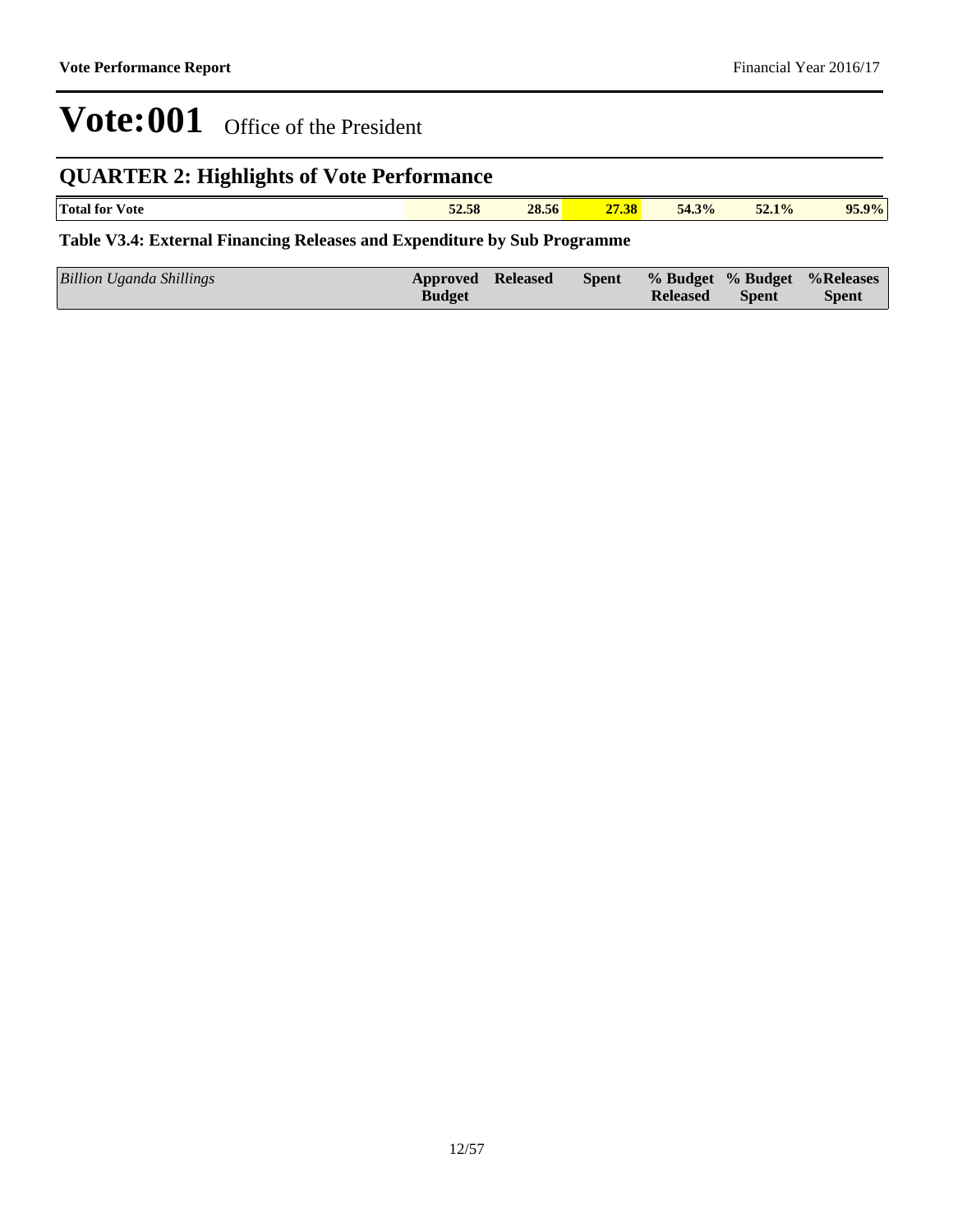### **QUARTER 2: Cumulative Outputs and Expenditure by End of Quarter**

| <b>Annual Planned Outputs</b> | <b>Cumulative Outputs Achieved by</b> | <b>Cumulative Expenditures made by</b> | UShs            |
|-------------------------------|---------------------------------------|----------------------------------------|-----------------|
|                               | <b>End of Quarter</b>                 | the End of the Quarter to              | <i>Thousand</i> |
|                               |                                       | <b>Deliver Cumulative Outputs</b>      |                 |

#### **Program: 01 Oversight, Monitoring and Evaluation & Inspectionof policies and programs**

*Recurrent Programmes*

**Subprogram: 03 Monitoring & Evaluation**

*Outputs Provided*

#### **Output: 01 Monitoring the performance of government policies, programmes and projects**

| Monitoring report produced on the                                           | Literature review as well as consultations Item                                                                         |                                                             | <b>Spent</b>                           |                   |        |
|-----------------------------------------------------------------------------|-------------------------------------------------------------------------------------------------------------------------|-------------------------------------------------------------|----------------------------------------|-------------------|--------|
| implementation of Youth Livelihood<br>Programme and disseminated.           | with stakeholders on the implementation<br>of the Youth Livelihood Programme and                                        | 211101 General Staff Salaries                               | 20,597                                 |                   |        |
|                                                                             | monitoring visits in Rukungiri, Mitooma,<br>Kasese, Bundibugyo, Budaka, Pallisa,<br>Mayuge, Kibuku, Kiryandongo, Nwoya, |                                                             |                                        | 211103 Allowances | 19,075 |
| A process evaluation report on the<br>implementation of the rural water and |                                                                                                                         | 213001 Medical expenses (To employees)                      | 1,600                                  |                   |        |
| sanitation grant under Poverty Alleviation                                  | Gulu and Oyam districts conducted.                                                                                      | 221002 Workshops and Seminars                               | 20,000                                 |                   |        |
| Funds (PAF) produced and disseminated.                                      | Report produced Terms of Reference for                                                                                  | 221003 Staff Training                                       | 10,565                                 |                   |        |
|                                                                             | and sanitation grant developed and report<br>to be finalized in Q3.                                                     | an expanded evaluation of the rural Water                   | 221007 Books, Periodicals & Newspapers | 3,028             |        |
|                                                                             |                                                                                                                         | 221008 Computer supplies and Information<br>Technology (IT) | 11,210                                 |                   |        |
|                                                                             |                                                                                                                         | 221009 Welfare and Entertainment                            | 1,000                                  |                   |        |
|                                                                             |                                                                                                                         | 221011 Printing, Stationery, Photocopying and<br>Binding    | 16,744                                 |                   |        |
|                                                                             |                                                                                                                         | 221017 Subscriptions                                        | 1,420                                  |                   |        |
|                                                                             |                                                                                                                         | 223005 Electricity                                          | 3,465                                  |                   |        |
|                                                                             |                                                                                                                         | 225001 Consultancy Services- Short term                     | 34,045                                 |                   |        |
|                                                                             |                                                                                                                         | 227001 Travel inland                                        | 91,969                                 |                   |        |
|                                                                             |                                                                                                                         | 227002 Travel abroad                                        | 19,361                                 |                   |        |
|                                                                             |                                                                                                                         | 227004 Fuel, Lubricants and Oils                            | 3,900                                  |                   |        |
|                                                                             |                                                                                                                         | 228002 Maintenance - Vehicles                               | 37,847                                 |                   |        |
|                                                                             |                                                                                                                         | 228003 Maintenance – Machinery, Equipment<br>& Furniture    | 3,000                                  |                   |        |

### *Reasons for Variation in performance*

The process of procuring a consultant for the evaluation is on-going

| Total                         | 298,824 |
|-------------------------------|---------|
| Wage Recurrent                | 20,597  |
| Non Wage Recurrent            | 278,227 |
| AIA                           | 0       |
|                               |         |
| <b>Total For SubProgramme</b> | 298,824 |
| Wage Recurrent                | 20,597  |
| Non Wage Recurrent            | 278,227 |
| A I A                         | 0       |

*Recurrent Programmes*

### **Subprogram: 04 Monitoring & Inspection**

*Outputs Provided*

**Output: 02 Economic policy implementation**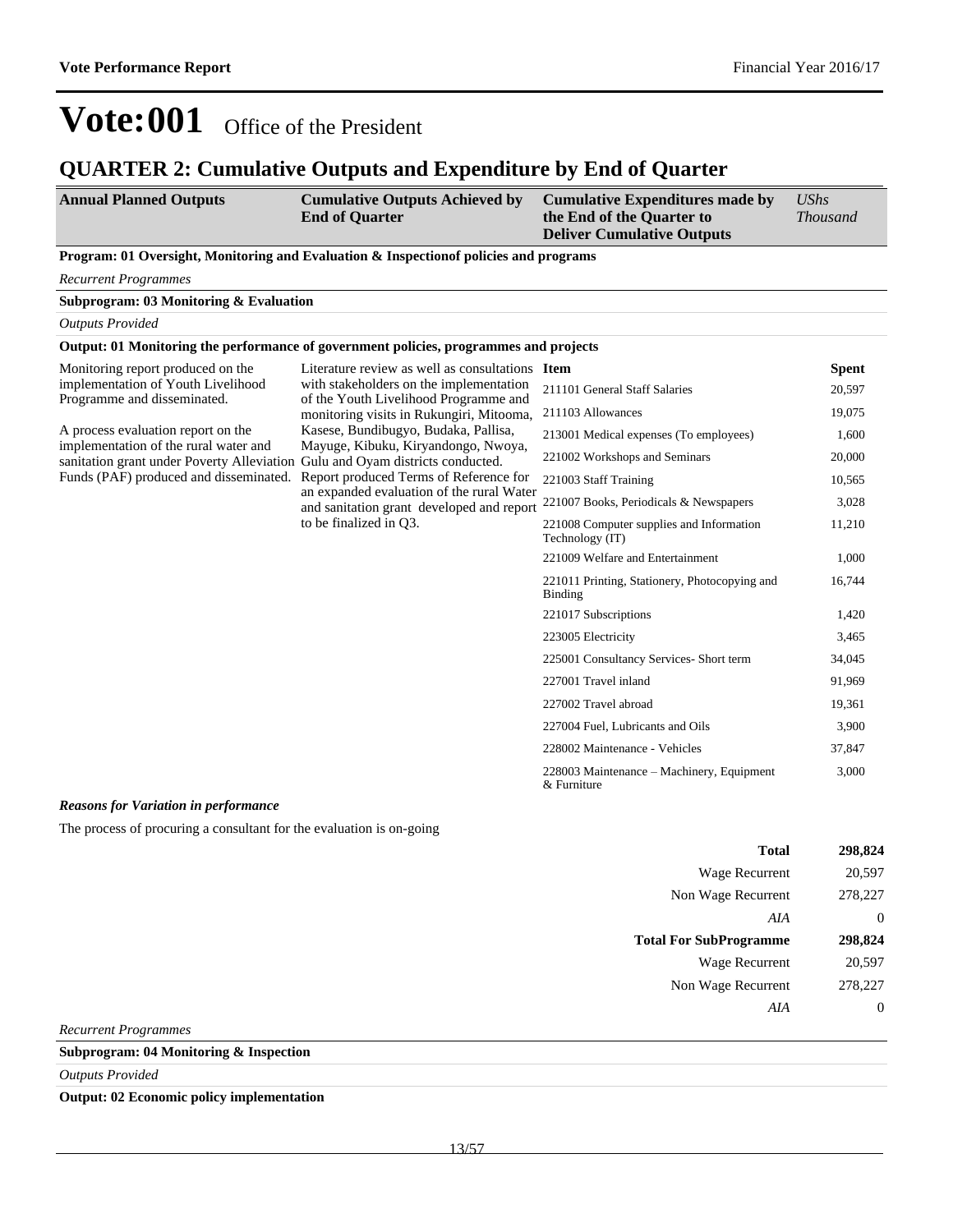### **QUARTER 2: Cumulative Outputs and Expenditure by End of Quarter**

| <b>Annual Planned Outputs</b>                                       | <b>Cumulative Outputs Achieved by</b><br><b>End of Quarter</b>                                                                                                                                                                                                                                                                                                                                               | <b>Cumulative Expenditures made by</b><br>the End of the Quarter to<br><b>Deliver Cumulative Outputs</b> | UShs<br><i>Thousand</i> |
|---------------------------------------------------------------------|--------------------------------------------------------------------------------------------------------------------------------------------------------------------------------------------------------------------------------------------------------------------------------------------------------------------------------------------------------------------------------------------------------------|----------------------------------------------------------------------------------------------------------|-------------------------|
| An outcome evaluation of the MATIP                                  | Terms of Reference for an expanded                                                                                                                                                                                                                                                                                                                                                                           | <b>Item</b>                                                                                              | <b>Spent</b>            |
| markets conducted and report produced.                              | evaluation of the MATIP developed in<br>coordination with OPM and report to be<br>finalized in Q3. FY 2016/17 Consolidated<br>RDC report produced. Spot inspections<br>conducted on illegal gold mining in<br>Mubende district and high Level<br>consultative meeting chaired by the Rt.<br>Hon. Prime Minister-region on the state<br>of tea growing in the Kigezi sub-region<br>held and reports produced. | 211101 General Staff Salaries                                                                            | 21,875                  |
| A pilot study carried out on the effective                          |                                                                                                                                                                                                                                                                                                                                                                                                              | 211103 Allowances                                                                                        | 5,428                   |
| management of government fleet and a<br>report produced.            |                                                                                                                                                                                                                                                                                                                                                                                                              | 221002 Workshops and Seminars                                                                            | 19,925                  |
|                                                                     |                                                                                                                                                                                                                                                                                                                                                                                                              | 221003 Staff Training                                                                                    | 1,200                   |
| Consolidated RDCs' Field based report<br>produced and disseminated. |                                                                                                                                                                                                                                                                                                                                                                                                              | 221008 Computer supplies and Information<br>Technology (IT)                                              | 4,956                   |
|                                                                     |                                                                                                                                                                                                                                                                                                                                                                                                              | 221009 Welfare and Entertainment                                                                         | 10,100                  |
| Spot inspection                                                     |                                                                                                                                                                                                                                                                                                                                                                                                              | 222001 Telecommunications                                                                                | 7,800                   |
|                                                                     |                                                                                                                                                                                                                                                                                                                                                                                                              | 223005 Electricity                                                                                       | 1,877                   |
|                                                                     |                                                                                                                                                                                                                                                                                                                                                                                                              | 223006 Water                                                                                             | 635                     |
|                                                                     |                                                                                                                                                                                                                                                                                                                                                                                                              | 225001 Consultancy Services- Short term                                                                  | 23,430                  |
|                                                                     |                                                                                                                                                                                                                                                                                                                                                                                                              | 227001 Travel inland                                                                                     | 61,479                  |
|                                                                     |                                                                                                                                                                                                                                                                                                                                                                                                              | 227002 Travel abroad                                                                                     | 10,808                  |
|                                                                     |                                                                                                                                                                                                                                                                                                                                                                                                              | 227004 Fuel, Lubricants and Oils                                                                         | 1,000                   |

#### *Reasons for Variation in performance*

The process of procuring a consultant is on-going

| <b>Total</b>                  | 170,513 |
|-------------------------------|---------|
| Wage Recurrent                | 21,875  |
| Non Wage Recurrent            | 148,638 |
| AIA                           | 0       |
|                               |         |
| <b>Total For SubProgramme</b> | 170,513 |
| Wage Recurrent                | 21,875  |
| Non Wage Recurrent            | 148,638 |
| AIA                           |         |

*Recurrent Programmes*

**Subprogram: 05 Economic Affairs and Policy Development**

*Outputs Provided*

**Output: 04 Economic Research and Information**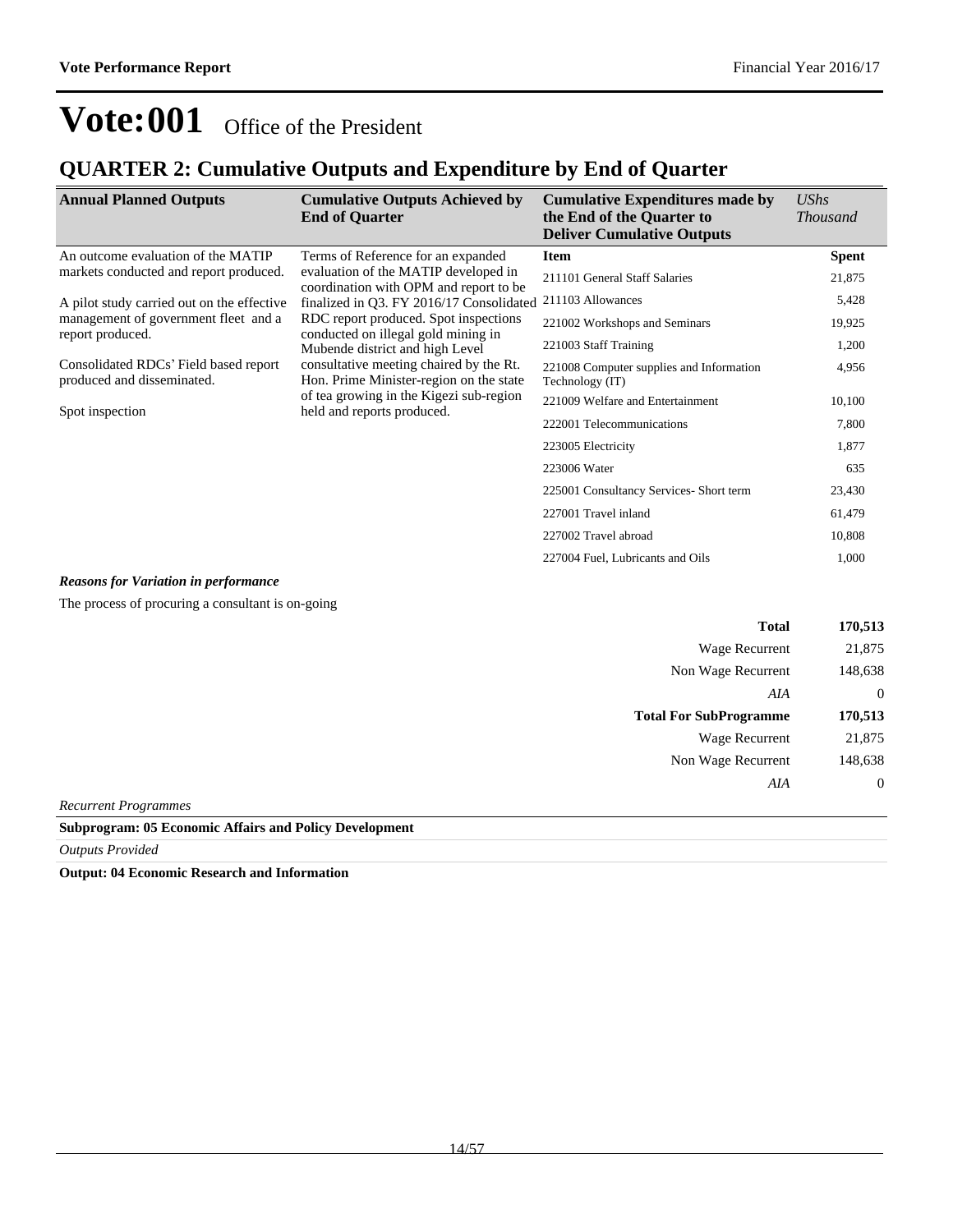### **QUARTER 2: Cumulative Outputs and Expenditure by End of Quarter**

| <b>Annual Planned Outputs</b>                                                  | <b>Cumulative Outputs Achieved by</b><br><b>End of Quarter</b>                    | <b>Cumulative Expenditures made by</b><br>the End of the Quarter to<br><b>Deliver Cumulative Outputs</b> | <b>UShs</b><br><b>Thousand</b> |
|--------------------------------------------------------------------------------|-----------------------------------------------------------------------------------|----------------------------------------------------------------------------------------------------------|--------------------------------|
| A study conducted on the outcomes of                                           | Terms of Reference for an expanded                                                | <b>Item</b>                                                                                              | <b>Spent</b>                   |
| the Vegetable oil seed Project                                                 | evaluation in coordination with the OPM<br>of the VODP developed and report to be | 211101 General Staff Salaries                                                                            | 15,329                         |
| finalized in Q3.<br>Stakeholder dialogue held on the findings                  | 213001 Medical expenses (To employees)                                            | 4,000                                                                                                    |                                |
| of the outcomes of the Vegetable seed oil<br>project and a report produced and |                                                                                   | 213002 Incapacity, death benefits and funeral<br>expenses                                                | 1,000                          |
| disseminated to stakeholders.                                                  | 221002 Workshops and Seminars                                                     | 43,949                                                                                                   |                                |
| A study conducted on the implementat                                           |                                                                                   | 221007 Books, Periodicals & Newspapers                                                                   | 1,000                          |
|                                                                                |                                                                                   | 221009 Welfare and Entertainment                                                                         | 4,670                          |
|                                                                                |                                                                                   | 221011 Printing, Stationery, Photocopying and<br>Binding                                                 | 6,000                          |
|                                                                                |                                                                                   | 221012 Small Office Equipment                                                                            | 1,980                          |
|                                                                                |                                                                                   | 221017 Subscriptions                                                                                     | 1,500                          |
|                                                                                |                                                                                   | 222001 Telecommunications                                                                                | 14,518                         |
|                                                                                |                                                                                   | 223005 Electricity                                                                                       | 5,178                          |
|                                                                                |                                                                                   | 223006 Water                                                                                             | 2,676                          |
|                                                                                |                                                                                   | 227001 Travel inland                                                                                     | 2,372                          |
|                                                                                |                                                                                   | 227002 Travel abroad                                                                                     | 36,900                         |

### *Reasons for Variation in performance*

The process of procuring a consultant is on-going

| 141,072        | <b>Total</b>       |
|----------------|--------------------|
| 15,329         | Wage Recurrent     |
| 125,743        | Non Wage Recurrent |
| $\overline{0}$ | AIA                |

| Output: 05 Economic policy development strengthened                                                                                                                                    |                                                                                                                                                       |                                                             |              |
|----------------------------------------------------------------------------------------------------------------------------------------------------------------------------------------|-------------------------------------------------------------------------------------------------------------------------------------------------------|-------------------------------------------------------------|--------------|
| Development of DEAR M&E Plan                                                                                                                                                           | M&E plan for DEAR produced. The Hon. Item                                                                                                             |                                                             | <b>Spent</b> |
| RDCs and DEAR staff trained in M&E                                                                                                                                                     | Minister of State for Economic<br>Monitoring (MSEM) facilitated to attend                                                                             | 211101 General Staff Salaries                               | 6,063        |
| and policy analysis                                                                                                                                                                    | conference and benchmarking tour on                                                                                                                   | 211103 Allowances                                           | 3,960        |
|                                                                                                                                                                                        | Agribusiness incubation in South Africa<br>and a report Produced. 02 Staff                                                                            | 221002 Workshops and Seminars                               | 25,000       |
| facilitated to attend the G20 leadership<br>training in South Korea and Strategic<br>Leadership Course in Singapore<br>respectively and reports on the knowledge<br>acquired produced. |                                                                                                                                                       | 221003 Staff Training                                       | 85,466       |
|                                                                                                                                                                                        |                                                                                                                                                       | 221008 Computer supplies and Information<br>Technology (IT) | 6,569        |
|                                                                                                                                                                                        | 222003 Information and communications<br>technology (ICT)                                                                                             | 2,800                                                       |              |
|                                                                                                                                                                                        | 02 Staff facilitated to attend the G20                                                                                                                | 227001 Travel inland                                        | 1,550        |
|                                                                                                                                                                                        | leadership training in South Korea and<br>Strategic Leadership Course in Singapore<br>respectively and reports on the knowledge<br>acquired produced. | 228003 Maintenance – Machinery, Equipment<br>& Furniture    | 6,161        |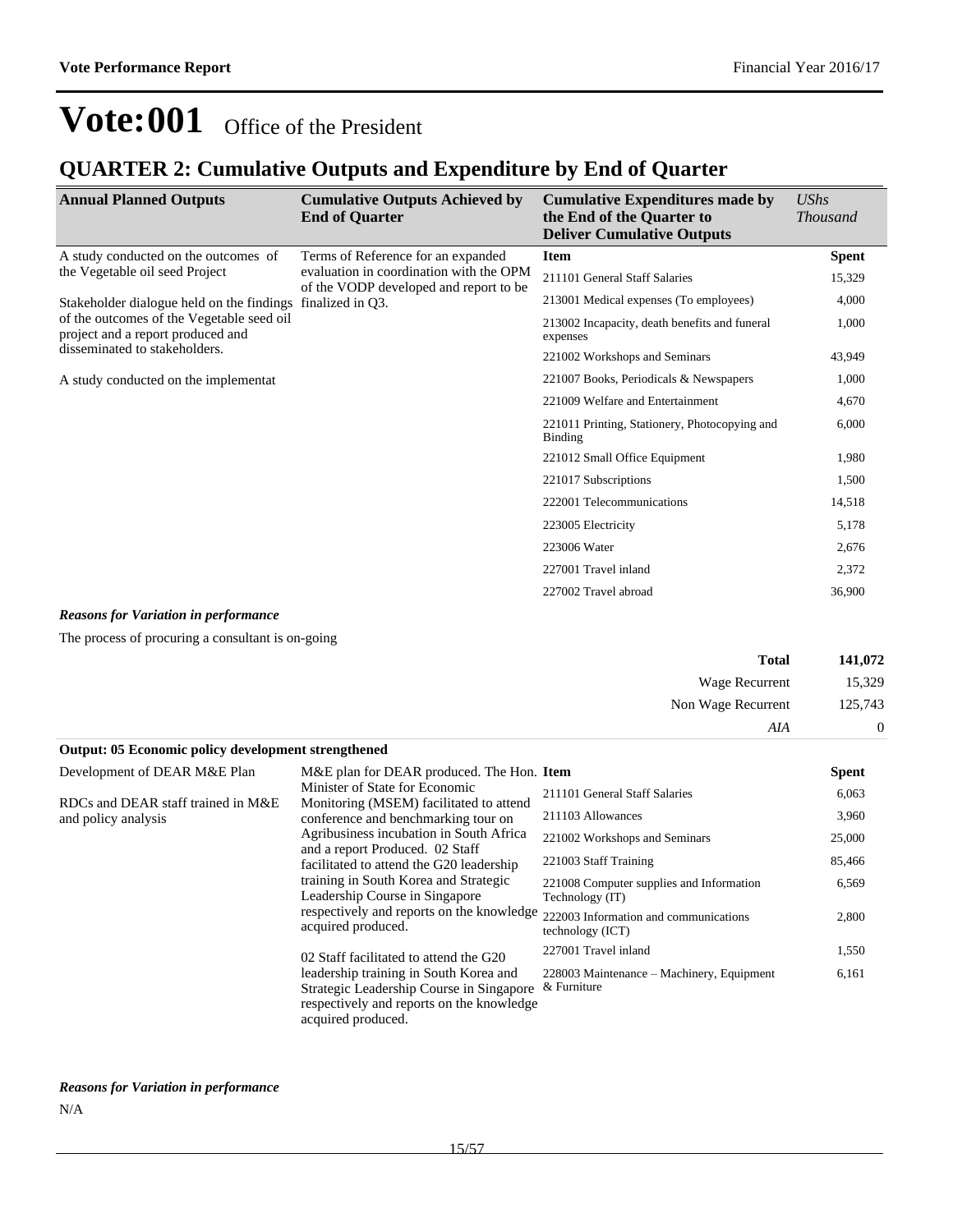### **QUARTER 2: Cumulative Outputs and Expenditure by End of Quarter**

| <b>Annual Planned Outputs</b> | <b>Cumulative Outputs Achieved by</b><br><b>End of Quarter</b> | <b>Cumulative Expenditures made by</b><br>the End of the Quarter to<br><b>Deliver Cumulative Outputs</b> | UShs<br><i>Thousand</i> |
|-------------------------------|----------------------------------------------------------------|----------------------------------------------------------------------------------------------------------|-------------------------|
|                               |                                                                | <b>Total</b>                                                                                             | 137,570                 |
|                               |                                                                | Wage Recurrent                                                                                           | 6,063                   |
|                               |                                                                | Non Wage Recurrent                                                                                       | 131,507                 |
|                               |                                                                | AIA                                                                                                      | $\overline{0}$          |
|                               |                                                                | <b>Total For SubProgramme</b>                                                                            | 278,640                 |
|                               |                                                                | Wage Recurrent                                                                                           | 21,391                  |
|                               |                                                                | Non Wage Recurrent                                                                                       | 257,249                 |
| <b>Recurrent Programmes</b>   |                                                                | AIA                                                                                                      | $\overline{0}$          |

**Subprogram: 12 Manifesto Implementation Unit**

| <b>Outputs Provided</b>                                                                          |                                                                                                                                                                                                                               |                                                             |              |  |
|--------------------------------------------------------------------------------------------------|-------------------------------------------------------------------------------------------------------------------------------------------------------------------------------------------------------------------------------|-------------------------------------------------------------|--------------|--|
|                                                                                                  | <b>Output: 03 Monitoring Implementation of Manifesto Commitments</b>                                                                                                                                                          |                                                             |              |  |
| 24 reports from Ministries on Manifesto                                                          | 12 Reports on Manifesto Implementation Item<br>from MDALGs analyzed on their<br>progress to implement Manifesto                                                                                                               |                                                             | <b>Spent</b> |  |
| implementation analysed.                                                                         |                                                                                                                                                                                                                               | 211101 General Staff Salaries                               | 26,837       |  |
| Monitoring visits conducted in Twelve                                                            | committments.                                                                                                                                                                                                                 | 211103 Allowances                                           | 7,151        |  |
| $(12)$ districts.                                                                                |                                                                                                                                                                                                                               | 221001 Advertising and Public Relations                     | 2,100        |  |
| Quarterly reports and 01 annual report on<br>the status of manifesto implementation<br>produced. | Progress reports on Manifesto<br>Implementation shared with various<br>Media houses; collaborated with 03 print<br>media (magazines) <i>i.e.</i> Steady Progress,<br>Uganda Legends & Source and Souvenir<br>&Gift Hand Book. | 221008 Computer supplies and Information<br>Technology (IT) | 700          |  |
|                                                                                                  |                                                                                                                                                                                                                               | 221009 Welfare and Entertainment                            | 1,800        |  |
| 04 Media programmes (print / electronic)                                                         |                                                                                                                                                                                                                               | 221011 Printing, Stationery, Photocopying and<br>Binding    | 3,762        |  |
|                                                                                                  | 2nd quarter status report on Manifesto<br>implementation compiled.                                                                                                                                                            | 222002 Postage and Courier                                  | 1,800        |  |
|                                                                                                  |                                                                                                                                                                                                                               | 227001 Travel inland                                        | 30,992       |  |
|                                                                                                  | Half year report for FY 2016/17 on<br>Manifesto Implementation being<br>prepared.                                                                                                                                             | 227004 Fuel, Lubricants and Oils                            | 6,983        |  |
|                                                                                                  |                                                                                                                                                                                                                               | 228002 Maintenance - Vehicles                               | 12,898       |  |
|                                                                                                  | Manifesto Implementation matrix                                                                                                                                                                                               |                                                             |              |  |

developed and disseminated to

stakeholders.

*Reasons for Variation in performance*

Performance is at par with plan.

| <b>Total</b>                  | 95,022         |
|-------------------------------|----------------|
| <b>Wage Recurrent</b>         | 26,837         |
| Non Wage Recurrent            | 68,185         |
| AIA                           | $\overline{0}$ |
| <b>Total For SubProgramme</b> | 95,022         |
| <b>Wage Recurrent</b>         | 26,837         |
| Non Wage Recurrent            | 68,185         |
| AIA                           | $\overline{0}$ |

### **Program: 02 Cabinet Support and Policy Development**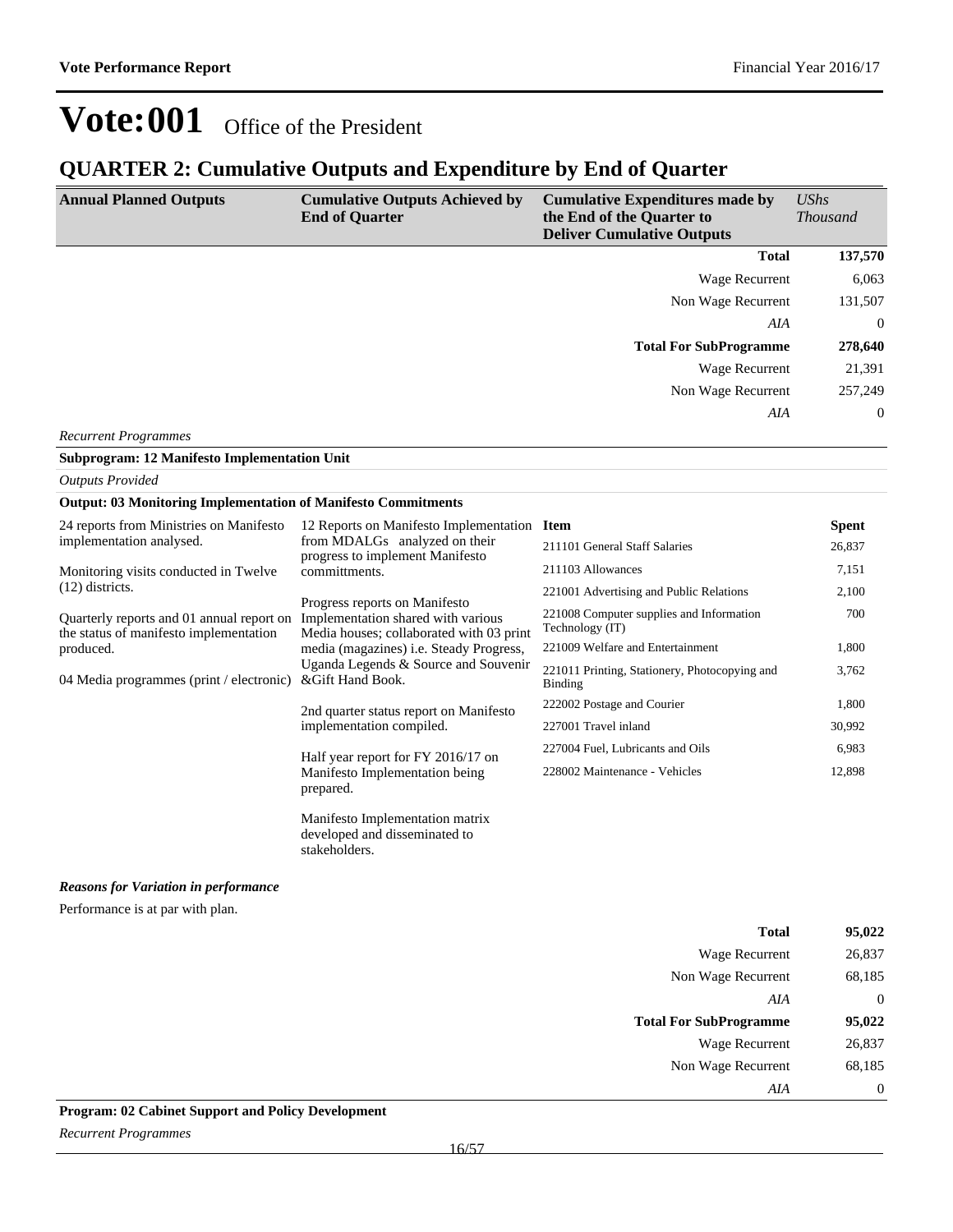### **QUARTER 2: Cumulative Outputs and Expenditure by End of Quarter**

| <b>Annual Planned Outputs</b>                                                 | <b>Cumulative Outputs Achieved by</b><br><b>End of Quarter</b>                             | <b>Cumulative Expenditures made by</b><br>the End of the Quarter to<br><b>Deliver Cumulative Outputs</b> | <b>UShs</b><br><b>Thousand</b> |
|-------------------------------------------------------------------------------|--------------------------------------------------------------------------------------------|----------------------------------------------------------------------------------------------------------|--------------------------------|
| <b>Subprogram: 07 Cabinet Secretariat</b>                                     |                                                                                            |                                                                                                          |                                |
| <b>Outputs Provided</b>                                                       |                                                                                            |                                                                                                          |                                |
| <b>Output: 01 Cabinet meetings supported</b>                                  |                                                                                            |                                                                                                          |                                |
| 60 Agenda and Minutes of Cabinet                                              | 30 Agenda and Minutes of Cabinet<br>Meetings issued to Ministers and<br>Ministers of State | <b>Item</b>                                                                                              | <b>Spent</b>                   |
| Meetings issued to Ministers and<br>Ministers of State.                       |                                                                                            | 211101 General Staff Salaries                                                                            | 146,693                        |
|                                                                               |                                                                                            | 211103 Allowances                                                                                        | 103,524                        |
| 12 Agenda and Minutes of Permanent<br>Secretaries Meetings issued.            | 06 Agenda and Minutes of Permanent<br>Secretaries issued.                                  | 213001 Medical expenses (To employees)                                                                   | 2,280                          |
|                                                                               |                                                                                            | 221002 Workshops and Seminars                                                                            | 299,947                        |
| 4400 extracts of Cabinet Decisions issued 2,655 Extracts of Cabinet decisions |                                                                                            | 221003 Staff Training                                                                                    | 29,504                         |
| to Ministers and Permanent Secretaries.                                       | issued to Ministers and Permanent<br>Secretaries                                           | 221007 Books, Periodicals & Newspapers                                                                   | 11,000                         |
| Four (04) Returns                                                             | Cabinet records of 2015 Sorted                                                             | 221008 Computer supplies and Information<br>Technology (IT)                                              | 2,572                          |
|                                                                               | 06 Cabinet Committee Meeting facilitated                                                   | 221009 Welfare and Entertainment                                                                         | 49,248                         |
|                                                                               |                                                                                            | 221010 Special Meals and Drinks                                                                          | 66,818                         |
|                                                                               | 03 officers and 01 secretary facilitated to<br>undertake training.                         | 221011 Printing, Stationery, Photocopying and<br>Binding                                                 | 31,078                         |
|                                                                               |                                                                                            | 221012 Small Office Equipment                                                                            | 6,945                          |
|                                                                               |                                                                                            | 221017 Subscriptions                                                                                     | 35,000                         |
|                                                                               |                                                                                            | 222001 Telecommunications                                                                                | 18,000                         |
|                                                                               |                                                                                            | 222003 Information and communications<br>technology (ICT)                                                | 3,711                          |
|                                                                               |                                                                                            | 223001 Property Expenses                                                                                 | 3,868                          |
|                                                                               |                                                                                            | 223004 Guard and Security services                                                                       | 900                            |
|                                                                               |                                                                                            | 223005 Electricity                                                                                       | 378                            |
|                                                                               |                                                                                            | 224005 Uniforms, Beddings and Protective<br>Gear                                                         | 30,511                         |
|                                                                               |                                                                                            | 227001 Travel inland                                                                                     | 79,793                         |
|                                                                               |                                                                                            | 227002 Travel abroad                                                                                     | 90,000                         |
|                                                                               |                                                                                            | 227004 Fuel, Lubricants and Oils                                                                         | 140,000                        |
|                                                                               |                                                                                            | 228002 Maintenance - Vehicles                                                                            | 29,641                         |

### *Reasons for Variation in performance*

The performance is on track

| 1,181,412 | <b>Total</b>       |
|-----------|--------------------|
| 146,693   | Wage Recurrent     |
| 1,034,719 | Non Wage Recurrent |
| $\theta$  | AIA                |

**Output: 03 Capacityfor policy formulation strengthened**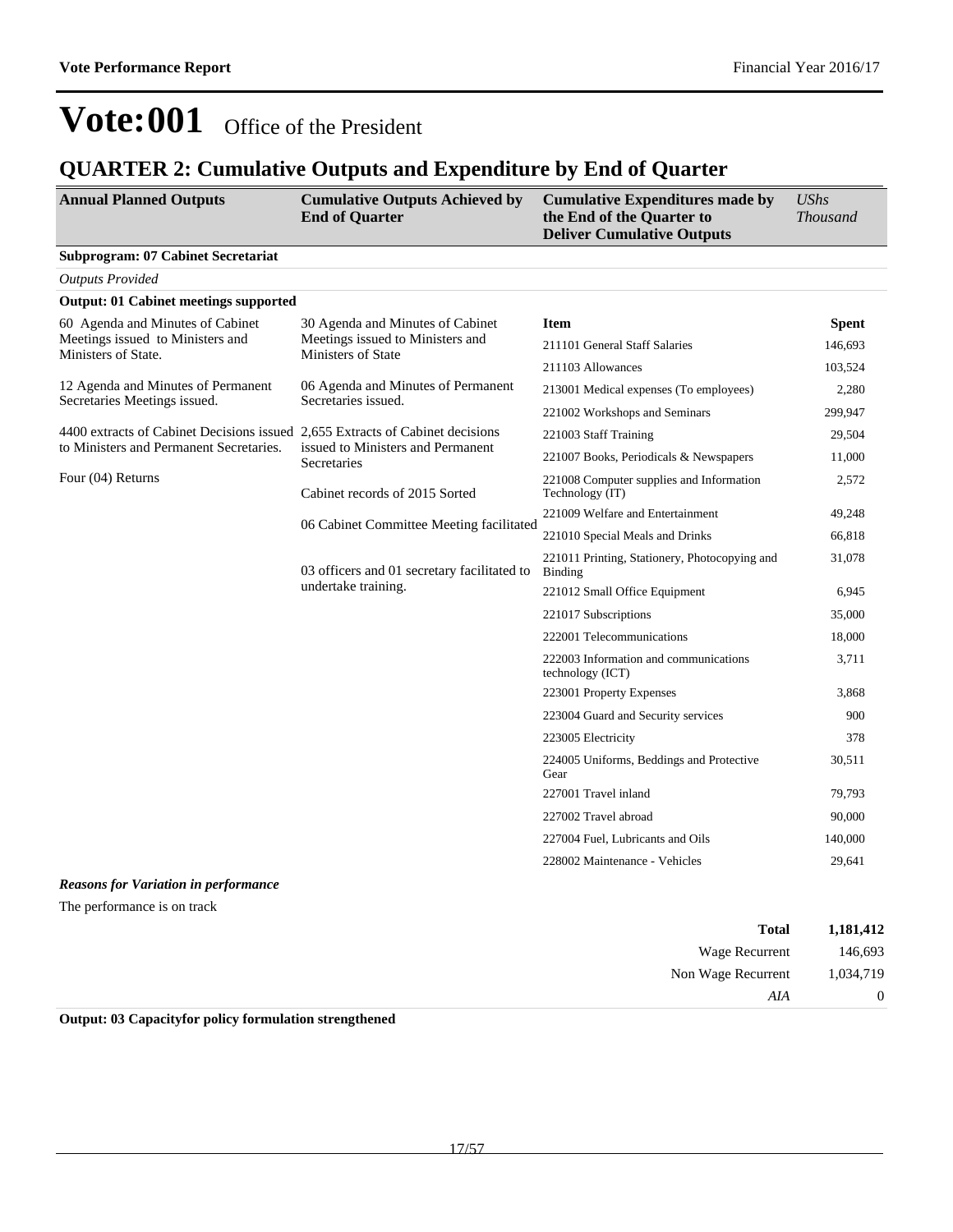### **QUARTER 2: Cumulative Outputs and Expenditure by End of Quarter**

| <b>Annual Planned Outputs</b>                                                | <b>Cumulative Outputs Achieved by</b><br><b>End of Quarter</b>                                                                                                                                                                                                                                                                                                                                                                                                       | <b>Cumulative Expenditures made by</b><br>the End of the Quarter to<br><b>Deliver Cumulative Outputs</b> | <b>UShs</b><br><b>Thousand</b> |
|------------------------------------------------------------------------------|----------------------------------------------------------------------------------------------------------------------------------------------------------------------------------------------------------------------------------------------------------------------------------------------------------------------------------------------------------------------------------------------------------------------------------------------------------------------|----------------------------------------------------------------------------------------------------------|--------------------------------|
| One sensitization workshop on Scheme of One (1) sensitization workshop on    |                                                                                                                                                                                                                                                                                                                                                                                                                                                                      | <b>Item</b>                                                                                              | <b>Spent</b>                   |
| Service (SoS) for Policy Analysts held,<br>and 400 copies of SoS printed and | scheme of service for Policy Analysts<br>held.                                                                                                                                                                                                                                                                                                                                                                                                                       | 211101 General Staff Salaries                                                                            | 20,500                         |
| distributed.                                                                 |                                                                                                                                                                                                                                                                                                                                                                                                                                                                      | 211103 Allowances                                                                                        | 82,081                         |
|                                                                              | 88 Submissions to Cabinet reviewed for                                                                                                                                                                                                                                                                                                                                                                                                                               | 221002 Workshops and Seminars                                                                            | 89,393                         |
| 600 copies of the Cabinet Handbook<br>printed and distributed.               | adequacy and harmony with National<br>Frameworks, regional and international                                                                                                                                                                                                                                                                                                                                                                                         | 221003 Staff Training                                                                                    | 19,124                         |
|                                                                              | commitments.                                                                                                                                                                                                                                                                                                                                                                                                                                                         | 221007 Books, Periodicals & Newspapers                                                                   | 14,901                         |
| 600 copies of the Guide to Regulatory<br>Impact Assessment and 600 co        | One (1) meeting for Policy Analysts held.                                                                                                                                                                                                                                                                                                                                                                                                                            | 221008 Computer supplies and Information<br>Technology (IT)                                              | 1,460                          |
|                                                                              | Draft inventory of laws and policies<br>compiled.<br>01 Senior Policy Analyst facilitated to<br>undertake training on Transformation and<br>Economic take off for Africa in Nairobi.<br>Kenya; Commissioner Policy<br>Development and Capacity Building<br>facilitated to engage in better regulatory<br>forum and Ghana Business Environment<br>Program (BEEP) annual review, Accra-<br>Ghana; 02 Senior Policy Analyst<br>facilitated to attend the Africa Cabinet | 221009 Welfare and Entertainment                                                                         | 12,250                         |
|                                                                              |                                                                                                                                                                                                                                                                                                                                                                                                                                                                      | 221011 Printing, Stationery, Photocopying and<br>Binding                                                 | 34,857                         |
|                                                                              |                                                                                                                                                                                                                                                                                                                                                                                                                                                                      | 223005 Electricity                                                                                       | 9,250                          |
|                                                                              |                                                                                                                                                                                                                                                                                                                                                                                                                                                                      | 223006 Water                                                                                             | 2,391                          |
|                                                                              |                                                                                                                                                                                                                                                                                                                                                                                                                                                                      | 224005 Uniforms, Beddings and Protective<br>Gear                                                         | 10,200                         |
|                                                                              |                                                                                                                                                                                                                                                                                                                                                                                                                                                                      | 227001 Travel inland                                                                                     | 59,857                         |
|                                                                              |                                                                                                                                                                                                                                                                                                                                                                                                                                                                      | 227002 Travel abroad                                                                                     | 40,000                         |
|                                                                              |                                                                                                                                                                                                                                                                                                                                                                                                                                                                      | 227004 Fuel, Lubricants and Oils                                                                         | 29,632                         |
|                                                                              | Government Network workshop for<br>Policy Analysts held in Zanzibar.                                                                                                                                                                                                                                                                                                                                                                                                 | 228002 Maintenance - Vehicles                                                                            | 21,997                         |

#### *Reasons for Variation in performance*

Performance as per plan.

| <b>Total</b>                  | 447,893        |
|-------------------------------|----------------|
| <b>Wage Recurrent</b>         | 20,500         |
| Non Wage Recurrent            | 427,393        |
| AIA                           | $\overline{0}$ |
|                               |                |
| <b>Total For SubProgramme</b> | 1,629,305      |
| Wage Recurrent                | 167,193        |
| Non Wage Recurrent            | 1,462,112      |

**Program: 03 Government Mobilisation, Monitoring and Awards**

*Recurrent Programmes*

#### **Subprogram: 01 Headquarters (Media Centre and RDCs)**

*Outputs Funded*

**Output: 51 Government Communications**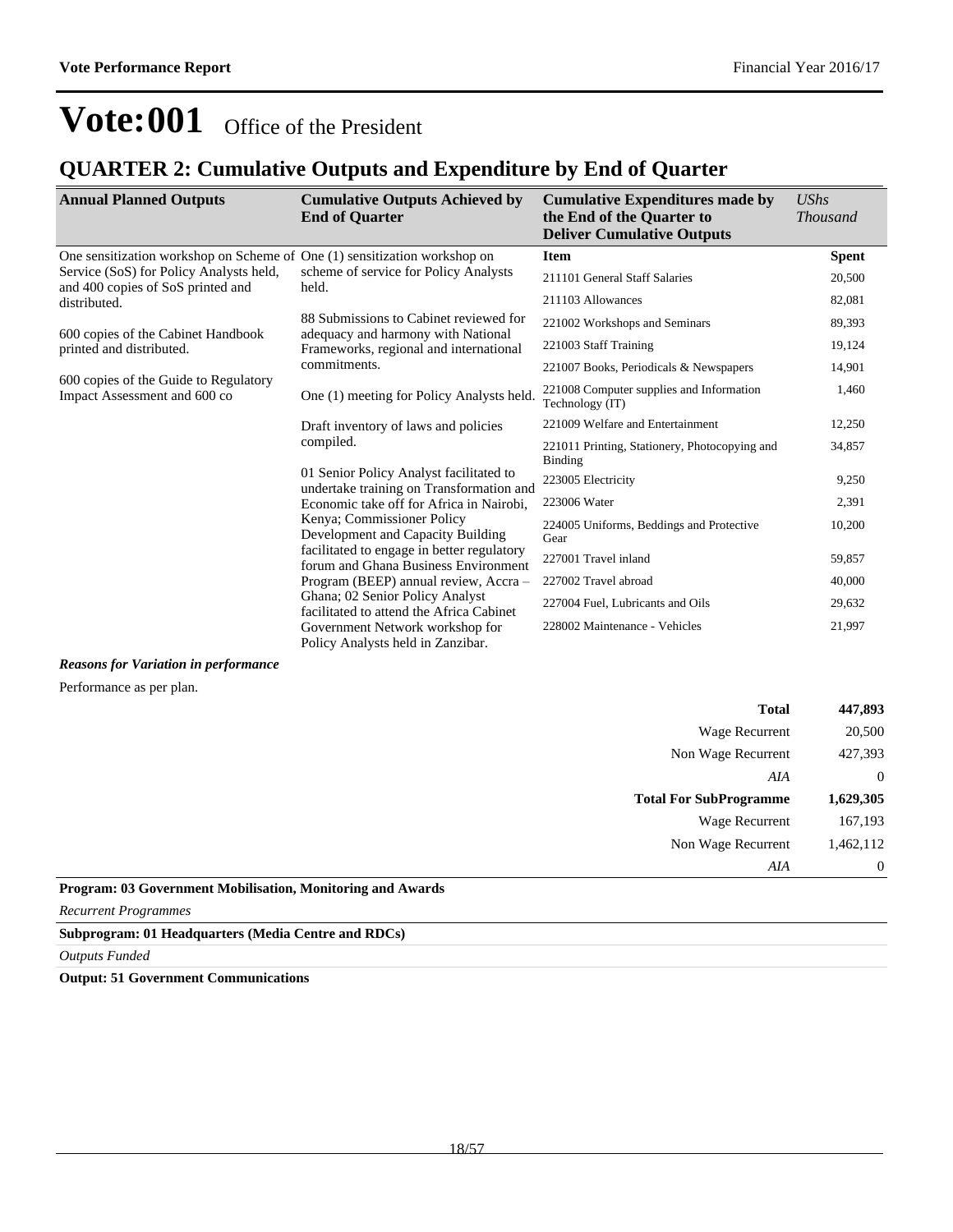### **QUARTER 2: Cumulative Outputs and Expenditure by End of Quarter**

| <b>Annual Planned Outputs</b>                                                 | <b>Cumulative Outputs Achieved by</b><br><b>End of Quarter</b>                                                | <b>Cumulative Expenditures made by</b><br>the End of the Quarter to<br><b>Deliver Cumulative Outputs</b> | $\mathit{UShs}$<br><i>Thousand</i> |
|-------------------------------------------------------------------------------|---------------------------------------------------------------------------------------------------------------|----------------------------------------------------------------------------------------------------------|------------------------------------|
| 571 Media and Communication support                                           | 438 media coverage coordinated; 125                                                                           | Item                                                                                                     | <b>Spent</b>                       |
| provided to MDAs.                                                             | Print and electronic media engaged; 806<br>International and local journalists                                | 263106 Other Current grants (Current)                                                                    | 338,103                            |
| 492 Print and electronic media engaged to engaged; 21522 Print and electronic |                                                                                                               |                                                                                                          |                                    |
| clarify on Government programs and<br>positions.                              | media monitored; 2,000 Magazines<br>published and distributed during the 54th<br>Independence Day Anniversary |                                                                                                          |                                    |
| 3024 International and local journalists<br>engaged and accredited.           | celebrations; and 27 Media coverage<br>programs of the President coordinated.                                 |                                                                                                          |                                    |
| 30,231 Print and electronic Media                                             |                                                                                                               |                                                                                                          |                                    |

monitored

*Reasons for Variation in performance*

The over performance is due to increased usage of the Uganda Media center platform by MDAs.

| <b>Total</b>                                                 | 338,103  |
|--------------------------------------------------------------|----------|
| Wage Recurrent                                               | $\Omega$ |
| Non Wage Recurrent                                           | 338,103  |
| AIA                                                          | $\Omega$ |
| <b>Output: 52 Mobilisation and Implementation Monitoring</b> |          |

| Three (03) National functions facilitated. | One National Function <i>i.e.</i> the 54th                                    | Item                                               | <b>Spent</b> |
|--------------------------------------------|-------------------------------------------------------------------------------|----------------------------------------------------|--------------|
|                                            | Independence Day Anniversary<br>celebrations facilitated; 116 RDCs and        | 263104 Transfers to other govt. Units<br>(Current) | 4,421,679    |
| 112 RDCs and DRDCs facilitated.            | DRDCs facilitated; 392 Sensitization<br>meetings conducted by RDCs across the | 263106 Other Current grants (Current)              | 500,000      |
|                                            | country; 650 awareness campaigns on                                           | 264102 Contributions to Autonomous                 | 11,179       |
| Sensitisation meetings (04 per month in    | Government Programs conducted by the                                          | Institutions (Wage Subventions)                    |              |
| each of the 112 Districts) conducted       | RDCs through the radio talk shows; 1740                                       |                                                    |              |
| across the country.                        | support supervision visits conducted for                                      |                                                    |              |
|                                            | government programs and projects by                                           |                                                    |              |
| 1344 awareness campaigns conducted on      | RDCs/DRDCs and the reports produced;                                          |                                                    |              |
| Government programmes in 122 district      | 110 Presidential advisors facilitated; and                                    |                                                    |              |
|                                            | the National Leadership Institute –                                           |                                                    |              |
|                                            | Kyankwanzi trained 345 Trainees and                                           |                                                    |              |
|                                            | started construction works on                                                 |                                                    |              |
|                                            | accommodation facility.                                                       |                                                    |              |

#### *Reasons for Variation in performance*

An additional four new districts i.e Kakumiro, Omoro Kagadi and Rubanda were operationalized in the FY 2016/2017

| 4,932,858 | <b>Total</b>       |
|-----------|--------------------|
| $\theta$  | Wage Recurrent     |
| 4,932,858 | Non Wage Recurrent |
| 0         | AIA                |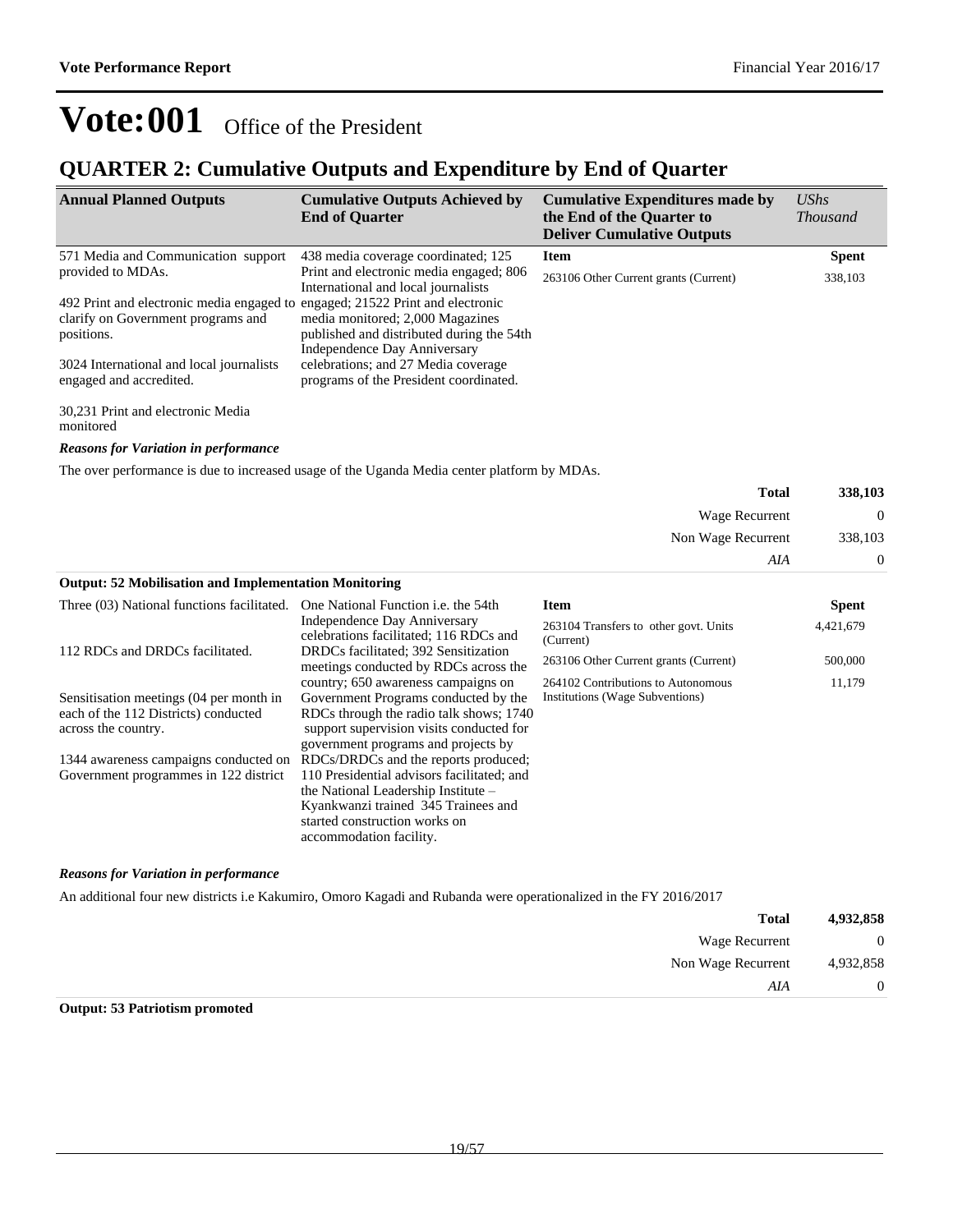### **QUARTER 2: Cumulative Outputs and Expenditure by End of Quarter**

| <b>Annual Planned Outputs</b>                                                                                                                                                                                                                                 | <b>Cumulative Outputs Achieved by</b><br><b>End of Quarter</b>                                                                                                                                                                                                                                                                                                                                                                                                                                                                                                                                                                                                                                                                               | <b>Cumulative Expenditures made by</b><br>the End of the Quarter to<br><b>Deliver Cumulative Outputs</b> | UShs<br><b>Thousand</b> |
|---------------------------------------------------------------------------------------------------------------------------------------------------------------------------------------------------------------------------------------------------------------|----------------------------------------------------------------------------------------------------------------------------------------------------------------------------------------------------------------------------------------------------------------------------------------------------------------------------------------------------------------------------------------------------------------------------------------------------------------------------------------------------------------------------------------------------------------------------------------------------------------------------------------------------------------------------------------------------------------------------------------------|----------------------------------------------------------------------------------------------------------|-------------------------|
| 25 Patriotism Training programs for<br>students and teachers conducted.<br>800 Patriotism clubs monitored and<br>coordinated country wide.<br>10 Publicity and media sensitization<br>campaigns conducted.<br>Head quarter Patriotism functions<br>performed. | 11 Training programs conducted for<br>students and teachers at: Bwindi<br>Community Hospital in Masindi district;<br>five National Teachers' Colleges<br>(Mubende, Kaliro, Unyama, Muni and<br>Kabale); student leaders at Mulago<br>School of Nursing and Midwifery;<br>Patriotism patrons from Wakiso District;<br>500 club patrons from Kampala region,<br>670 students at Trinity College Nabbingo;<br>and Patriotism district coordinators from<br>the southwestern and eastern regions).<br>202 Patriotism clubs monitored in five<br>districts of Butalejja, Pallisa, Kibuku,<br>Busia and Tororo.<br>02 Radio talk shows held in Kabale<br>District.<br>Payments for service providers processed<br>and office equipment maintained. | <b>Item</b><br>263106 Other Current grants (Current)                                                     | <b>Spent</b><br>915,701 |
| <b>Reasons for Variation in performance</b>                                                                                                                                                                                                                   | The Secretariat received less funding for training programmes than what was anticipated.                                                                                                                                                                                                                                                                                                                                                                                                                                                                                                                                                                                                                                                     |                                                                                                          |                         |

| 915,701        | <b>Total</b>       |
|----------------|--------------------|
| $\overline{0}$ | Wage Recurrent     |
| 915,701        | Non Wage Recurrent |
| $\overline{0}$ | AIA                |

### **Output: 54 Political Coordination**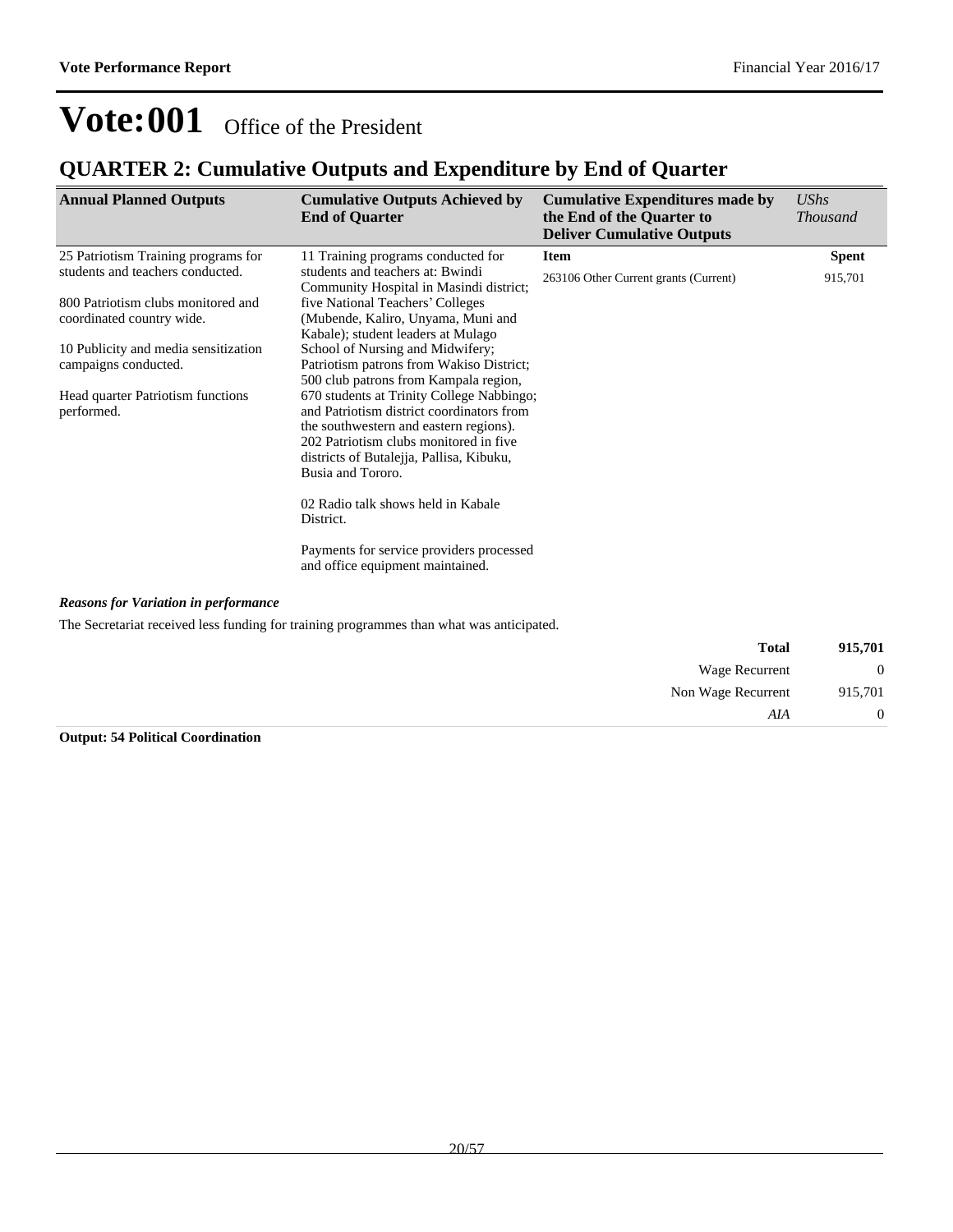### **QUARTER 2: Cumulative Outputs and Expenditure by End of Quarter**

| <b>Annual Planned Outputs</b>                                                                                                                                                                                                                                                        | <b>Cumulative Outputs Achieved by</b><br><b>End of Quarter</b>                                                                                                                                                                                                                                                                                                                                                                                                                                                                                                                                                                                                                                                                                                                                                                                                                                                                                                                  | <b>Cumulative Expenditures made by</b><br>the End of the Quarter to<br><b>Deliver Cumulative Outputs</b> | <b>UShs</b><br><b>Thousand</b> |
|--------------------------------------------------------------------------------------------------------------------------------------------------------------------------------------------------------------------------------------------------------------------------------------|---------------------------------------------------------------------------------------------------------------------------------------------------------------------------------------------------------------------------------------------------------------------------------------------------------------------------------------------------------------------------------------------------------------------------------------------------------------------------------------------------------------------------------------------------------------------------------------------------------------------------------------------------------------------------------------------------------------------------------------------------------------------------------------------------------------------------------------------------------------------------------------------------------------------------------------------------------------------------------|----------------------------------------------------------------------------------------------------------|--------------------------------|
| Three (03) Ideological orientation<br>workshops conducted.<br>Four (04) Consultative meetings<br>organised for mobilisation units.<br>Three (03) Youth, women and people<br>with disability groups mobilised and<br>coordinated.<br>One (01) Group in Diaspora mobilised.<br>1 Staff | Organized 01 Political ideological<br>orientation workshop for both the army<br>and civilian veterans which was held at<br>Lydrens Hotel Luwero with participants<br>drawn from the districts of; Luwero,<br>Nakaseke and Nakasongola.<br>Minister Without Portfolio and Political<br>Mobilisation mobilised leaders and<br>members of the Baise – mukubembe clan<br>in Busoga sub region at Bukabwoli<br>village, Mayuge District and launched<br>their SACCO.<br>Facilitated the Minister Without Portfolio<br>and Political Mobilisation to travel to<br>Saudi Arabia to mobilise people in<br>Diaspora on investment opportunities in<br>Uganda.<br>Held 01 Workshop for the youth farmers<br>in Buikwe district at Lugazi Municipal<br>Council hall on "youth participation in<br>Agriculture and other enterprises for<br>social economic well-being".<br>Facilitated 01 Bench marking trip on fish<br>farming to Netherlands for the Hon.<br>Minister Without Portfolio. | <b>Item</b><br>263106 Other Current grants (Current)                                                     | <b>Spent</b><br>166,532        |
| <b>Reasons for Variation in performance</b><br>None - performance as per the plan.                                                                                                                                                                                                   |                                                                                                                                                                                                                                                                                                                                                                                                                                                                                                                                                                                                                                                                                                                                                                                                                                                                                                                                                                                 |                                                                                                          |                                |

| 166,532        | <b>Total</b>                  |              |  |
|----------------|-------------------------------|--------------|--|
| $\bf{0}$       | Wage Recurrent                |              |  |
| 166,532        | Non Wage Recurrent            |              |  |
| $\overline{0}$ | AIA                           |              |  |
| 6,353,194      | <b>Total For SubProgramme</b> |              |  |
| $\overline{0}$ | <b>Wage Recurrent</b>         |              |  |
| 6,353,194      | Non Wage Recurrent            |              |  |
| $\overline{0}$ | AIA                           |              |  |
|                |                               | $\mathbf{r}$ |  |

*Recurrent Programmes*

#### **Subprogram: 13 Presidential Awards Committee**

*Outputs Provided*

**Output: 01 National Honours & Awards conferred**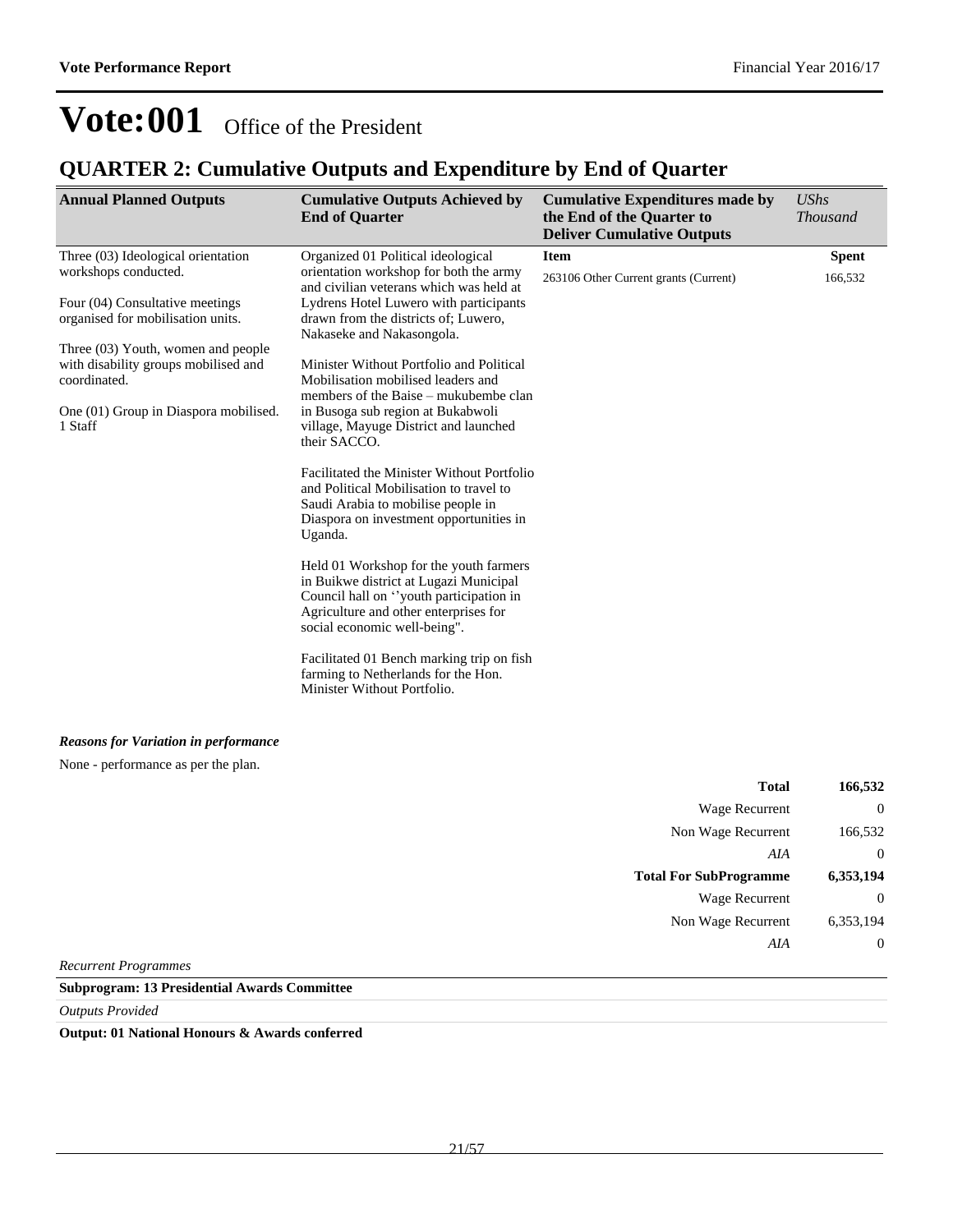### **QUARTER 2: Cumulative Outputs and Expenditure by End of Quarter**

| <b>Annual Planned Outputs</b>                                                   | <b>Cumulative Outputs Achieved by</b><br><b>End of Quarter</b>                                                                                                                          | <b>Cumulative Expenditures made by</b><br>the End of the Quarter to<br><b>Deliver Cumulative Outputs</b> | <b>UShs</b><br><b>Thousand</b> |
|---------------------------------------------------------------------------------|-----------------------------------------------------------------------------------------------------------------------------------------------------------------------------------------|----------------------------------------------------------------------------------------------------------|--------------------------------|
| 06 Investiture Ceremonies held.                                                 | Conducted research in the Greater Busoga Item                                                                                                                                           |                                                                                                          | <b>Spent</b>                   |
| National Roll of Honours updated.                                               | Region to get information and profiles on<br>nominees meriting award during the 54th                                                                                                    | 211101 General Staff Salaries                                                                            | 30,500                         |
|                                                                                 | Independence Anniversary.                                                                                                                                                               | 211103 Allowances                                                                                        | 24,069                         |
| Research conducted six times for                                                | Conducted Research in the Western                                                                                                                                                       | 221002 Workshops and Seminars                                                                            | 19,384                         |
| nominees meriting awards.                                                       | Region to identify persons and                                                                                                                                                          | 221003 Staff Training                                                                                    | 2,250                          |
| Six Lists of meriting medalists produced<br>and submitted to H.E the President. | information on the profiles of medalists<br>meriting award during the 31st Victory                                                                                                      | 221008 Computer supplies and Information<br>Technology (IT)                                              | 1,023                          |
| Six (06) Meetings of the Presidential                                           | Day Celebrations scheduled for January<br>26, 2017; and disseminated National                                                                                                           | 221009 Welfare and Entertainment                                                                         | 5,093                          |
| Awards Comm                                                                     | Honours & Awards Regulations in<br>Kiboga, Hoima, Masindi, Kiryandongo,                                                                                                                 | 221011 Printing, Stationery, Photocopying and<br>Binding                                                 | 8,999                          |
|                                                                                 | Kabarole & Kibale Districts.                                                                                                                                                            | 221012 Small Office Equipment                                                                            | 4,578                          |
|                                                                                 | 01 Investiture Ceremony held during the                                                                                                                                                 | 222001 Telecommunications                                                                                | 4,000                          |
|                                                                                 | 54th Independence Day Anniversary                                                                                                                                                       | 223005 Electricity                                                                                       | 143                            |
|                                                                                 | Celebrations on 9th October, 2016 in<br>Luuka District.                                                                                                                                 | 227001 Travel inland                                                                                     | 27,860                         |
|                                                                                 |                                                                                                                                                                                         | 227002 Travel abroad                                                                                     | 7,000                          |
|                                                                                 | 227004 Fuel, Lubricants and Oils<br>National Roll of Honour updated to                                                                                                                  |                                                                                                          | 16,250                         |
|                                                                                 | include 486 medalists for the 54th<br>Independence Day Anniversary<br>Celebrations.                                                                                                     | 228002 Maintenance - Vehicles                                                                            | 5,233                          |
|                                                                                 | 01 Investiture Ceremony held in<br>conjunction with the Parliament of<br>Uganda to decorate the Members of<br>Parliament of the 1st – 9th Parliaments<br>with the Golden Jubilee Medal. |                                                                                                          |                                |
|                                                                                 | Disseminated the National Honours &<br>Awards Regulations in Arua, Koboko,<br>Nebbi, Zombo & Maracha Districts.                                                                         |                                                                                                          |                                |
| <b>Reasons for Variation in performance</b>                                     |                                                                                                                                                                                         |                                                                                                          |                                |
| Performance is as planned                                                       |                                                                                                                                                                                         |                                                                                                          |                                |
|                                                                                 |                                                                                                                                                                                         | <b>Total</b>                                                                                             | 156,382                        |
|                                                                                 |                                                                                                                                                                                         | <b>Wage Recurrent</b>                                                                                    | 30,500                         |
|                                                                                 |                                                                                                                                                                                         | Non Wage Recurrent                                                                                       | 125,882                        |
|                                                                                 |                                                                                                                                                                                         | AIA                                                                                                      | $\mathbf{0}$                   |
|                                                                                 |                                                                                                                                                                                         | <b>Total For SubProgramme</b>                                                                            | 156,382                        |
|                                                                                 |                                                                                                                                                                                         | Wage Recurrent                                                                                           | 30,500                         |
|                                                                                 |                                                                                                                                                                                         | Non Wage Recurrent                                                                                       | 125,882                        |
|                                                                                 |                                                                                                                                                                                         | AIA                                                                                                      | $\boldsymbol{0}$               |
| <b>Program: 04 Security Administration</b>                                      |                                                                                                                                                                                         |                                                                                                          |                                |

*Recurrent Programmes*

**Subprogram: 01 Headquarters (Security Sector Coordination)**

*Outputs Provided*

**Output: 01 Coordination of Security Services**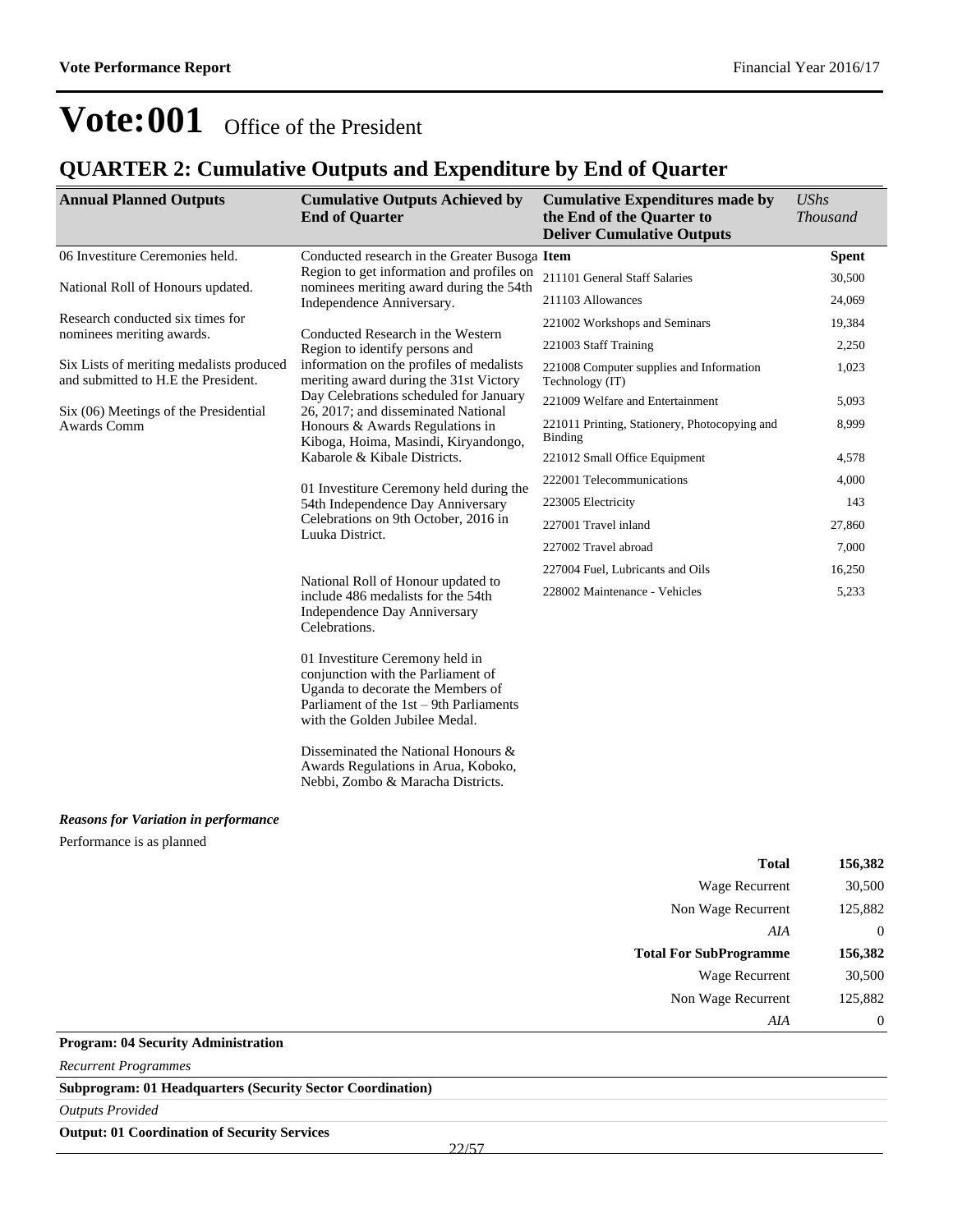### **QUARTER 2: Cumulative Outputs and Expenditure by End of Quarter**

| <b>Annual Planned Outputs</b>                           | <b>Cumulative Outputs Achieved by</b><br><b>End of Quarter</b> | <b>Cumulative Expenditures made by</b><br>the End of the Quarter to<br><b>Deliver Cumulative Outputs</b> | <b>UShs</b><br><b>Thousand</b> |
|---------------------------------------------------------|----------------------------------------------------------------|----------------------------------------------------------------------------------------------------------|--------------------------------|
| Security Agencies coordinated.                          | Security Agencies coordinated.                                 | <b>Item</b>                                                                                              | <b>Spent</b>                   |
| Security guidelines issued.                             | Security guidelines issued.                                    | 224003 Classified Expenditure                                                                            | 5,393,527                      |
| Inter agency reports analysed.                          | Inter-agency reports analyzed.                                 |                                                                                                          |                                |
| <b>Reasons for Variation in performance</b>             |                                                                |                                                                                                          |                                |
| Performance as planned                                  |                                                                |                                                                                                          |                                |
|                                                         |                                                                | <b>Total</b>                                                                                             | 5,393,527                      |
|                                                         |                                                                | <b>Wage Recurrent</b>                                                                                    | $\overline{0}$                 |
|                                                         |                                                                | Non Wage Recurrent                                                                                       | 5,393,527                      |
|                                                         |                                                                | AIA                                                                                                      | $\mathbf{0}$                   |
| Arrears                                                 |                                                                |                                                                                                          |                                |
| <b>Output: 99 Arrears</b>                               |                                                                | <b>Item</b>                                                                                              | <b>Spent</b>                   |
| <b>Reasons for Variation in performance</b>             |                                                                |                                                                                                          |                                |
|                                                         |                                                                | <b>Total</b>                                                                                             | $\bf{0}$                       |
|                                                         |                                                                | Wage Recurrent                                                                                           | $\overline{0}$                 |
|                                                         |                                                                | Non Wage Recurrent                                                                                       | $\overline{0}$                 |
|                                                         |                                                                | <b>AIA</b>                                                                                               | $\overline{0}$                 |
|                                                         |                                                                | <b>Total For SubProgramme</b>                                                                            | 5,393,527                      |
|                                                         |                                                                | <b>Wage Recurrent</b>                                                                                    | $\theta$                       |
|                                                         |                                                                | Non Wage Recurrent                                                                                       | 5,393,527                      |
|                                                         |                                                                | AIA                                                                                                      | $\mathbf{0}$                   |
| Program: 49 General administration, Policy and planning |                                                                |                                                                                                          |                                |
| <b>Recurrent Programmes</b>                             |                                                                |                                                                                                          |                                |
| <b>Subprogram: 01 Headquarters</b>                      |                                                                |                                                                                                          |                                |

*Outputs Provided*

**Output: 01 Policy, Consultation, Planning and Monitoring Services**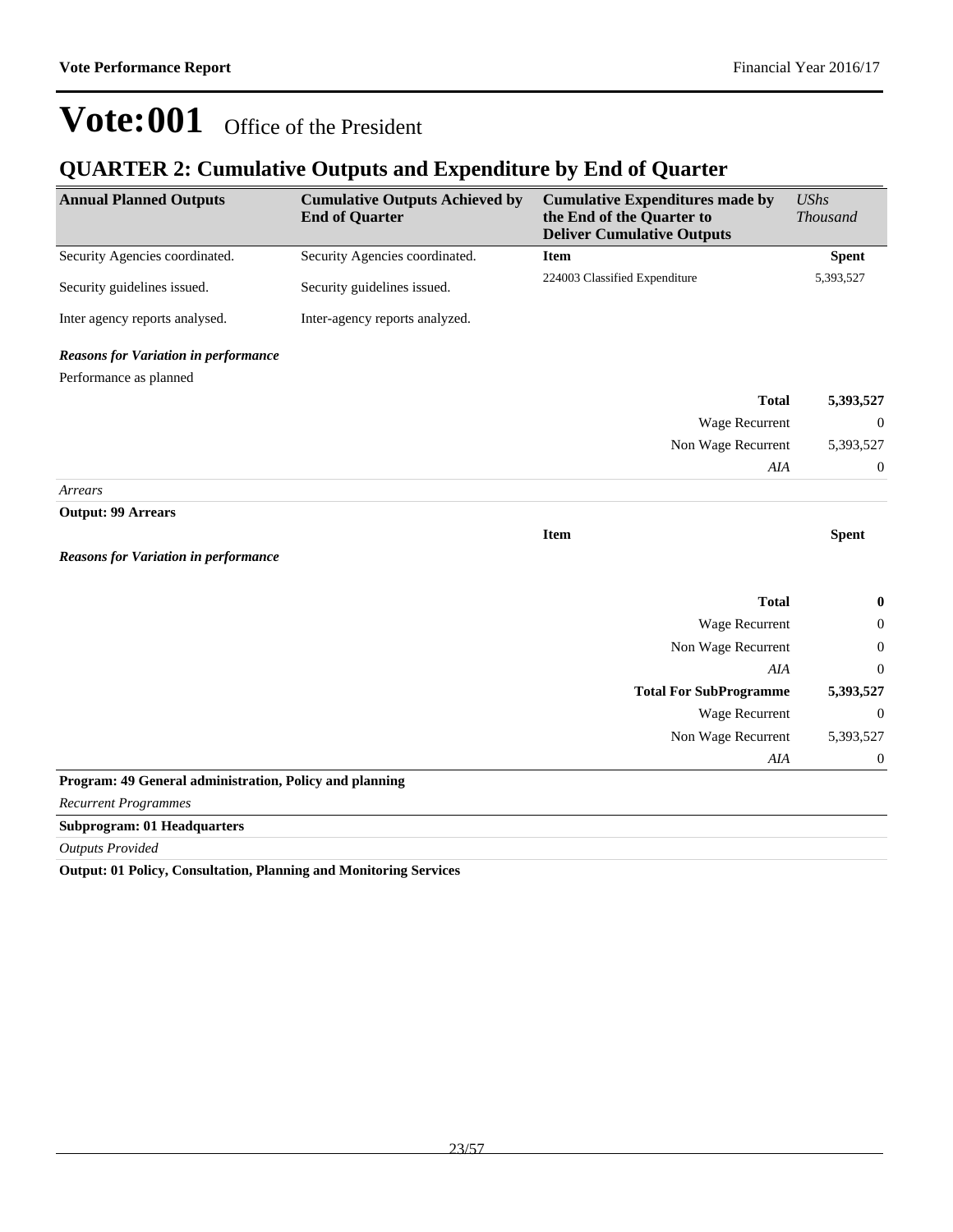### **QUARTER 2: Cumulative Outputs and Expenditure by End of Quarter**

| <b>Annual Planned Outputs</b>                                                  | <b>Cumulative Outputs Achieved by</b><br><b>End of Quarter</b>                        | <b>Cumulative Expenditures made by</b><br>the End of the Quarter to<br><b>Deliver Cumulative Outputs</b> | UShs<br><i>Thousand</i> |
|--------------------------------------------------------------------------------|---------------------------------------------------------------------------------------|----------------------------------------------------------------------------------------------------------|-------------------------|
| 450 copies of Ministerial Policy                                               | Responses to queries raised by the                                                    | <b>Item</b>                                                                                              | <b>Spent</b>            |
| Statement for FY 2017/18 produced and<br>submited to Ministry of Finance,      | Auditor General in the Management<br>Letter for FY 2015/16 prepared and               | 211102 Contract Staff Salaries (Incl. Casuals,<br>Temporary)                                             | 273,729                 |
| Planning & Economic Development by<br>15th March.                              | submitted to the Office of the Auditor<br>General.                                    | 211103 Allowances                                                                                        | 49,466                  |
|                                                                                |                                                                                       | 212102 Pension for General Civil Service                                                                 | 1,650,267               |
| Final accounts for FY 2015/16 prepared<br>by 30th September.                   | Responses to the Internal Audit report for<br>the 1st quarter FY 2016/17 prepared and | 213004 Gratuity Expenses                                                                                 | 1,022,752               |
|                                                                                | submitted to Head Internal Audit office of                                            | 221002 Workshops and Seminars                                                                            | 24,788                  |
| Responses to queries raised by the<br>Auditor G                                | the President.<br>1st quarter performance report for FY                               | 221003 Staff Training                                                                                    | 29,500                  |
|                                                                                |                                                                                       | 221007 Books, Periodicals & Newspapers                                                                   | 1,839                   |
| 2015/16 prepared and submitted to<br>Parliament (Presidential Affairs Sectoral | 221008 Computer supplies and Information<br>Technology (IT)                           | 23,445                                                                                                   |                         |
|                                                                                | Committee), Office of the Prime Minister<br>and MoFPED.                               | 221009 Welfare and Entertainment                                                                         | 22,492                  |
|                                                                                |                                                                                       | 221011 Printing, Stationery, Photocopying and<br>Binding                                                 | 52,564                  |
|                                                                                |                                                                                       | 221012 Small Office Equipment                                                                            | 10,784                  |
|                                                                                |                                                                                       | 221016 IFMS Recurrent costs                                                                              | 23,500                  |
|                                                                                |                                                                                       | 225001 Consultancy Services- Short term                                                                  | 8,319                   |
| <b>Reasons for Variation in performance</b>                                    |                                                                                       |                                                                                                          |                         |

None - performance was as per plan.

| 3,193,443 | <b>Total</b>          |
|-----------|-----------------------|
| 273,729   | <b>Wage Recurrent</b> |
| 2,919,714 | Non Wage Recurrent    |
| 0         | AIA                   |
|           |                       |

**Output: 02 Ministry Support Services**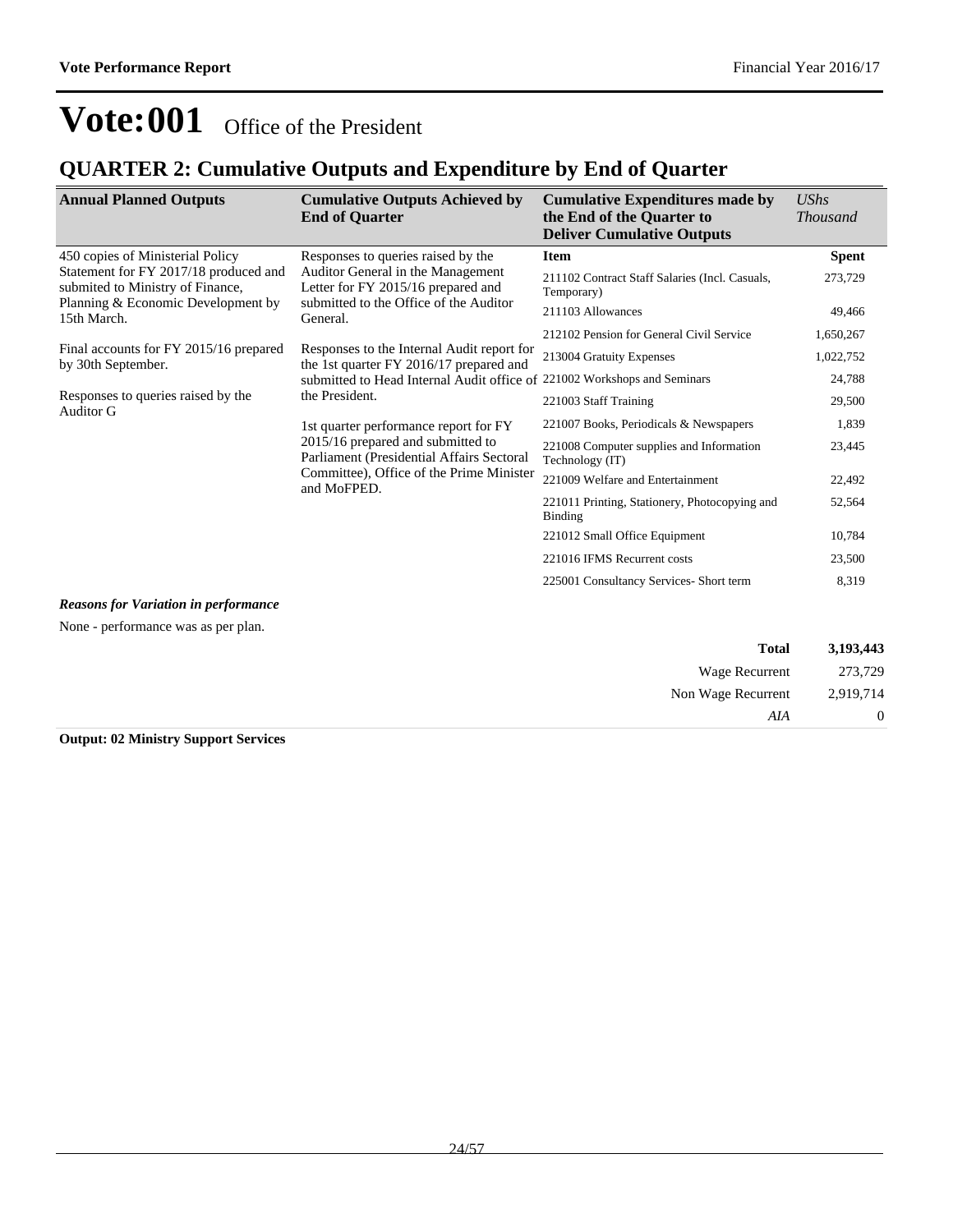### **QUARTER 2: Cumulative Outputs and Expenditure by End of Quarter**

| <b>Annual Planned Outputs</b>                             | <b>Cumulative Outputs Achieved by</b><br><b>End of Quarter</b>                                                              | <b>Cumulative Expenditures made by</b><br>the End of the Quarter to<br><b>Deliver Cumulative Outputs</b> | UShs<br><b>Thousand</b> |
|-----------------------------------------------------------|-----------------------------------------------------------------------------------------------------------------------------|----------------------------------------------------------------------------------------------------------|-------------------------|
| 240 Vehicles for field and Headquarter                    | 240 Vehicles for field and Headquarter                                                                                      | <b>Item</b>                                                                                              | <b>Spent</b>            |
| offices serviced and maintained.                          | offices serviced and maintained; 662 staff<br>paid salaries by the 28th day of each                                         | 211101 General Staff Salaries                                                                            | 2,128,752               |
| Inland travels facilitated.                               | month; Facilitated induction training for                                                                                   | 211103 Allowances                                                                                        | 115,135                 |
|                                                           | 60 newly appointed staff; Bills for 302                                                                                     | 213001 Medical expenses (To employees)                                                                   | 13,419                  |
| 80% of appraisal reports completed each<br>FY.            | telephone lines, 41 electricity accounts<br>and 22 water accounts settled, 01<br>electricity and water account (for the new | 213002 Incapacity, death benefits and funeral<br>expenses                                                | 22,250                  |
|                                                           | Office Block) partially settled; 594                                                                                        | 221010 Special Meals and Drinks                                                                          | 7,161                   |
| All staff paid salaries by the 28th day of<br>each month. | retired staff paid pension and 60 contract<br>staff paid gratuity.                                                          | 221020 IPPS Recurrent Costs                                                                              | 12,500                  |
|                                                           | 222001 Telecommunications                                                                                                   | 198,406                                                                                                  |                         |
| Four (04) capacity building programmes<br>supported.      | $223003$ Rent – (Produced Assets) to private<br>entities                                                                    | 127,705                                                                                                  |                         |
|                                                           |                                                                                                                             | 223004 Guard and Security services                                                                       | 48,015                  |
|                                                           |                                                                                                                             | 223005 Electricity                                                                                       | 144,867                 |
|                                                           |                                                                                                                             | 223006 Water                                                                                             | 36,085                  |
|                                                           |                                                                                                                             | 224004 Cleaning and Sanitation                                                                           | 82,168                  |
|                                                           |                                                                                                                             | 225001 Consultancy Services- Short term                                                                  | 29,326                  |
|                                                           |                                                                                                                             | 227001 Travel inland                                                                                     | 280,473                 |
|                                                           |                                                                                                                             | 227002 Travel abroad                                                                                     | 53,872                  |
|                                                           |                                                                                                                             | 227004 Fuel, Lubricants and Oils                                                                         | 54,801                  |
|                                                           |                                                                                                                             | 228001 Maintenance - Civil                                                                               | 94,539                  |
|                                                           |                                                                                                                             | 228002 Maintenance - Vehicles                                                                            | 315,965                 |
|                                                           |                                                                                                                             | 228003 Maintenance – Machinery, Equipment<br>& Furniture                                                 | 73,016                  |
|                                                           |                                                                                                                             | 228004 Maintenance – Other                                                                               | 56,069                  |

#### *Reasons for Variation in performance*

None - performance as per plan.

| 3,894,522      | <b>Total</b>       |
|----------------|--------------------|
| 2,128,752      | Wage Recurrent     |
| 1,765,770      | Non Wage Recurrent |
| $\overline{0}$ | AIA                |

#### **Output: 03 Ministerial and Top Management Services**

| 08 (eight) cross border meetings held.     | 04 Cross border meetings held                                                         | Item                                                         | <b>Spent</b> |
|--------------------------------------------|---------------------------------------------------------------------------------------|--------------------------------------------------------------|--------------|
| 01 (one) Joint Border Commission (JBC)     | i.e. Uganda-Kenya (Kabong/Turkana) on<br>cattle rustling and Uganda-Democratic        | 211101 General Staff Salaries                                | 2,485,068    |
| held between Uganda & Kenya held.          | Republic of Congo on border<br>demarcation; Uganda/DR Congo held in                   | 211102 Contract Staff Salaries (Incl. Casuals,<br>Temporary) | 205,277      |
| Inland and foreign travels facilitated.    | Kisoro District on trade and security;                                                | 211103 Allowances                                            | 252,787      |
| 12 Top and 48 Senior Management            | Uganda/South Sudan held in Moyo<br>District about pasture for the cattle.             | 223006 Water                                                 | 26,719       |
| meetings facilitated.                      | These meetings promoted cross-border                                                  | 227001 Travel inland                                         | 264,069      |
| Facilitation provided to entitled officers | trade; peace; security and reduce cattle<br>theft and conflicts about pasture for the | 227002 Travel abroad                                         | 51,454       |
|                                            | cattle.                                                                               | 227004 Fuel, Lubricants and Oils                             | 107,747      |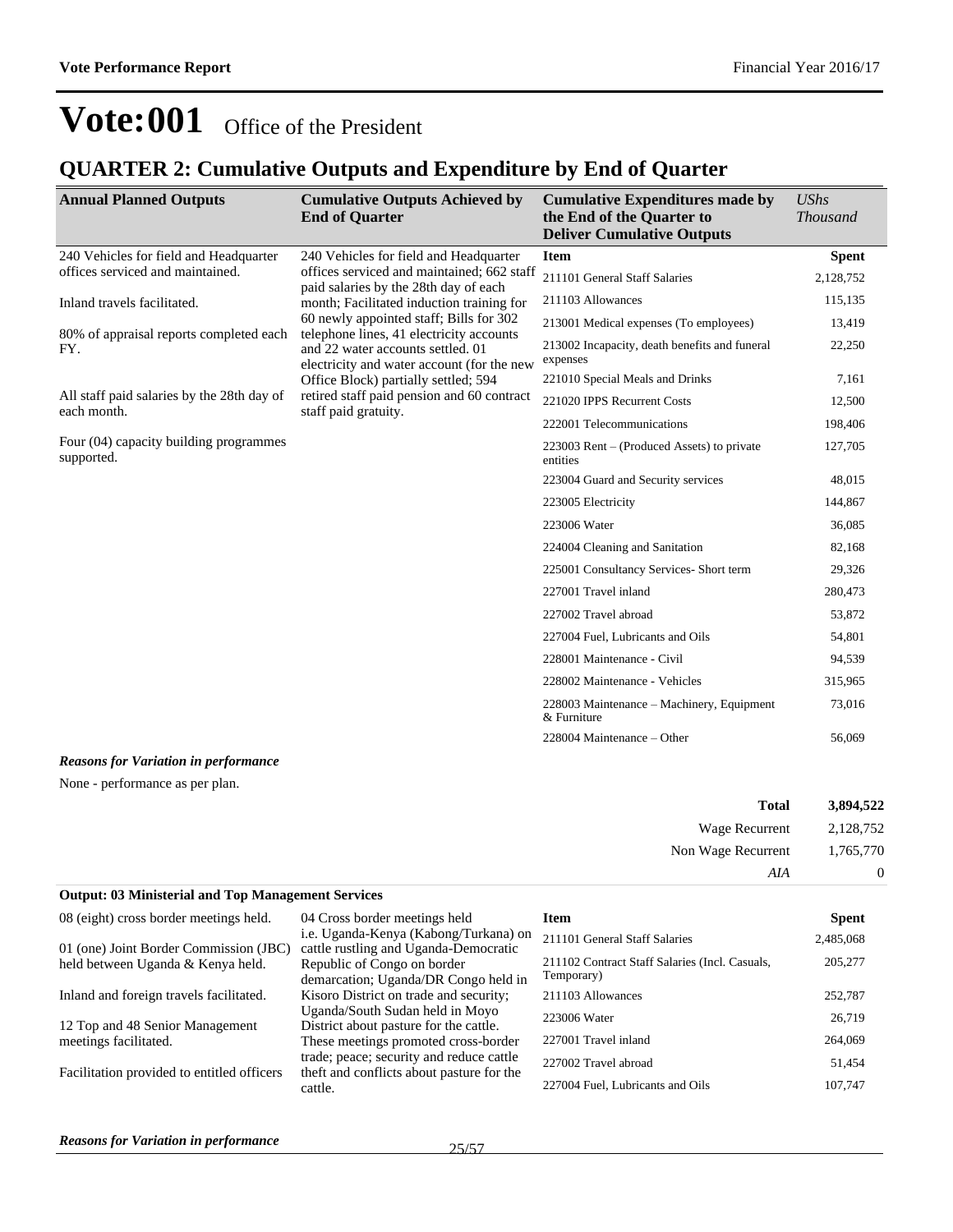### **QUARTER 2: Cumulative Outputs and Expenditure by End of Quarter**

| <b>Annual Planned Outputs</b> | <b>Cumulative Outputs Achieved by</b><br><b>End of Quarter</b>                                     | <b>Cumulative Expenditures made by</b><br>the End of the Quarter to<br><b>Deliver Cumulative Outputs</b> |                    | $\mathit{UShs}$<br><b>Thousand</b> |
|-------------------------------|----------------------------------------------------------------------------------------------------|----------------------------------------------------------------------------------------------------------|--------------------|------------------------------------|
|                               | JBC between Uganda Kenya was rescheduled to Q3 following consultations with the Republic of Kenya. |                                                                                                          |                    |                                    |
|                               |                                                                                                    |                                                                                                          | <b>Total</b>       | 3,393,120                          |
|                               |                                                                                                    |                                                                                                          | Wage Recurrent     | 2,690,345                          |
|                               |                                                                                                    |                                                                                                          | Non Wage Recurrent | 702,775                            |
|                               |                                                                                                    |                                                                                                          | AIA                | $\Omega$                           |

**Output: 06 Kampala Capital City and Metropolitan Policy Services**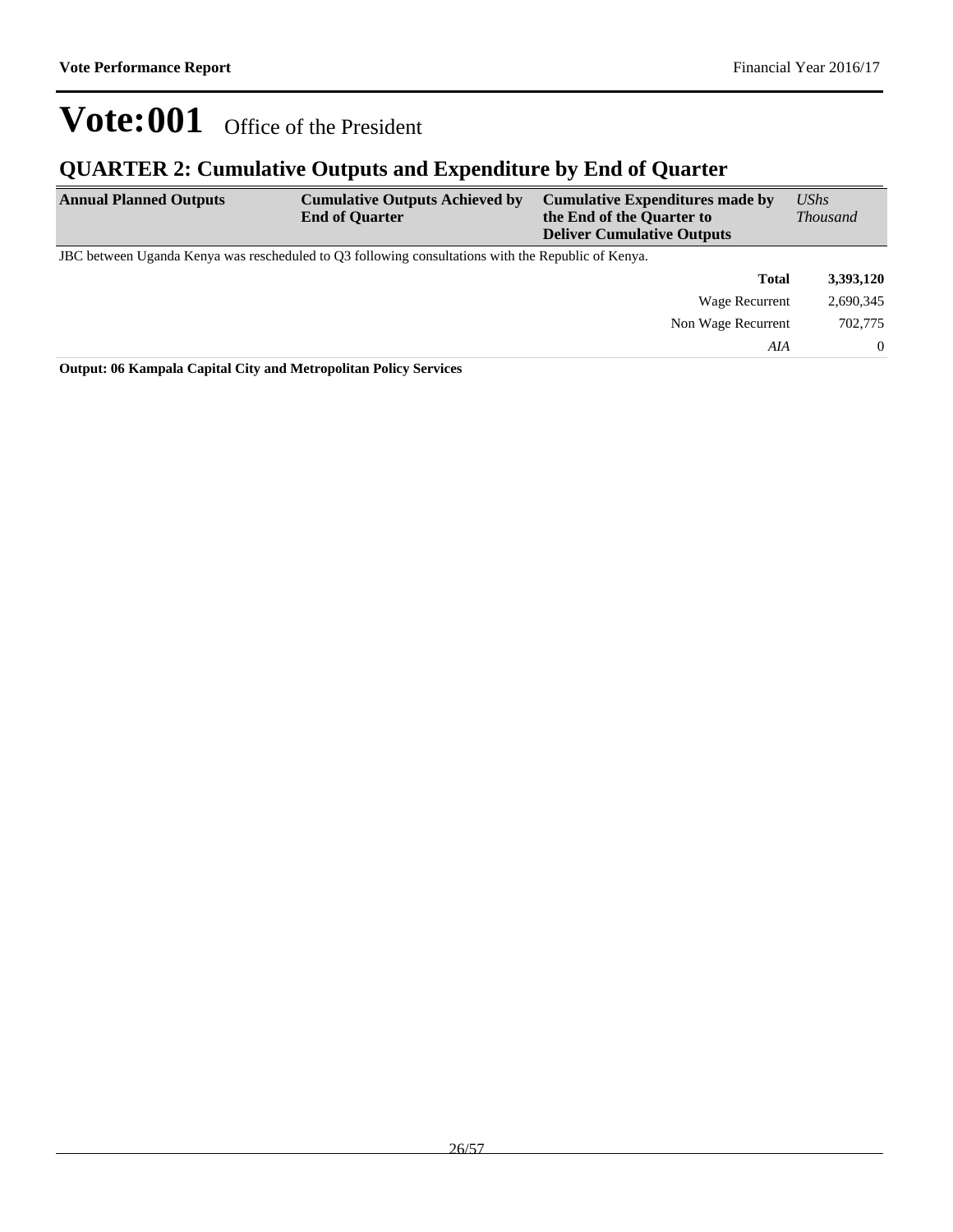### **QUARTER 2: Cumulative Outputs and Expenditure by End of Quarter**

| <b>Annual Planned Outputs</b>                                   | <b>Cumulative Outputs Achieved by</b><br><b>End of Quarter</b>                                                                                                                                          | <b>Cumulative Expenditures made by</b><br>the End of the Quarter to<br><b>Deliver Cumulative Outputs</b> | <b>UShs</b><br><b>Thousand</b> |
|-----------------------------------------------------------------|---------------------------------------------------------------------------------------------------------------------------------------------------------------------------------------------------------|----------------------------------------------------------------------------------------------------------|--------------------------------|
| City Policies developed i.e. two                                | An Issues Paper developed for the Inter-                                                                                                                                                                | Item                                                                                                     | <b>Spent</b>                   |
| Regulations reviewed and ammendment<br>of KCCA Act facilitated. | Ministerial Committee on the amendment<br>of the KCC Act 2010; Inter-Ministerial                                                                                                                        | 211103 Allowances                                                                                        | 42,536                         |
|                                                                 | Committee meetings on the amendment                                                                                                                                                                     | 221001 Advertising and Public Relations                                                                  | 18,000                         |
| Capital City development monitored.                             | bill organised and facilitated; and the                                                                                                                                                                 | 221002 Workshops and Seminars                                                                            | 97,779                         |
| Capital City activities coordinated.                            | Cabinet Paper developed to provide other<br>areas for amendment of the Act.                                                                                                                             | 221003 Staff Training                                                                                    | 80,712                         |
|                                                                 |                                                                                                                                                                                                         | 221006 Commissions and related charges                                                                   | 236,742                        |
| Three (03) members of staff trained.                            | Consultative meetings held and petitions<br>heard from Trade Associations, markets                                                                                                                      | 221007 Books, Periodicals & Newspapers                                                                   | 9,315                          |
| Kampala Metropolitan Physical Planning<br>Authorit              | and the taxi industry in the City; Trade<br>Order meetings held with Kampala City                                                                                                                       | 221008 Computer supplies and Information<br>Technology (IT)                                              | 6,938                          |
|                                                                 | Traders' Association (KACITA) and                                                                                                                                                                       | 221009 Welfare and Entertainment                                                                         | 43,950                         |
|                                                                 | other stakeholders; and Kampala<br><b>Institutional Infrastructural Development</b><br>Programme phase 11 (KIIDP 2) project                                                                             | 221011 Printing, Stationery, Photocopying and<br>Binding                                                 | 26,834                         |
|                                                                 | implementation activities monitored.                                                                                                                                                                    | 221012 Small Office Equipment                                                                            | 2,430                          |
|                                                                 | Regular meetings held with KCCA top                                                                                                                                                                     | 222001 Telecommunications                                                                                | 18,000                         |
|                                                                 | management on policy and service                                                                                                                                                                        | 223005 Electricity                                                                                       | 22,500                         |
|                                                                 | delivery issues; Inter-Ministerial                                                                                                                                                                      | 223006 Water                                                                                             | 10,000                         |
|                                                                 | meetings held to implement Presidential<br>directives on the taxi industry; meetings                                                                                                                    | 225001 Consultancy Services- Short term                                                                  | 25,000                         |
|                                                                 | held to mediate conflicts between taxi                                                                                                                                                                  | 227001 Travel inland                                                                                     | 19,005                         |
|                                                                 | operators; review meetings held on the<br>election guidelines for taxi operators'                                                                                                                       | 227002 Travel abroad                                                                                     | 74,811                         |
|                                                                 | leadership; 10 inter-ministerial meetings                                                                                                                                                               | 227004 Fuel, Lubricants and Oils                                                                         | 57,120                         |
|                                                                 | on Nakawa/Naguru project<br>implementation held and facilitated; 04<br>meetings with Aga Khan on the<br>establishment of the Aga Khan University & Furniture<br>Teaching Hospital held and facilitated. | 228002 Maintenance - Vehicles                                                                            | 21,365                         |
|                                                                 |                                                                                                                                                                                                         | 228003 Maintenance – Machinery, Equipment                                                                | 9,793                          |
|                                                                 | Benchmarking study visits/tours<br>undertaken in China, Canada and United<br>Kingdom.                                                                                                                   |                                                                                                          |                                |
|                                                                 | Cabinet Memo submitted on the<br>appointment of the 5th member of the<br>Metropolitan Physical Planning<br>Authority.                                                                                   |                                                                                                          |                                |
|                                                                 | Cooperation engagements with the<br>Management of Nairobi, Kenya;<br>Mississauga, Canada and Sao Paulo,<br>Brazil cities developed.                                                                     |                                                                                                          |                                |
|                                                                 | Stakeholders' consultative workshops<br>held on the 'Kampala We Want', Trade<br>Order, Revenue Mobilization,<br>Streamlining Taxi Operations and Kisanja<br>Hakuna Mchezo.                              |                                                                                                          |                                |
| <b>Reasons for Variation in performance</b>                     |                                                                                                                                                                                                         |                                                                                                          |                                |

None - performance as per plan.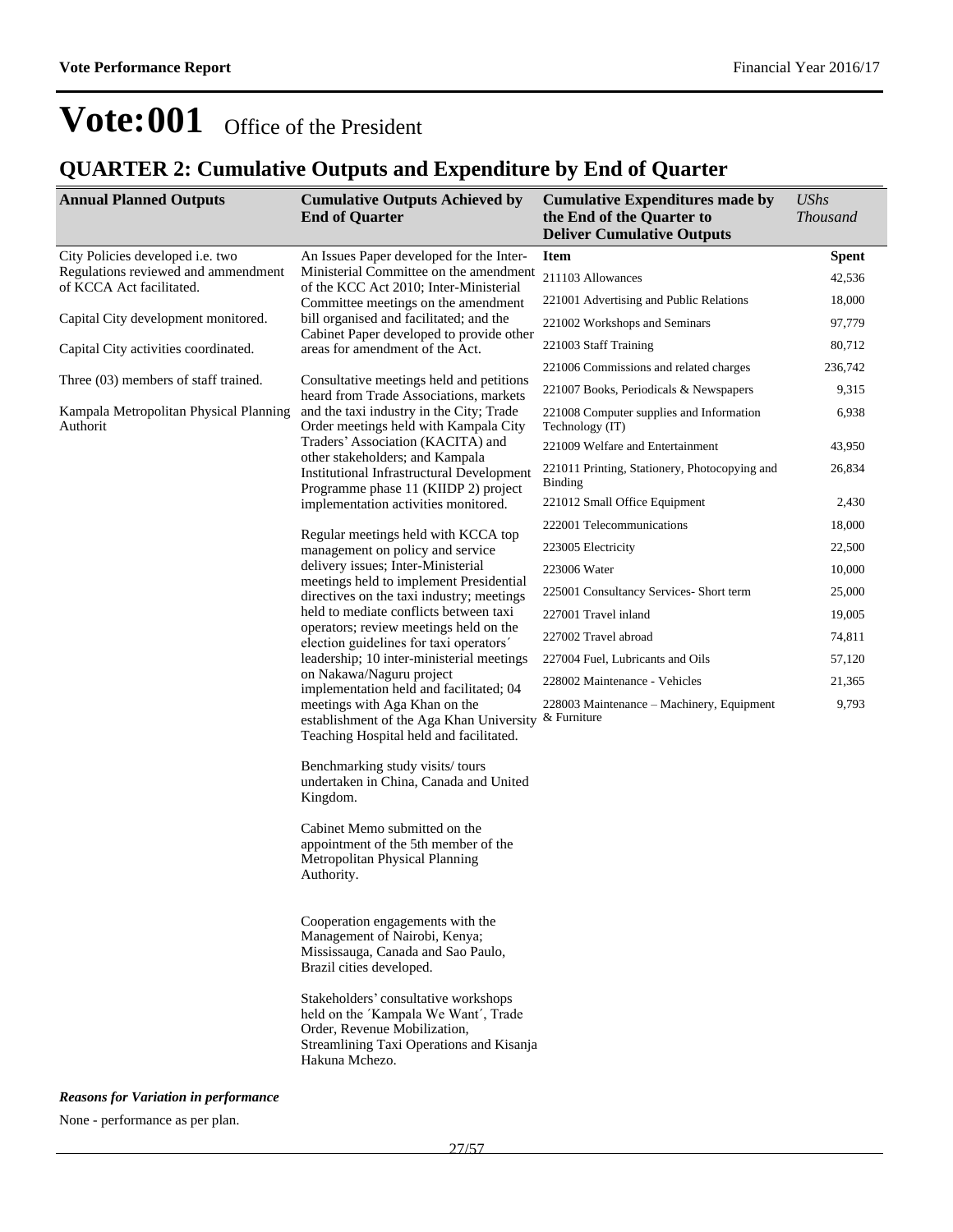### **QUARTER 2: Cumulative Outputs and Expenditure by End of Quarter**

| <b>Annual Planned Outputs</b>                                      | <b>Cumulative Outputs Achieved by</b><br><b>End of Quarter</b>                           | <b>Cumulative Expenditures made by</b><br>the End of the Quarter to<br><b>Deliver Cumulative Outputs</b> | <b>UShs</b><br><b>Thousand</b> |
|--------------------------------------------------------------------|------------------------------------------------------------------------------------------|----------------------------------------------------------------------------------------------------------|--------------------------------|
|                                                                    |                                                                                          | <b>Total</b>                                                                                             | 822,830                        |
|                                                                    |                                                                                          | <b>Wage Recurrent</b>                                                                                    | $\mathbf{0}$                   |
|                                                                    |                                                                                          | Non Wage Recurrent                                                                                       | 822,830                        |
|                                                                    |                                                                                          | AIA                                                                                                      | $\mathbf{0}$                   |
| <b>Output: 07 Coordination of the Public Administration Sector</b> |                                                                                          |                                                                                                          |                                |
| <b>Public Administration Sector activities</b>                     | <b>Public Administration Sector</b>                                                      | <b>Item</b>                                                                                              | <b>Spent</b>                   |
| coordinated:                                                       | Development Plan produced and<br>submitted to stakeholders.                              | 211103 Allowances                                                                                        | 16,200                         |
| 1. Four (04) TWG meetings and Two                                  |                                                                                          | 221002 Workshops and Seminars                                                                            | 14,501                         |
| (02) SWG meetings held.                                            | 01 Technical Working Group meeting                                                       | 221003 Staff Training                                                                                    | 10,800                         |
| 2. Sector Budget Framework Paper                                   | held to discuss the draft Sector Budget<br>Framework Paper for the FY 2017/18.           |                                                                                                          |                                |
| produced and submitted to MoFPED by                                |                                                                                          |                                                                                                          |                                |
| 15th November.                                                     | 01 Staff facilitated to undertake training<br>at ESAMI, in the field of Public           |                                                                                                          |                                |
| 3. One staff trained in the field of Policy                        | Procurement policy.                                                                      |                                                                                                          |                                |
| and strateg                                                        | Sector Budget Framework Paper for the<br>FY 2017/18 produced and submitted to<br>MoFPED. |                                                                                                          |                                |
| <b>Reasons for Variation in performance</b>                        |                                                                                          |                                                                                                          |                                |
| None - performance was as per plan.                                |                                                                                          |                                                                                                          |                                |
|                                                                    |                                                                                          | <b>Total</b>                                                                                             | 41,501                         |
|                                                                    |                                                                                          | Wage Recurrent                                                                                           | $\boldsymbol{0}$               |
|                                                                    |                                                                                          | Non Wage Recurrent                                                                                       | 41,501                         |
|                                                                    |                                                                                          | AIA                                                                                                      | $\mathbf{0}$                   |
| Arrears                                                            |                                                                                          |                                                                                                          |                                |
| <b>Output: 99 Arrears</b>                                          |                                                                                          |                                                                                                          |                                |
|                                                                    |                                                                                          | <b>Item</b>                                                                                              | <b>Spent</b>                   |
| <b>Reasons for Variation in performance</b>                        |                                                                                          |                                                                                                          |                                |
|                                                                    |                                                                                          | <b>Total</b>                                                                                             | $\boldsymbol{0}$               |
|                                                                    |                                                                                          | Wage Recurrent                                                                                           | $\boldsymbol{0}$               |
|                                                                    |                                                                                          | Non Wage Recurrent                                                                                       | $\mathbf{0}$                   |
|                                                                    |                                                                                          | AIA                                                                                                      | $\mathbf{0}$                   |
|                                                                    |                                                                                          | <b>Total For SubProgramme</b>                                                                            | 11,345,416                     |
|                                                                    |                                                                                          | Wage Recurrent                                                                                           | 5,092,826                      |
|                                                                    |                                                                                          | Non Wage Recurrent                                                                                       | 6,252,590                      |
|                                                                    |                                                                                          | AIA                                                                                                      | $\mathbf{0}$                   |
| <b>Recurrent Programmes</b>                                        |                                                                                          |                                                                                                          |                                |
| <b>Subprogram: 10 Statutory</b>                                    |                                                                                          |                                                                                                          |                                |
| <b>Outputs Provided</b>                                            |                                                                                          |                                                                                                          |                                |
| <b>Output: 03 Ministerial and Top Management Services</b>          |                                                                                          |                                                                                                          |                                |
|                                                                    | 28/57                                                                                    |                                                                                                          |                                |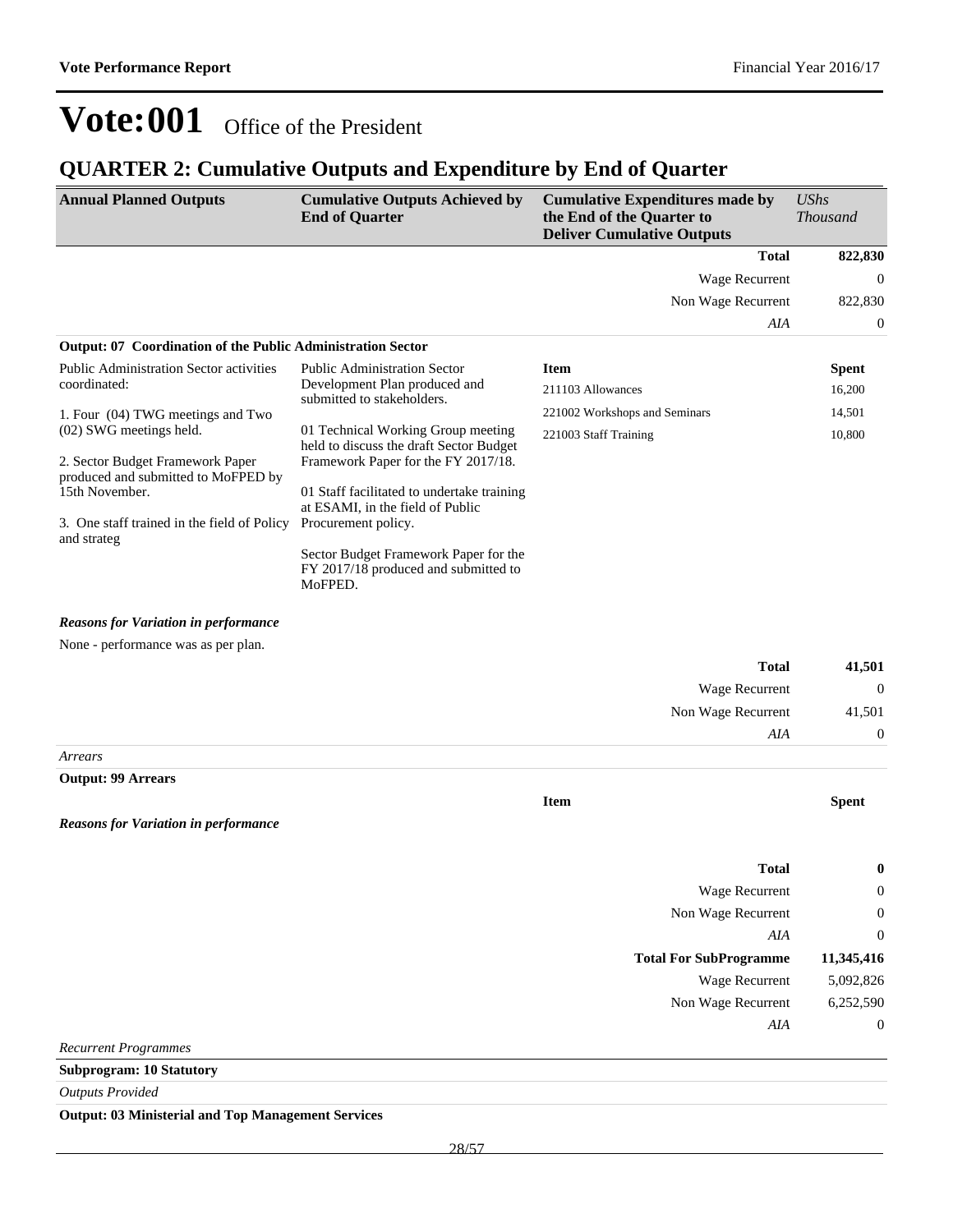### **QUARTER 2: Cumulative Outputs and Expenditure by End of Quarter**

| <b>Annual Planned Outputs</b>                                                                               | <b>Cumulative Outputs Achieved by</b><br><b>End of Quarter</b>                                                                                                   | <b>Cumulative Expenditures made by</b><br>the End of the Quarter to<br><b>Deliver Cumulative Outputs</b> | <b>UShs</b><br><b>Thousand</b> |
|-------------------------------------------------------------------------------------------------------------|------------------------------------------------------------------------------------------------------------------------------------------------------------------|----------------------------------------------------------------------------------------------------------|--------------------------------|
|                                                                                                             |                                                                                                                                                                  | <b>Item</b>                                                                                              | <b>Spent</b>                   |
|                                                                                                             |                                                                                                                                                                  | 211104 Statutory salaries                                                                                | 42,600                         |
| <b>Reasons for Variation in performance</b>                                                                 |                                                                                                                                                                  |                                                                                                          |                                |
|                                                                                                             |                                                                                                                                                                  |                                                                                                          |                                |
|                                                                                                             |                                                                                                                                                                  | <b>Total</b>                                                                                             | 42,600                         |
|                                                                                                             |                                                                                                                                                                  | Wage Recurrent                                                                                           | 42,600                         |
|                                                                                                             |                                                                                                                                                                  | Non Wage Recurrent                                                                                       | $\boldsymbol{0}$               |
|                                                                                                             |                                                                                                                                                                  | AIA                                                                                                      | $\boldsymbol{0}$               |
|                                                                                                             |                                                                                                                                                                  | <b>Total For SubProgramme</b>                                                                            | 42,600                         |
|                                                                                                             |                                                                                                                                                                  | Wage Recurrent                                                                                           | 42,600                         |
|                                                                                                             |                                                                                                                                                                  | Non Wage Recurrent                                                                                       | $\boldsymbol{0}$               |
|                                                                                                             |                                                                                                                                                                  | AIA                                                                                                      | $\boldsymbol{0}$               |
| <b>Development Projects</b>                                                                                 |                                                                                                                                                                  |                                                                                                          |                                |
| Project: 0001 Construction of GoU offices                                                                   |                                                                                                                                                                  |                                                                                                          |                                |
| <b>Capital Purchases</b>                                                                                    |                                                                                                                                                                  |                                                                                                          |                                |
| <b>Output: 72 Government Buildings and Administrative Infrastructure</b>                                    |                                                                                                                                                                  |                                                                                                          |                                |
| Renovations carried out on one existing<br>office block.                                                    | Procurement process for the renovation of Item<br>office of the RDC-Mubende and<br>construction of office of the RDC -<br>Adjumani initiated (at bidding stage). | 312101 Non-Residential Buildings                                                                         | <b>Spent</b><br>255,319        |
| <b>Reasons for Variation in performance</b>                                                                 |                                                                                                                                                                  |                                                                                                          |                                |
|                                                                                                             | Works for office stores partitioning not commenced due to less than anticipated cash limits / release for the development budget.                                |                                                                                                          |                                |
|                                                                                                             |                                                                                                                                                                  | <b>Total</b>                                                                                             | 255,319                        |
|                                                                                                             |                                                                                                                                                                  | GoU Development                                                                                          | 255,319                        |
|                                                                                                             |                                                                                                                                                                  | <b>External Financing</b>                                                                                | $\boldsymbol{0}$               |
|                                                                                                             |                                                                                                                                                                  | AIA                                                                                                      | $\boldsymbol{0}$               |
|                                                                                                             |                                                                                                                                                                  | <b>Total For SubProgramme</b>                                                                            | 255,319                        |
|                                                                                                             |                                                                                                                                                                  | GoU Development                                                                                          | 255,319                        |
|                                                                                                             |                                                                                                                                                                  | <b>External Financing</b>                                                                                | $\boldsymbol{0}$               |
|                                                                                                             |                                                                                                                                                                  | <b>AIA</b>                                                                                               | $\boldsymbol{0}$               |
| <b>Development Projects</b>                                                                                 |                                                                                                                                                                  |                                                                                                          |                                |
| Project: 0007 Strengthening of the President's Office                                                       |                                                                                                                                                                  |                                                                                                          |                                |
| <b>Capital Purchases</b>                                                                                    |                                                                                                                                                                  |                                                                                                          |                                |
| <b>Output: 75 Purchase of Motor Vehicles and Other Transport Equipment</b>                                  |                                                                                                                                                                  |                                                                                                          |                                |
| Five (05) Station wagons vehicles<br>procured for Headquarter offices (MWP,<br>MoSVP, HoPS&SC, DEAR & KCC). | Procurement for two $(02)$ station wagons Item<br>vehicles ongoing. The contract was<br>signed.                                                                  | 312201 Transport Equipment                                                                               | <b>Spent</b><br>169,112        |
| <b>Reasons for Variation in performance</b>                                                                 |                                                                                                                                                                  |                                                                                                          |                                |
| Procurement for the other three station wagons was planned to start in Q3.                                  |                                                                                                                                                                  |                                                                                                          |                                |
|                                                                                                             |                                                                                                                                                                  | <b>Total</b>                                                                                             | 169,112                        |
|                                                                                                             |                                                                                                                                                                  | GoU Development                                                                                          | 169,112                        |
|                                                                                                             |                                                                                                                                                                  | <b>External Financing</b>                                                                                | $\boldsymbol{0}$               |
|                                                                                                             | 29/57                                                                                                                                                            |                                                                                                          |                                |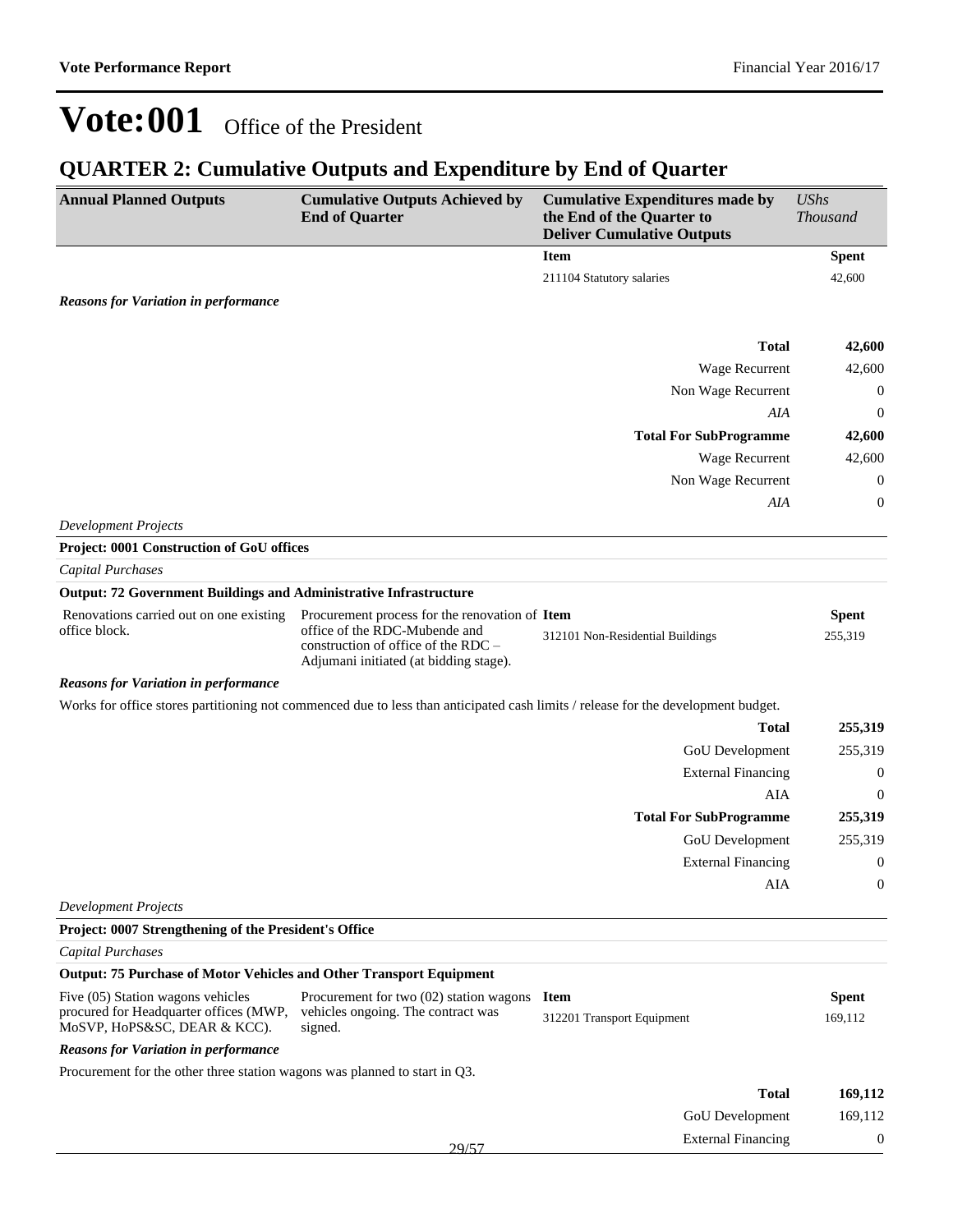### **QUARTER 2: Cumulative Outputs and Expenditure by End of Quarter**

| <b>Annual Planned Outputs</b>                                          | <b>Cumulative Outputs Achieved by</b><br><b>End of Quarter</b>          | <b>Cumulative Expenditures made by</b><br>the End of the Quarter to<br><b>Deliver Cumulative Outputs</b> | <b>UShs</b><br><b>Thousand</b> |
|------------------------------------------------------------------------|-------------------------------------------------------------------------|----------------------------------------------------------------------------------------------------------|--------------------------------|
|                                                                        |                                                                         | <b>AIA</b>                                                                                               | $\mathbf{0}$                   |
|                                                                        | Output: 76 Purchase of Office and ICT Equipment, including Software     |                                                                                                          |                                |
| 08 computers sets procured.                                            | 08 Desk top computer sets procured.                                     | <b>Item</b>                                                                                              | <b>Spent</b>                   |
| 2 laptop computers procured.                                           |                                                                         | 312202 Machinery and Equipment                                                                           | 29,474                         |
| <b>Reasons for Variation in performance</b>                            |                                                                         |                                                                                                          |                                |
|                                                                        | Cash limits for development budget were less than what was anticipated. | <b>Total</b>                                                                                             | 29,474                         |
|                                                                        |                                                                         | GoU Development                                                                                          | 29,474                         |
|                                                                        |                                                                         | <b>External Financing</b>                                                                                | $\boldsymbol{0}$               |
|                                                                        |                                                                         | AIA                                                                                                      | $\boldsymbol{0}$               |
| Output: 77 Purchase of Specialised Machinery & Equipment               |                                                                         |                                                                                                          |                                |
|                                                                        | n/a                                                                     | <b>Item</b>                                                                                              | <b>Spent</b>                   |
|                                                                        |                                                                         | 312202 Machinery and Equipment                                                                           | 2,700                          |
| <b>Reasons for Variation in performance</b>                            |                                                                         |                                                                                                          |                                |
|                                                                        | Cash limits for development budget were less than what was anticipated. |                                                                                                          |                                |
|                                                                        |                                                                         | <b>Total</b>                                                                                             | 2,700                          |
|                                                                        |                                                                         | GoU Development                                                                                          | 2,700                          |
|                                                                        |                                                                         | <b>External Financing</b>                                                                                | $\mathbf{0}$                   |
|                                                                        |                                                                         | AIA                                                                                                      | $\boldsymbol{0}$               |
|                                                                        | Output: 78 Purchase of Office and Residential Furniture and Fittings    |                                                                                                          |                                |
| 20 visitors' chairs procured.                                          | 15 Visitors' chairs procured                                            | <b>Item</b>                                                                                              | <b>Spent</b>                   |
| 9 filing cabinets procured.                                            | 15 Filing cabinets procured                                             | 312203 Furniture & Fixtures                                                                              | 26,001                         |
| 1 Executive chairs procured.                                           | 10 Executive chairs procured                                            |                                                                                                          |                                |
| 5 Secretarial desks procured.                                          |                                                                         |                                                                                                          |                                |
| 5 Secretarial chairs procured.                                         |                                                                         |                                                                                                          |                                |
| 4 bookshelves procured.<br><b>Reasons for Variation in performance</b> |                                                                         |                                                                                                          |                                |
|                                                                        | Cash limits for development budget were less than what was anticipated. |                                                                                                          |                                |
|                                                                        |                                                                         | <b>Total</b>                                                                                             | 26,001                         |
|                                                                        |                                                                         | <b>GoU</b> Development                                                                                   | 26,001                         |
|                                                                        |                                                                         | <b>External Financing</b>                                                                                | $\mathbf{0}$                   |
|                                                                        |                                                                         | AIA                                                                                                      | $\boldsymbol{0}$               |
|                                                                        |                                                                         | <b>Total For SubProgramme</b>                                                                            | 227,287                        |
|                                                                        |                                                                         | GoU Development                                                                                          | 227,287                        |
|                                                                        |                                                                         | <b>External Financing</b>                                                                                | $\boldsymbol{0}$               |
|                                                                        |                                                                         | AIA                                                                                                      | $\boldsymbol{0}$               |
|                                                                        |                                                                         | <b>GRAND TOTAL</b>                                                                                       | 26,246,030                     |
|                                                                        | 30/57                                                                   | Wage Recurrent                                                                                           | 5,423,820                      |
|                                                                        |                                                                         |                                                                                                          |                                |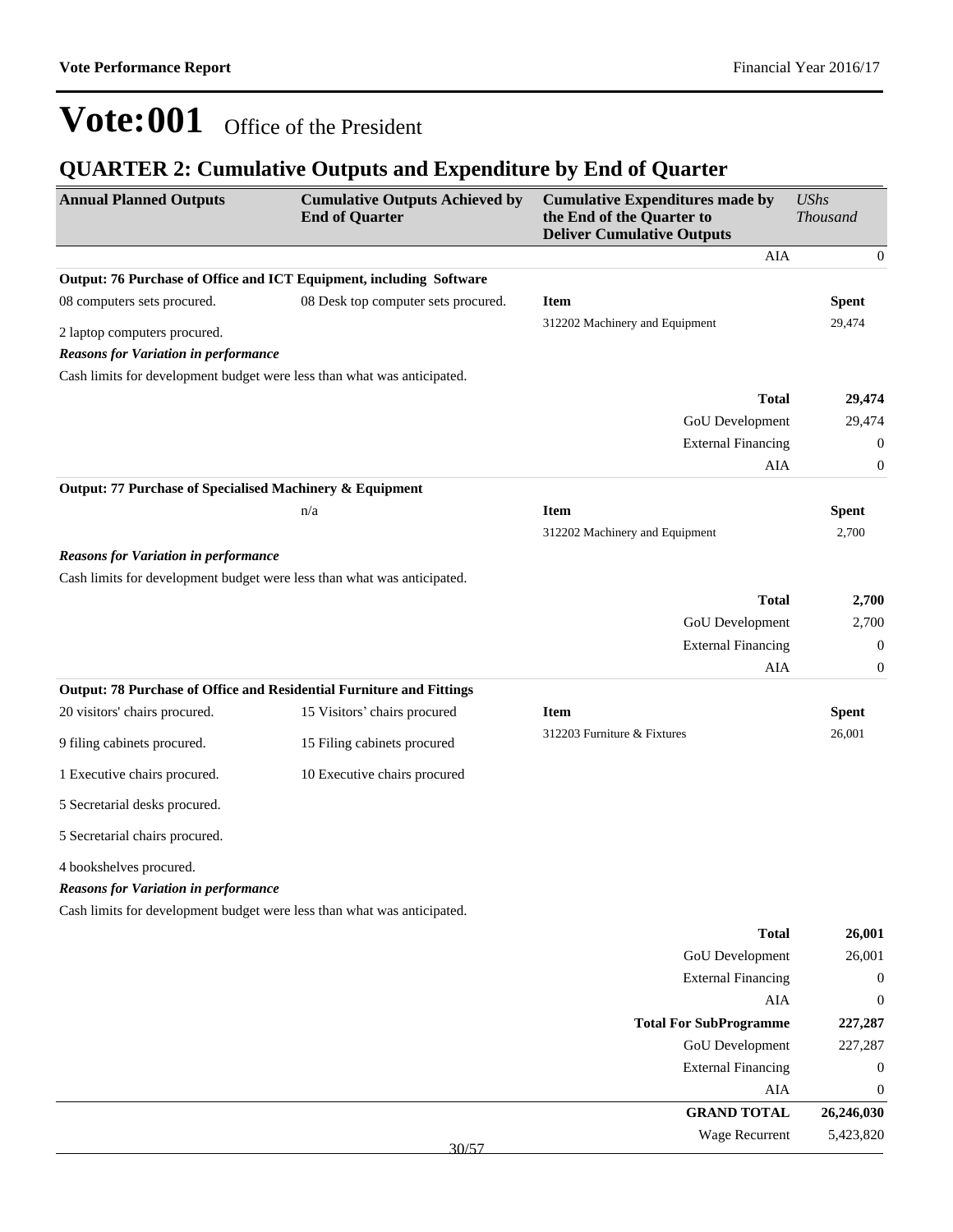| <b>QUARTER 2: Cumulative Outputs and Expenditure by End of Quarter</b> |  |  |  |  |
|------------------------------------------------------------------------|--|--|--|--|
|------------------------------------------------------------------------|--|--|--|--|

| 20,339,604       | Non Wage Recurrent        |  |
|------------------|---------------------------|--|
| 482,606          | <b>GoU</b> Development    |  |
| $\boldsymbol{0}$ | <b>External Financing</b> |  |
|                  | AIA                       |  |
|                  |                           |  |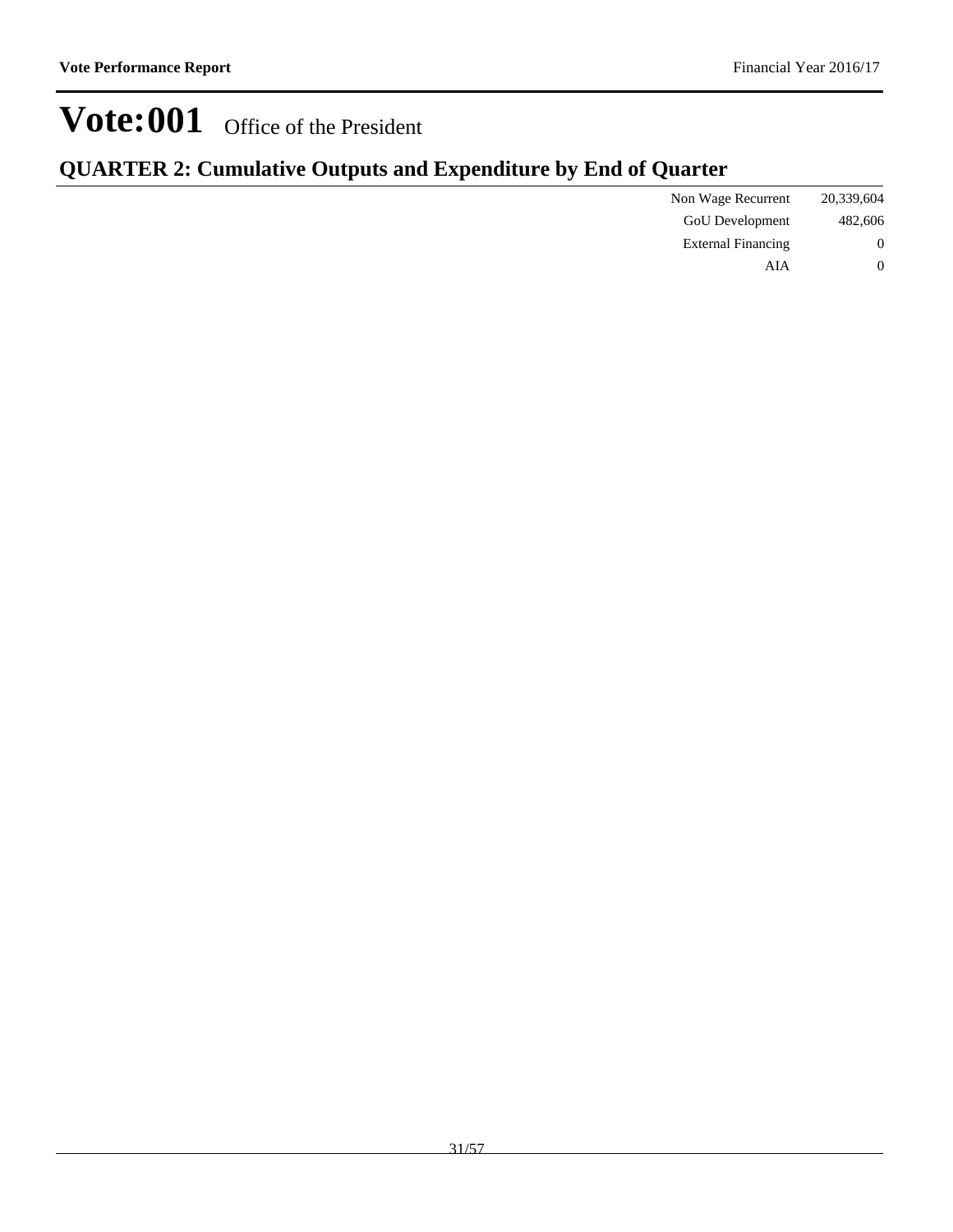### **QUARTER 2: Outputs and Expenditure in Quarter**

| <b>Outputs Planned in Quarter</b>                               | <b>Actual Outputs Achieved in</b><br><b>Ouarter</b>                                    | <b>Expenditures incurred in the</b><br><b>Quarter to deliver outputs</b> | <b>UShs</b><br><b>Thousand</b> |
|-----------------------------------------------------------------|----------------------------------------------------------------------------------------|--------------------------------------------------------------------------|--------------------------------|
|                                                                 | Program: 01 Oversight, Monitoring and Evaluation & Inspection of policies and programs |                                                                          |                                |
| <b>Recurrent Programmes</b>                                     |                                                                                        |                                                                          |                                |
| Subprogram: 03 Monitoring & Evaluation                          |                                                                                        |                                                                          |                                |
| <b>Outputs Provided</b>                                         |                                                                                        |                                                                          |                                |
|                                                                 | Output: 01 Monitoring the performance of government policies, programmes and projects  |                                                                          |                                |
| Report on the Youth Livelihood                                  | Report on the implementation of the                                                    | <b>Item</b>                                                              | Spent                          |
| Programme produced                                              | Youth Livelihood Programme produced.<br>Terms of Reference for an expanded             | 211101 General Staff Salaries                                            | 20,597                         |
|                                                                 | evaluation of the rural Water programme                                                | 211103 Allowances                                                        | 19.075                         |
|                                                                 | developed and report to be finalized in Q3.                                            | 213001 Medical expenses (To employees)                                   | 1,600                          |
|                                                                 |                                                                                        | 221002 Workshops and Seminars                                            | 20,000                         |
|                                                                 |                                                                                        | 221003 Staff Training                                                    | 10,565                         |
|                                                                 |                                                                                        | 221007 Books, Periodicals & Newspapers                                   | 3,028                          |
|                                                                 |                                                                                        | 221008 Computer supplies and Information<br>Technology (IT)              | 11,210                         |
|                                                                 |                                                                                        | 221009 Welfare and Entertainment                                         | 1,000                          |
|                                                                 |                                                                                        | 221011 Printing, Stationery, Photocopying and<br>Binding                 | 16,744                         |
|                                                                 |                                                                                        | 221017 Subscriptions                                                     | 1,420                          |
|                                                                 |                                                                                        | 223005 Electricity                                                       | 3,465                          |
|                                                                 |                                                                                        | 225001 Consultancy Services- Short term                                  | 34,045                         |
|                                                                 |                                                                                        | 227001 Travel inland                                                     | 91,969                         |
|                                                                 |                                                                                        | 227002 Travel abroad                                                     | 19,361                         |
|                                                                 |                                                                                        | 227004 Fuel, Lubricants and Oils                                         | 3,900                          |
|                                                                 |                                                                                        | 228002 Maintenance - Vehicles                                            | 37,847                         |
| $\mathbf{r}$ and $\mathbf{r}$ and $\mathbf{r}$ and $\mathbf{r}$ |                                                                                        | 228003 Maintenance – Machinery, Equipment<br>& Furniture                 | 3,000                          |

#### *Reasons for Variation in performance*

The process of procuring a consultant for the evaluation is on-going

|                               | <b>Total</b> | 298,824 |
|-------------------------------|--------------|---------|
| Wage Recurrent                |              | 20,597  |
| Non Wage Recurrent            |              | 278,227 |
|                               | AIA          | 0       |
|                               |              |         |
| <b>Total For SubProgramme</b> |              | 298,824 |
| Wage Recurrent                |              | 20,597  |
| Non Wage Recurrent            |              | 278,227 |
|                               | AIA          |         |

*Recurrent Programmes*

### **Subprogram: 04 Monitoring & Inspection**

*Outputs Provided*

**Output: 02 Economic policy implementation**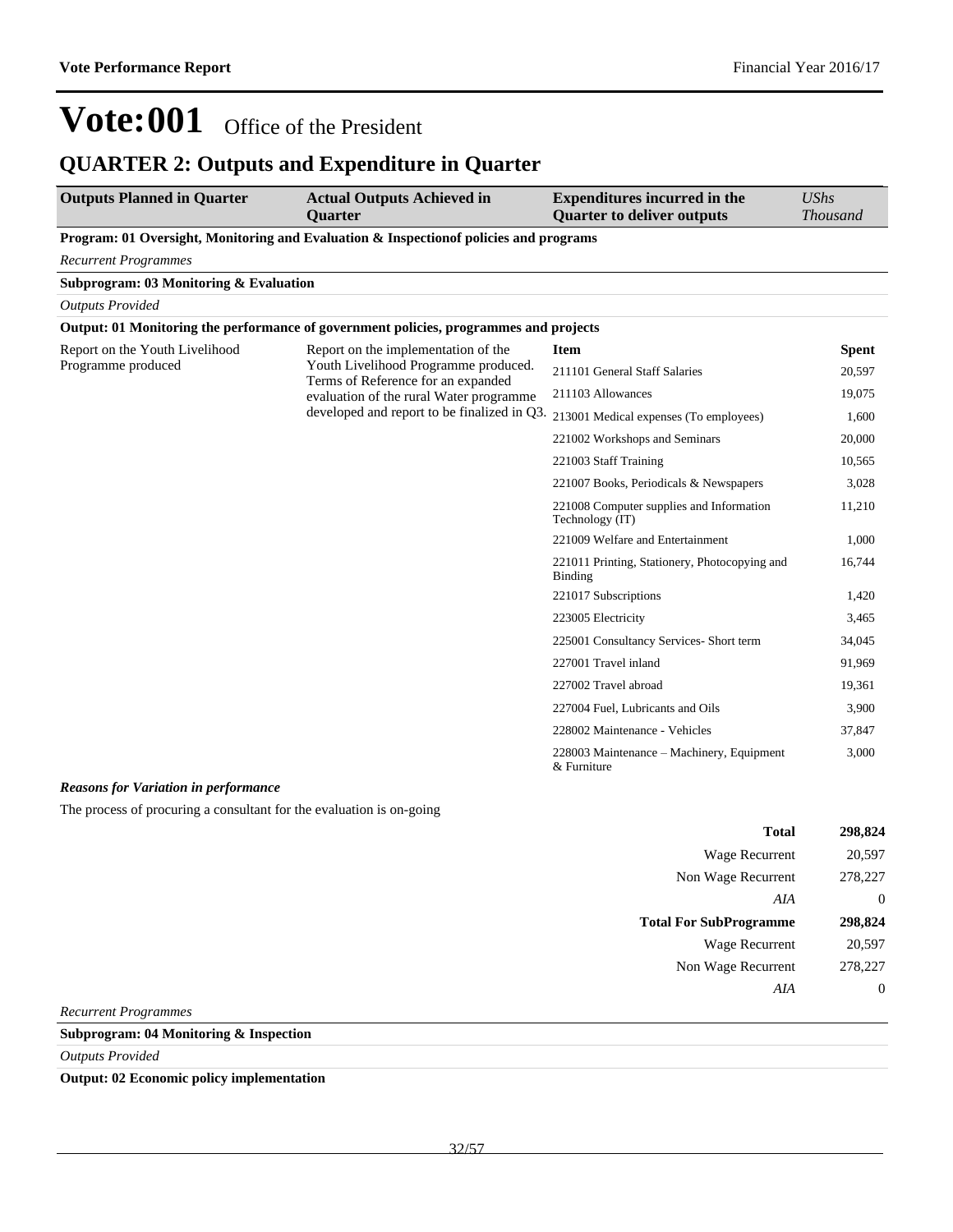### **QUARTER 2: Outputs and Expenditure in Quarter**

| <b>Outputs Planned in Quarter</b>           | <b>Actual Outputs Achieved in</b><br><b>Ouarter</b>                                                                         | <b>Expenditures incurred in the</b><br><b>Quarter to deliver outputs</b> | UShs<br><b>Thousand</b> |
|---------------------------------------------|-----------------------------------------------------------------------------------------------------------------------------|--------------------------------------------------------------------------|-------------------------|
| N/A                                         | Concept Paper specifying the objectives                                                                                     | <b>Item</b>                                                              | Spent                   |
|                                             | and the scope of the study on outcome<br>evaluation of the MATIP markets agreed<br>on with the Office of the Prime Minister | 211101 General Staff Salaries                                            | 21,875                  |
|                                             |                                                                                                                             | 211103 Allowances                                                        | 5,428                   |
|                                             | for an expanded Evaluation with support                                                                                     | 221002 Workshops and Seminars                                            | 19,925                  |
|                                             | from the evaluation fund. Terms of<br>Reference for an expanded evaluation                                                  | 221003 Staff Training                                                    | 1,200                   |
|                                             | developed, consultant procured, Data<br>collected, and report will be produced and                                          | 221008 Computer supplies and Information<br>Technology (IT)              | 4,956                   |
|                                             | disseminated to stakeholders in Q3                                                                                          | 221009 Welfare and Entertainment                                         | 10,100                  |
|                                             |                                                                                                                             | 222001 Telecommunications                                                | 7,800                   |
|                                             |                                                                                                                             | 223005 Electricity                                                       | 1,877                   |
|                                             |                                                                                                                             | 223006 Water                                                             | 635                     |
|                                             |                                                                                                                             | 225001 Consultancy Services- Short term                                  | 23,430                  |
|                                             |                                                                                                                             | 227001 Travel inland                                                     | 61,479                  |
|                                             |                                                                                                                             | 227002 Travel abroad                                                     | 10,808                  |
|                                             |                                                                                                                             | 227004 Fuel, Lubricants and Oils                                         | 1,000                   |
| <b>Reasons for Variation in performance</b> |                                                                                                                             |                                                                          |                         |

The process of procuring a consultant is on-going

| <b>Total</b>                  | 170,513          |
|-------------------------------|------------------|
| Wage Recurrent                | 21,875           |
| Non Wage Recurrent            | 148,638          |
| AIA                           | $\theta$         |
| <b>Total For SubProgramme</b> | 170,513          |
| Wage Recurrent                | 21,875           |
| Non Wage Recurrent            | 148,638          |
| AIA                           | $\boldsymbol{0}$ |
| Recurrent Programmes          |                  |

*Recurrent Programmes*

**Subprogram: 05 Economic Affairs and Policy Development**

*Outputs Provided*

**Output: 04 Economic Research and Information**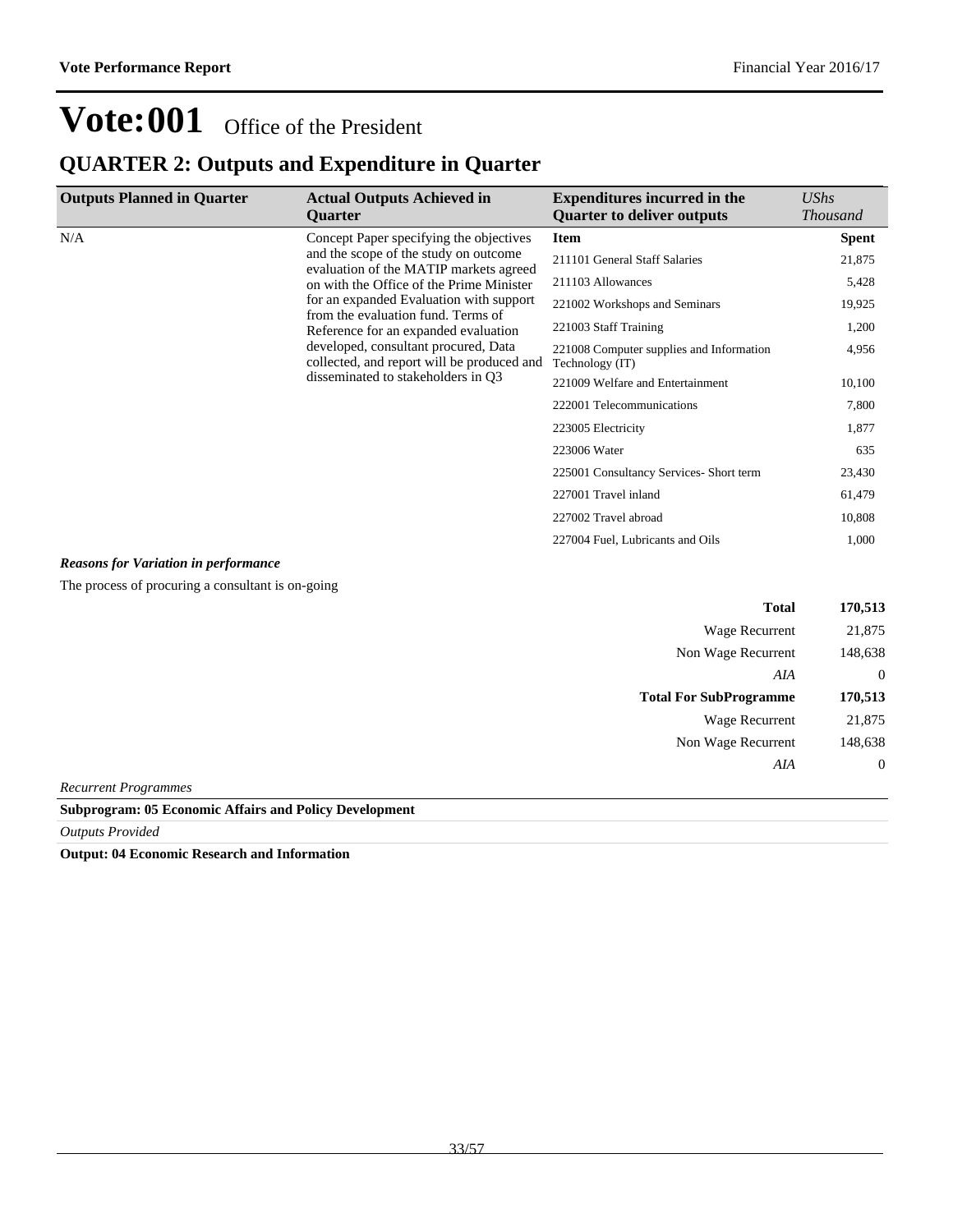### **QUARTER 2: Outputs and Expenditure in Quarter**

| <b>Outputs Planned in Quarter</b>                                           | <b>Actual Outputs Achieved in</b><br><b>Ouarter</b>                                                                                                                                                                        | <b>Expenditures incurred in the</b><br><b>Ouarter to deliver outputs</b> | UShs<br><b>Thousand</b> |
|-----------------------------------------------------------------------------|----------------------------------------------------------------------------------------------------------------------------------------------------------------------------------------------------------------------------|--------------------------------------------------------------------------|-------------------------|
| Evaluation of the Vegetable Seed Oil                                        | Concept paper specifying the objectives                                                                                                                                                                                    | <b>Item</b>                                                              | <b>Spent</b>            |
| Project conducted in collaboration with<br>the Office of the Prime Minister | and scope of the study on the outcomes of<br>the Vegetable seed oil project shared with<br>key stakeholders and data collected.<br>Activities of engaging stakeholders for an<br>expanded evaluation ongoing. Final report | 211101 General Staff Salaries                                            | 15,329                  |
|                                                                             |                                                                                                                                                                                                                            | 213001 Medical expenses (To employees)                                   | 4,000                   |
|                                                                             |                                                                                                                                                                                                                            | 213002 Incapacity, death benefits and funeral<br>expenses                | 1,000                   |
|                                                                             | will be produced and disseminated in Q3.                                                                                                                                                                                   | 221002 Workshops and Seminars                                            | 43,949                  |
|                                                                             |                                                                                                                                                                                                                            | 221007 Books, Periodicals & Newspapers                                   | 1,000                   |
|                                                                             |                                                                                                                                                                                                                            | 221009 Welfare and Entertainment                                         | 4,670                   |
|                                                                             |                                                                                                                                                                                                                            | 221011 Printing, Stationery, Photocopying and<br><b>Binding</b>          | 6,000                   |
|                                                                             |                                                                                                                                                                                                                            | 221012 Small Office Equipment                                            | 1,980                   |
|                                                                             |                                                                                                                                                                                                                            | 221017 Subscriptions                                                     | 1,500                   |
|                                                                             |                                                                                                                                                                                                                            | 222001 Telecommunications                                                | 14,518                  |
|                                                                             |                                                                                                                                                                                                                            | 223005 Electricity                                                       | 5,178                   |
|                                                                             |                                                                                                                                                                                                                            | 223006 Water                                                             | 2,676                   |
|                                                                             |                                                                                                                                                                                                                            | 227001 Travel inland                                                     | 2,372                   |
|                                                                             |                                                                                                                                                                                                                            | 227002 Travel abroad                                                     | 36,900                  |

#### *Reasons for Variation in performance*

The process of procuring a consultant is on-going

| Total              | 141,071           |
|--------------------|-------------------|
| Wage Recurrent     | 15.329            |
| Non Wage Recurrent | 125,743           |
| AIA                | $\mathbf{\Omega}$ |

| Output: 05 Economic policy development strengthened |                                                                                                                                                       |                                                             |              |
|-----------------------------------------------------|-------------------------------------------------------------------------------------------------------------------------------------------------------|-------------------------------------------------------------|--------------|
| N/A                                                 | M&E plan for DEAR produced. The Hon. Item                                                                                                             |                                                             | <b>Spent</b> |
|                                                     | Minister of State for Economic                                                                                                                        | 211101 General Staff Salaries                               | 6,063        |
|                                                     | Monitoring (MSEM) facilitated to attend<br>conference and benchmarking tour on                                                                        | 211103 Allowances                                           | 3,960        |
|                                                     | Agribusiness incubation in South Africa                                                                                                               | 221002 Workshops and Seminars                               | 25,000       |
|                                                     | and a report Produced. 02 Staff facilitated<br>to attend the G20 leadership training in                                                               | 221003 Staff Training                                       | 85,466       |
|                                                     | South Korea and Strategic Leadership<br>Course in Singapore respectively and                                                                          | 221008 Computer supplies and Information<br>Technology (IT) | 6,569        |
|                                                     | reports on the knowledge acquired<br>produced.                                                                                                        | 222003 Information and communications<br>technology (ICT)   | 2,800        |
|                                                     | 02 Staff facilitated to attend the G20                                                                                                                | 227001 Travel inland                                        | 1,550        |
|                                                     | leadership training in South Korea and<br>Strategic Leadership Course in Singapore<br>respectively and reports on the knowledge<br>acquired produced. | 228003 Maintenance – Machinery, Equipment<br>& Furniture    | 6,161        |

### *Reasons for Variation in performance* N/A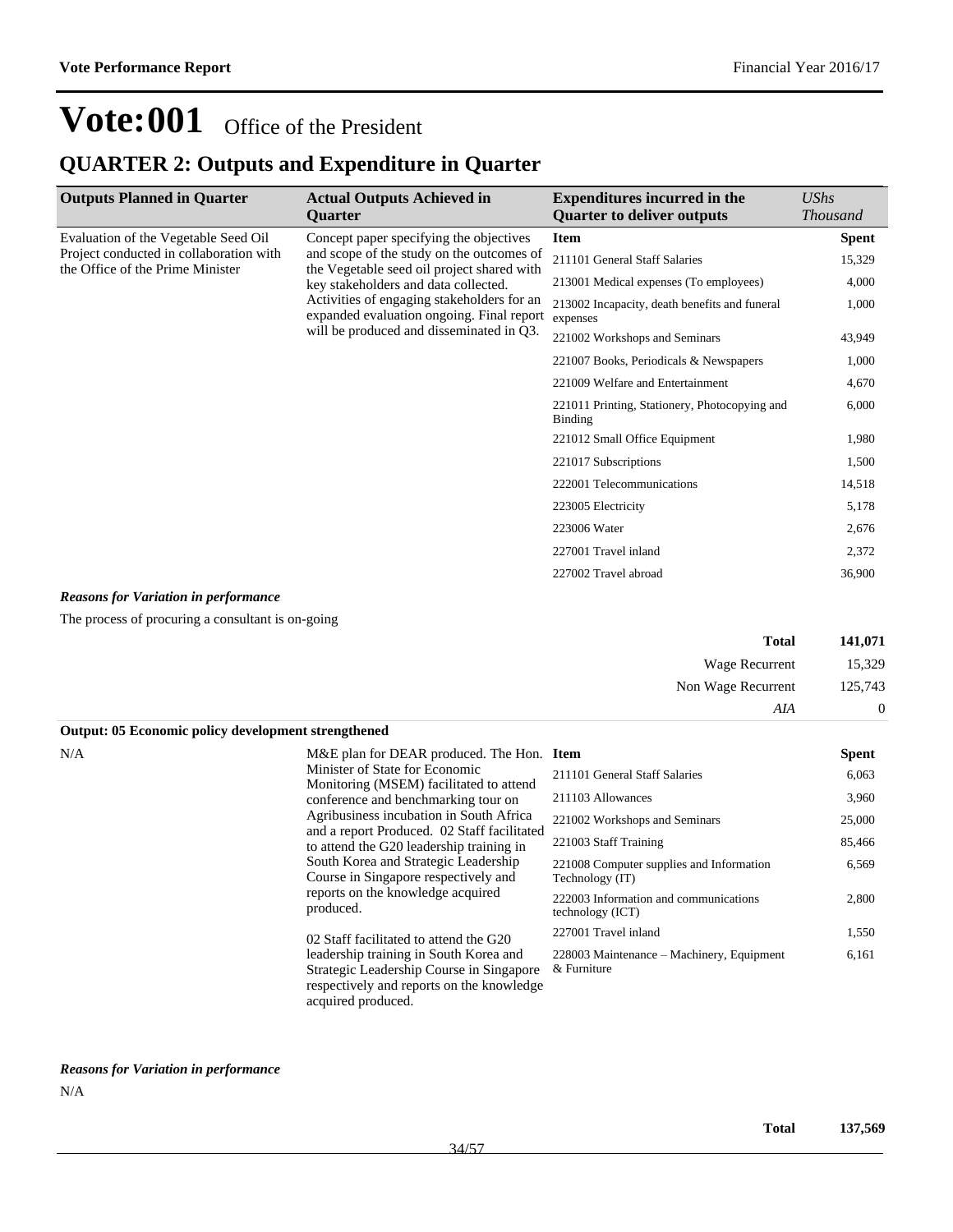### **QUARTER 2: Outputs and Expenditure in Quarter**

| <b>Outputs Planned in Quarter</b> | <b>Actual Outputs Achieved in</b><br><b>Ouarter</b> | <b>Expenditures incurred in the</b><br><b>Quarter to deliver outputs</b> | UShs<br><b>Thousand</b> |
|-----------------------------------|-----------------------------------------------------|--------------------------------------------------------------------------|-------------------------|
|                                   |                                                     | Wage Recurrent                                                           | 6,063                   |
|                                   |                                                     | Non Wage Recurrent                                                       | 131,507                 |
|                                   |                                                     | AIA                                                                      | $\overline{0}$          |
|                                   |                                                     | <b>Total For SubProgramme</b>                                            | 278,640                 |
|                                   |                                                     | Wage Recurrent                                                           | 21,391                  |
|                                   |                                                     | Non Wage Recurrent                                                       | 257,249                 |
|                                   |                                                     | AIA                                                                      | $\overline{0}$          |
| <b>Recurrent Programmes</b>       |                                                     |                                                                          |                         |

#### *Outputs Provided* **Output: 03 Monitoring Implementation of Manifesto Commitments**

**Subprogram: 12 Manifesto Implementation Unit**

| Output, ob monitoring implementation of mannesto communents |                                                                                                                |                                                                 |              |
|-------------------------------------------------------------|----------------------------------------------------------------------------------------------------------------|-----------------------------------------------------------------|--------------|
| Manifesto Implementation in Lira and                        | Six reports from MDAs on the Manifesto<br>implementation status analysed .i.e.<br>MLHUD; MoJCA; MGLSD; MoAAIF; | <b>Item</b>                                                     | <b>Spent</b> |
| Apac monitored<br>A report on the perormance of the         |                                                                                                                | 211101 General Staff Salaries                                   | 26,837       |
| Manifesto Implementation produced                           | MoH and NW&SC.                                                                                                 | 211103 Allowances                                               | 7,151        |
|                                                             |                                                                                                                | 221001 Advertising and Public Relations                         | 2,100        |
| Manifesto Achievements popularised                          |                                                                                                                | 221008 Computer supplies and Information<br>Technology (IT)     | 700          |
|                                                             |                                                                                                                | 221009 Welfare and Entertainment                                | 1,800        |
|                                                             |                                                                                                                | 221011 Printing, Stationery, Photocopying and<br><b>Binding</b> | 3,762        |
|                                                             |                                                                                                                | 222002 Postage and Courier                                      | 1,800        |
|                                                             |                                                                                                                | 227001 Travel inland                                            | 30,992       |
|                                                             |                                                                                                                | 227004 Fuel, Lubricants and Oils                                | 6,983        |
|                                                             |                                                                                                                | 228002 Maintenance - Vehicles                                   | 12,898       |

#### *Reasons for Variation in performance*

Performance is at par with plan.

| 95,022         | <b>Total</b>                  |
|----------------|-------------------------------|
| 26,837         | <b>Wage Recurrent</b>         |
| 68,185         | Non Wage Recurrent            |
| $\overline{0}$ | AIA                           |
| 95,022         | <b>Total For SubProgramme</b> |
| 26,837         | <b>Wage Recurrent</b>         |
| 68,185         | Non Wage Recurrent            |
| $\theta$       | AIA                           |
|                |                               |

### **Program: 02 Cabinet Support and Policy Development**

*Recurrent Programmes*

### **Subprogram: 07 Cabinet Secretariat**

*Outputs Provided*

#### **Output: 01 Cabinet meetings supported**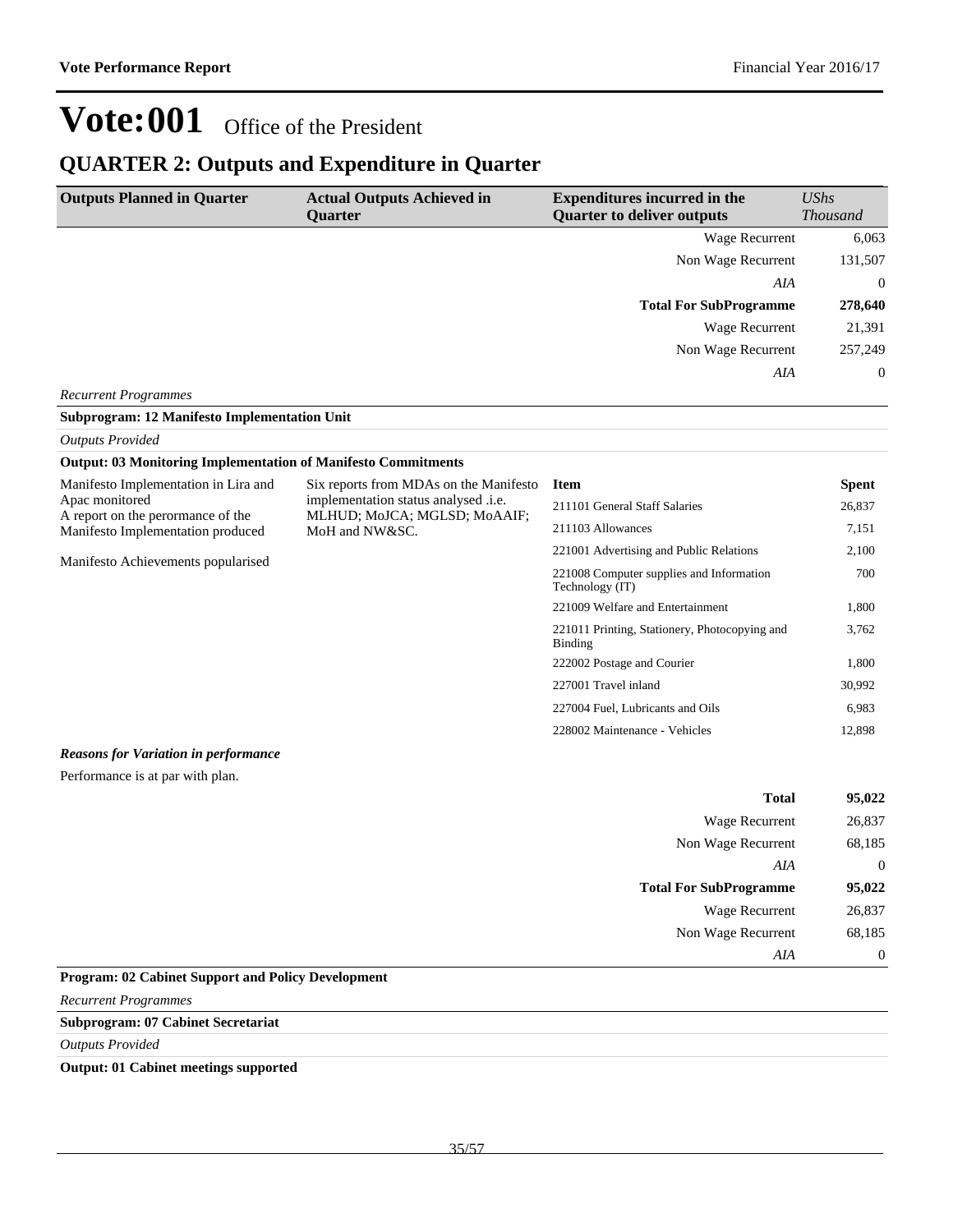### **QUARTER 2: Outputs and Expenditure in Quarter**

| <b>Outputs Planned in Quarter</b>                                                                                                                       | <b>Actual Outputs Achieved in</b><br><b>Ouarter</b>                                        | <b>Expenditures incurred in the</b><br><b>Quarter to deliver outputs</b> | <b>UShs</b><br><b>Thousand</b> |
|---------------------------------------------------------------------------------------------------------------------------------------------------------|--------------------------------------------------------------------------------------------|--------------------------------------------------------------------------|--------------------------------|
| 15 Agenda and Minutes for Cabinet<br>issued; 03 Agenda and Minutes for<br>Permanent Secretaries issued; 1100<br>extracts of Cabinet decisions issued to | 15 Agenda and Minutes of Cabinet<br>Meetings issued to Ministers and<br>Ministers of State | <b>Item</b>                                                              | <b>Spent</b>                   |
|                                                                                                                                                         |                                                                                            | 211101 General Staff Salaries                                            | 146,693                        |
|                                                                                                                                                         |                                                                                            | 211103 Allowances                                                        | 103,524                        |
| Ministers and Permanent Secretaries; 01                                                                                                                 | 06 Agenda and Minutes of Permanent<br>Secretaries issued.                                  | 213001 Medical expenses (To employees)                                   | 2,280                          |
| Matters arising placed on the Cabinet<br>Agenda and facilitate staff for various                                                                        |                                                                                            | 221002 Workshops and Seminars                                            | 299,947                        |
| training.                                                                                                                                               | 2,655 Extracts of Cabinet decisions issued                                                 | 221003 Staff Training                                                    | 29,504                         |
|                                                                                                                                                         | to Ministers and Permanent Secretaries                                                     | 221007 Books, Periodicals & Newspapers                                   | 11,000                         |
|                                                                                                                                                         | Cabinet records of 2015 Sorted                                                             | 221008 Computer supplies and Information<br>Technology (IT)              | 2,572                          |
|                                                                                                                                                         | 06 Cabinet Committee Meeting facilitated                                                   | 221009 Welfare and Entertainment                                         | 49,248                         |
|                                                                                                                                                         | 03 officers and 01 secretary facilitated to<br>undertake training.                         | 221010 Special Meals and Drinks                                          | 66,818                         |
|                                                                                                                                                         |                                                                                            | 221011 Printing, Stationery, Photocopying and<br><b>Binding</b>          | 31,078                         |
|                                                                                                                                                         |                                                                                            | 221012 Small Office Equipment                                            | 6,945                          |
|                                                                                                                                                         |                                                                                            | 221017 Subscriptions                                                     | 35,000                         |
|                                                                                                                                                         |                                                                                            | 222001 Telecommunications                                                | 18,000                         |
|                                                                                                                                                         |                                                                                            | 222003 Information and communications<br>technology (ICT)                | 3,711                          |
|                                                                                                                                                         |                                                                                            | 223001 Property Expenses                                                 | 3,868                          |
|                                                                                                                                                         |                                                                                            | 223004 Guard and Security services                                       | 900                            |
|                                                                                                                                                         |                                                                                            | 223005 Electricity                                                       | 378                            |
|                                                                                                                                                         |                                                                                            | 224005 Uniforms, Beddings and Protective<br>Gear                         | 30,511                         |
|                                                                                                                                                         |                                                                                            | 227001 Travel inland                                                     | 79,793                         |
|                                                                                                                                                         |                                                                                            | 227002 Travel abroad                                                     | 90,000                         |
|                                                                                                                                                         |                                                                                            | 227004 Fuel, Lubricants and Oils                                         | 140,000                        |
|                                                                                                                                                         |                                                                                            | 228002 Maintenance - Vehicles                                            | 29,641                         |
|                                                                                                                                                         |                                                                                            |                                                                          |                                |

### *Reasons for Variation in performance*

The performance is on track

| 1,181,412      | <b>Total</b>       |
|----------------|--------------------|
| 146,693        | Wage Recurrent     |
| 1,034,719      | Non Wage Recurrent |
| $\overline{0}$ | AIA                |

**Output: 03 Capacityfor policy formulation strengthened**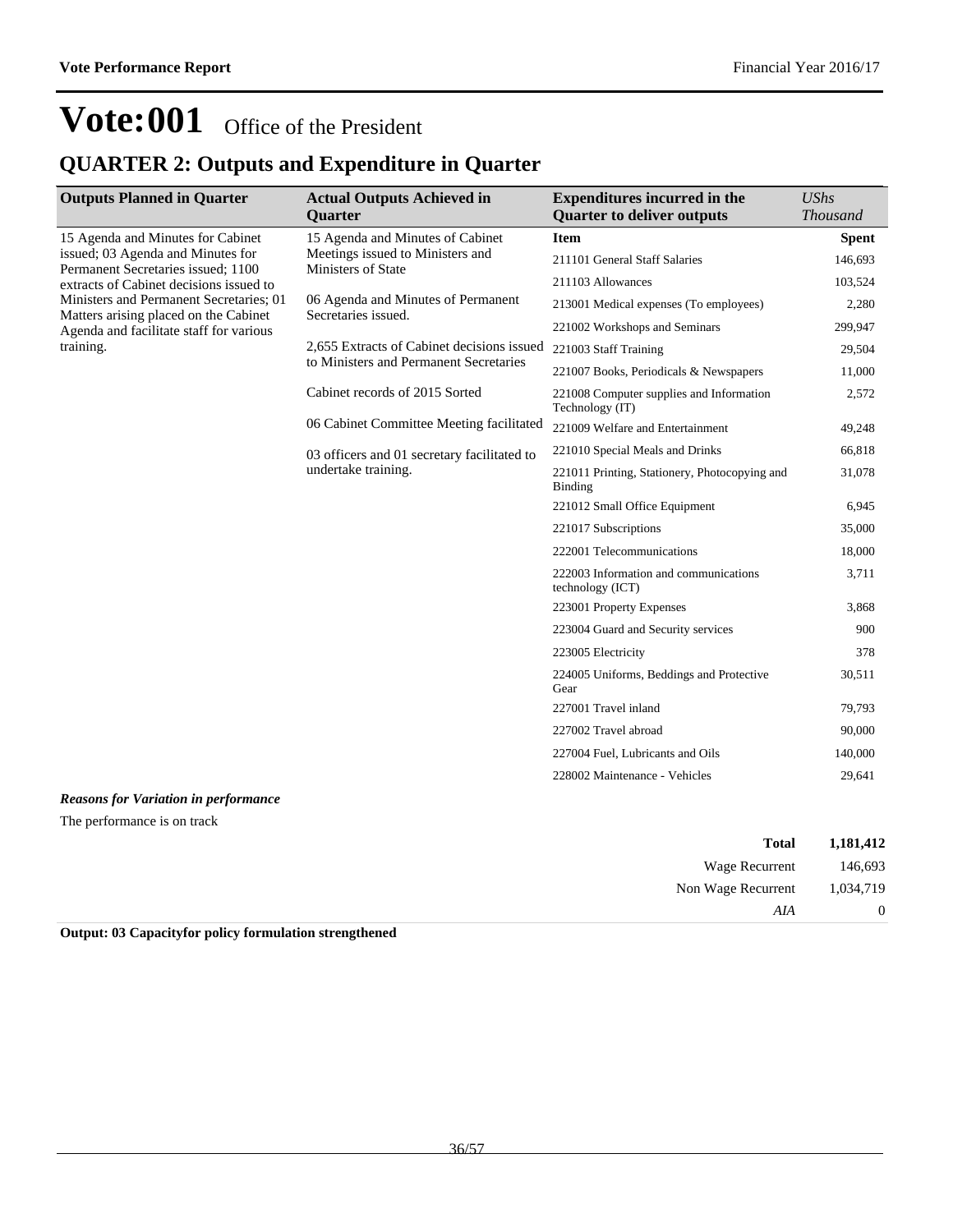### **QUARTER 2: Outputs and Expenditure in Quarter**

| <b>Outputs Planned in Quarter</b>                   | <b>Actual Outputs Achieved in</b><br><b>Ouarter</b>                                                                                                                                                                                                                                                                                                                                                              | <b>Expenditures incurred in the</b><br><b>Ouarter to deliver outputs</b> | UShs<br><b>Thousand</b> |
|-----------------------------------------------------|------------------------------------------------------------------------------------------------------------------------------------------------------------------------------------------------------------------------------------------------------------------------------------------------------------------------------------------------------------------------------------------------------------------|--------------------------------------------------------------------------|-------------------------|
| 400 copies of SoS printed and distributed.          | One (1) sensitization workshop on scheme                                                                                                                                                                                                                                                                                                                                                                         | <b>Item</b>                                                              | <b>Spent</b>            |
| One Policy brief to support development             | of service for Policy Analysts held.                                                                                                                                                                                                                                                                                                                                                                             | 211101 General Staff Salaries                                            | 20,500                  |
| of policy capacity across Government                | 44 Submissions to Cabinet reviewed for                                                                                                                                                                                                                                                                                                                                                                           | 211103 Allowances                                                        | 82,081                  |
| developed.                                          | adequacy and harmony with National                                                                                                                                                                                                                                                                                                                                                                               | 221002 Workshops and Seminars                                            | 89,393                  |
| 40 submissions to Cabinet reviewed for              | Frameworks, regional and international<br>commitments.                                                                                                                                                                                                                                                                                                                                                           | 221003 Staff Training                                                    | 19,124                  |
| adequacy and harmony with National                  |                                                                                                                                                                                                                                                                                                                                                                                                                  | 221007 Books, Periodicals & Newspapers                                   | 14,901                  |
| Frameworks, regional and international<br>commitmen | One (1) meeting for Policy Analysts held.<br>Draft inventory of laws and policies<br>compiled.                                                                                                                                                                                                                                                                                                                   | 221008 Computer supplies and Information<br>Technology (IT)              | 1,460                   |
|                                                     |                                                                                                                                                                                                                                                                                                                                                                                                                  | 221009 Welfare and Entertainment                                         | 12,250                  |
|                                                     | 01 Senior Policy Analyst facilitated to<br>undertake training on Transformation and<br>Economic take off for Africa in Nairobi,<br>Kenya; Commissioner Policy<br>Development and Capacity Building<br>facilitated to engage in better regulatory<br>forum and Ghana Business Environment<br>Program (BEEP) annual review, Accra -<br>Ghana; 02 Senior Policy Analyst<br>facilitated to attend the Africa Cabinet | 221011 Printing, Stationery, Photocopying and<br>Binding                 | 34,857                  |
|                                                     |                                                                                                                                                                                                                                                                                                                                                                                                                  | 223005 Electricity                                                       | 9,250                   |
|                                                     |                                                                                                                                                                                                                                                                                                                                                                                                                  | 223006 Water                                                             | 2,391                   |
|                                                     |                                                                                                                                                                                                                                                                                                                                                                                                                  | 224005 Uniforms, Beddings and Protective<br>Gear                         | 10,200                  |
|                                                     |                                                                                                                                                                                                                                                                                                                                                                                                                  | 227001 Travel inland                                                     | 59,857                  |
|                                                     |                                                                                                                                                                                                                                                                                                                                                                                                                  | 227002 Travel abroad                                                     | 40,000                  |
|                                                     |                                                                                                                                                                                                                                                                                                                                                                                                                  | 227004 Fuel, Lubricants and Oils                                         | 29,632                  |
|                                                     | Government Network workshop for Policy<br>Analysts held in Zanzibar.                                                                                                                                                                                                                                                                                                                                             | 228002 Maintenance - Vehicles                                            | 21,997                  |

*Reasons for Variation in performance*

Performance as per plan.

| 447,893        | <b>Total</b>                  |
|----------------|-------------------------------|
| 20,500         | Wage Recurrent                |
| 427,393        | Non Wage Recurrent            |
| $\overline{0}$ | AIA                           |
| 1,629,305      | <b>Total For SubProgramme</b> |
| 167,193        | Wage Recurrent                |
| 1,462,112      | Non Wage Recurrent            |
| $\overline{0}$ | AIA                           |
|                |                               |

**Program: 03 Government Mobilisation, Monitoring and Awards**

*Recurrent Programmes*

**Subprogram: 01 Headquarters (Media Centre and RDCs)**

*Outputs Funded*

**Output: 51 Government Communications**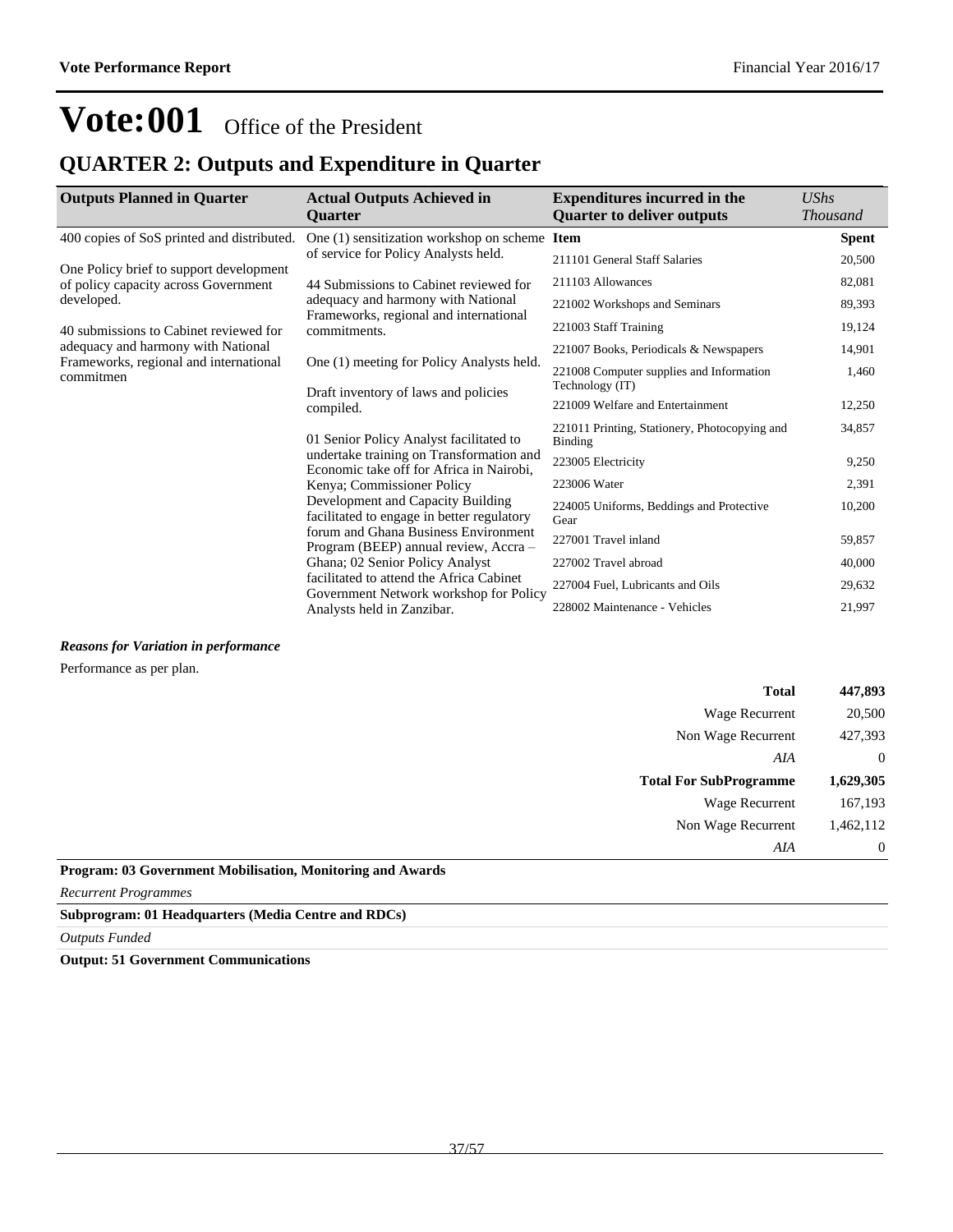### **QUARTER 2: Outputs and Expenditure in Quarter**

| <b>Outputs Planned in Quarter</b>                                                             | <b>Actual Outputs Achieved in</b><br><b>Ouarter</b>                                                                                                  | <b>Expenditures incurred in the</b><br><b>Quarter to deliver outputs</b> | $\mathit{UShs}$<br><i>Thousand</i> |
|-----------------------------------------------------------------------------------------------|------------------------------------------------------------------------------------------------------------------------------------------------------|--------------------------------------------------------------------------|------------------------------------|
| 143 Media and Communication support                                                           | 438 media coverage coordinated; 125                                                                                                                  | <b>Item</b>                                                              | <b>Spent</b>                       |
| provided to MDAs.                                                                             | Print and electronic media engaged; 806<br>International and local journalists                                                                       | 263106 Other Current grants (Current)                                    | 338,103                            |
| 123 Print and electronic media engaged to<br>clarify on Government programs and<br>positions. | engaged; 21522 Print and electronic media<br>monitored; 2,000 Magazines published<br>and distributed during the 54th<br>Independence Day Anniversary |                                                                          |                                    |
| 756 International and local journalists<br>engaged and accredited.                            | celebrations; and 27 Media coverage<br>programs of the President coordinated.                                                                        |                                                                          |                                    |

7558 Print and electronic Media monitored da

*Reasons for Variation in performance*

The over performance is due to increased usage of the Uganda Media center platform by MDAs.

| 338,103  | <b>Total</b>       |                                                              |
|----------|--------------------|--------------------------------------------------------------|
| $\Omega$ | Wage Recurrent     |                                                              |
| 338,103  | Non Wage Recurrent |                                                              |
| 0        | AIA                |                                                              |
|          |                    | <b>Output: 52 Mobilisation and Implementation Monitoring</b> |

| conduct 7 Patriotism training programs | One National Function <i>i.e.</i> the 54th                                                                            | <b>Item</b>                                        | <b>Spent</b> |
|----------------------------------------|-----------------------------------------------------------------------------------------------------------------------|----------------------------------------------------|--------------|
| undertake monitoring of the program of | Independence Day Anniversary<br>celebrations facilitated; 116 RDCs and                                                | 263104 Transfers to other govt. Units<br>(Current) | 4,421,679    |
| 200 schools in Bukedi region           | DRDCs facilitated; 1392 Sensitization<br>meetings conducted by RDCs across the                                        | 263106 Other Current grants (Current)              | 500,000      |
| hold patrons meetings                  | country;                                                                                                              | 264102 Contributions to Autonomous                 | 11,179       |
| conduct media sensitization programs   | 650 awareness campaigns on Government<br>Programs conducted by the RDCs through<br>the radio talk shows; 1740 support | Institutions (Wage Subventions)                    |              |
| process payment of coordinators        | supervision visits conducted for                                                                                      |                                                    |              |
| allowances.                            | government programs and projects by<br>RDCs/DRDCs and the reports produced;                                           |                                                    |              |
| process payment of administrative      | 110 Presidential advisors facilitated; and                                                                            |                                                    |              |
| functions                              | the National Leadership Institute –                                                                                   |                                                    |              |
|                                        | Kyankwanzi trained 345 Trainees and                                                                                   |                                                    |              |
|                                        | started construction works on                                                                                         |                                                    |              |
|                                        | accommodation facility.                                                                                               |                                                    |              |

### *Reasons for Variation in performance*

An additional four new districts i.e Kakumiro, Omoro Kagadi and Rubanda were operationalized in the FY 2016/2017

| 4,932,858    | <b>Total</b>       |
|--------------|--------------------|
| $\mathbf{0}$ | Wage Recurrent     |
| 4,932,858    | Non Wage Recurrent |
| $\theta$     | AIA                |

### **Output: 53 Patriotism promoted**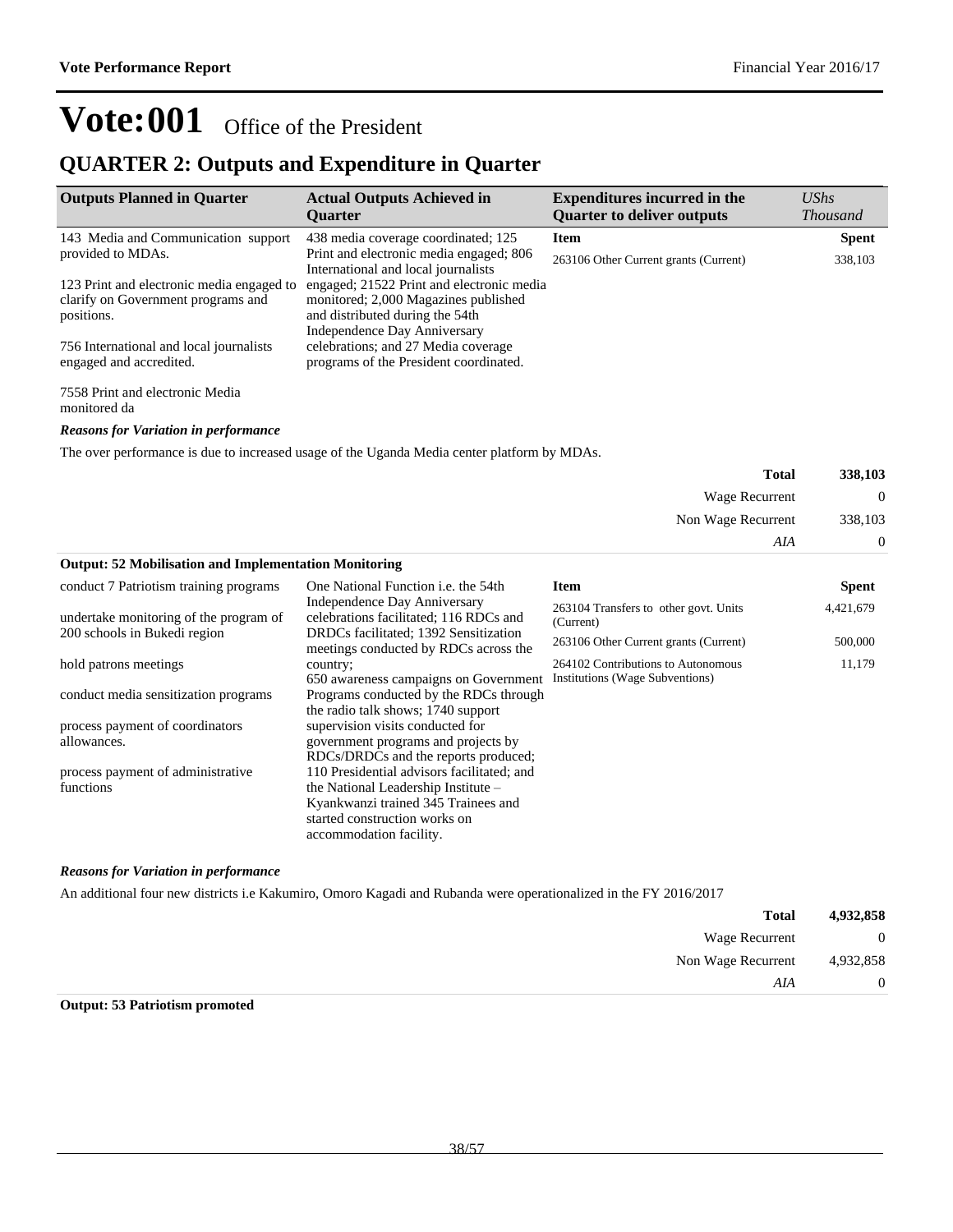### **QUARTER 2: Outputs and Expenditure in Quarter**

| <b>Outputs Planned in Quarter</b>               | <b>Actual Outputs Achieved in</b><br><b>Ouarter</b>                                                     | <b>Expenditures incurred in the</b><br><b>Quarter to deliver outputs</b> | <b>UShs</b><br><i>Thousand</i> |
|-------------------------------------------------|---------------------------------------------------------------------------------------------------------|--------------------------------------------------------------------------|--------------------------------|
| 6 Patriotism Training programs for              | 04 Training programs conducted for                                                                      | <b>Item</b>                                                              | <b>Spent</b>                   |
| students and teachers conducted.                | students at Bwindi Community Hospital in<br>Masindi district and five National                          | 263106 Other Current grants (Current)                                    | 915,701                        |
| 200 Patriotism clubs monitored and              | Teachers' Colleges (Mubende, Kaliro,                                                                    |                                                                          |                                |
| coordinated country wide.                       | Unyama, Muni and Kabale); student                                                                       |                                                                          |                                |
|                                                 | leaders at Mulago School of Nursing and                                                                 |                                                                          |                                |
| 2 Publicity and media sensitization             | Midwifery; and Patriotism patrons from                                                                  |                                                                          |                                |
| campaigns conducted.                            | Wakiso District.                                                                                        |                                                                          |                                |
| Head quarter Patriotism functions<br>performed. | 202 Patriotism clubs monitored in five<br>districts of Butalejja, Pallisa, Kibuku,<br>Busia and Tororo. |                                                                          |                                |
|                                                 | 02 Radio talk shows held in Kabale<br>District.                                                         |                                                                          |                                |
|                                                 | Payments for service providers processed<br>and office equipment maintained.                            |                                                                          |                                |

### *Reasons for Variation in performance*

The Secretariat received less funding for training programmes than what was anticipated.

|                                                                                          |                                                                                                                                                                      | <b>Total</b>                          | 915,701      |
|------------------------------------------------------------------------------------------|----------------------------------------------------------------------------------------------------------------------------------------------------------------------|---------------------------------------|--------------|
|                                                                                          |                                                                                                                                                                      | Wage Recurrent                        | $\bf{0}$     |
|                                                                                          |                                                                                                                                                                      | Non Wage Recurrent                    | 915,701      |
|                                                                                          |                                                                                                                                                                      | AIA                                   | $\theta$     |
| <b>Output: 54 Political Coordination</b>                                                 |                                                                                                                                                                      |                                       |              |
| One (01) Ideological orientation                                                         | Organised a workshop for Army Veterans                                                                                                                               | Item                                  | <b>Spent</b> |
| workshops conducted.                                                                     | in Wakiso District at Wakiso sub county<br>hall.                                                                                                                     | 263106 Other Current grants (Current) | 166,532      |
| One (01) Consultative meetings organised<br>for mobilisation units.                      | Minister Without Portfolio and Political<br>Mobilisation mobilised leaders and                                                                                       |                                       |              |
| One (01) Youth, women and people with<br>disability groups mobilised and<br>coordinated. | members of the Baise – mukubembe clan<br>in Busoga sub region at Bukabwoli<br>village, Mayuge District and launched<br>their SACCO.                                  |                                       |              |
|                                                                                          | Facilitated the Minister Without Portfolio<br>and Political Mobilisation to travel to<br>Saudi Arabia to mobilise people in<br>Diaspora on investment opportunities. |                                       |              |
| <b>Reasons for Variation in performance</b>                                              |                                                                                                                                                                      |                                       |              |

None - performance as per the plan.

| Total                         | 166,532      |
|-------------------------------|--------------|
| Wage Recurrent                | $\mathbf{0}$ |
| Non Wage Recurrent            | 166,532      |
| AIA                           | $\mathbf{0}$ |
| <b>Total For SubProgramme</b> | 6,353,194    |
| Wage Recurrent                |              |
| Non Wage Recurrent            | 6,353,194    |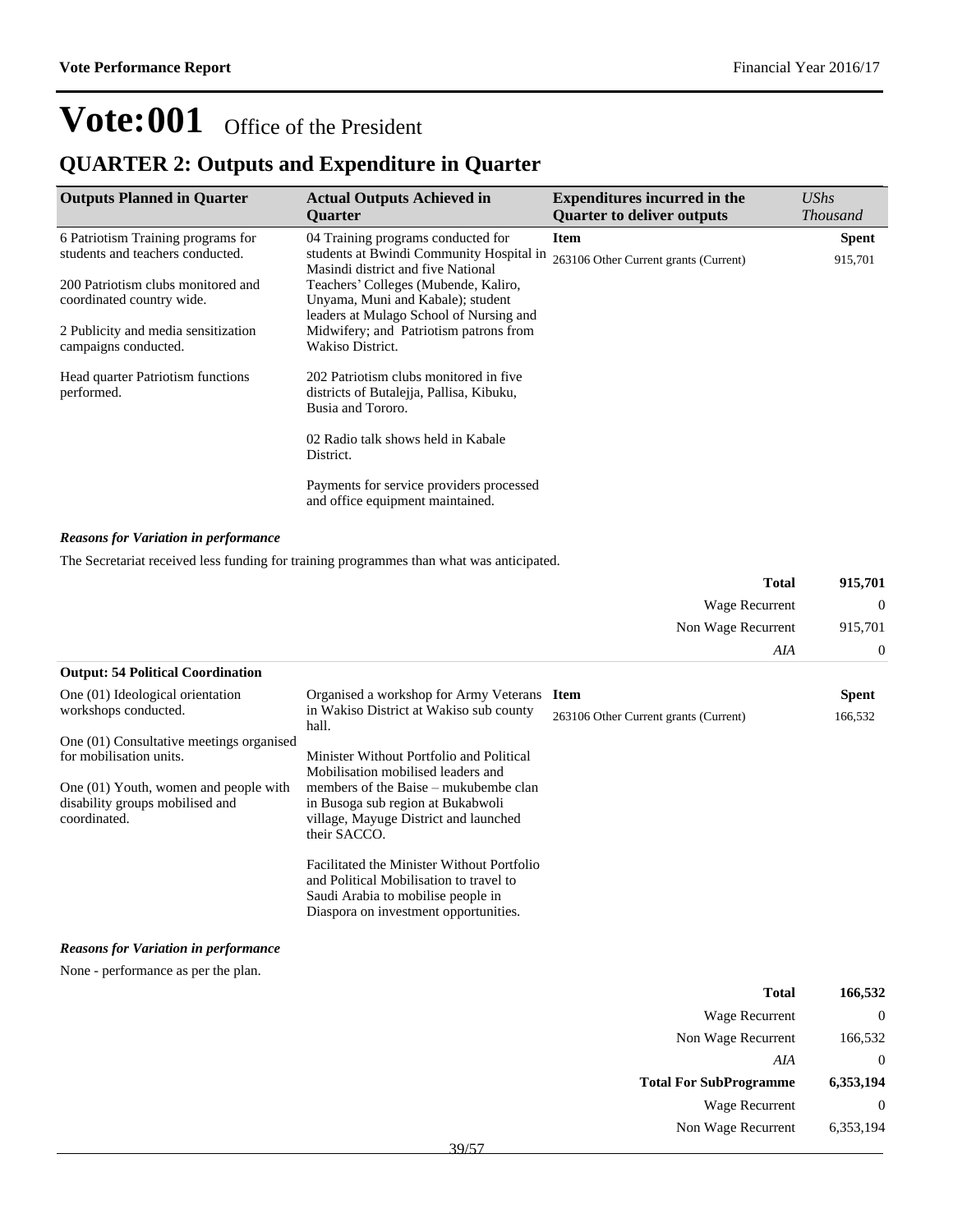### **QUARTER 2: Outputs and Expenditure in Quarter**

| <b>Outputs Planned in Quarter</b>                                                   | <b>Actual Outputs Achieved in</b><br><b>Ouarter</b>  | <b>Expenditures incurred in the</b><br><b>Quarter to deliver outputs</b> | <b>UShs</b><br><b>Thousand</b> |
|-------------------------------------------------------------------------------------|------------------------------------------------------|--------------------------------------------------------------------------|--------------------------------|
|                                                                                     |                                                      | AIA                                                                      | $\overline{0}$                 |
| <b>Recurrent Programmes</b>                                                         |                                                      |                                                                          |                                |
| <b>Subprogram: 13 Presidential Awards Committee</b>                                 |                                                      |                                                                          |                                |
| <b>Outputs Provided</b>                                                             |                                                      |                                                                          |                                |
| <b>Output: 01 National Honours &amp; Awards conferred</b>                           |                                                      |                                                                          |                                |
| Update the national Roll of Honor twice to                                          |                                                      | <b>Item</b>                                                              | <b>Spent</b>                   |
| include names of medalists for Victory                                              |                                                      | 211101 General Staff Salaries                                            | 30,500                         |
| Day & Tarehe Sita Celebrations.                                                     |                                                      | 211103 Allowances                                                        | 24,069                         |
| Publish names of medalists<br>Facilitate Verification of nominees &                 |                                                      |                                                                          |                                |
| produce two lists of proposed medalists.                                            |                                                      | 221002 Workshops and Seminars                                            | 19,384                         |
| Publish activities and guidelines/laws                                              |                                                      | 221003 Staff Training                                                    | 2,250                          |
| regarding the national Honors & Awards.<br>Two proposed lists of Medalists produced |                                                      | 221008 Computer supplies and Information<br>Technology (IT)              | 1,023                          |
| & submitted to to H.E the President for<br>approval.                                |                                                      | 221009 Welfare and Entertainment                                         | 5,093                          |
| Three meetings of the Presidential Awards<br>Committee held in preparation for the  |                                                      | 221011 Printing, Stationery, Photocopying and<br><b>Binding</b>          | 8,999                          |
| Victory Day & Tarehe Sita Celebrations                                              |                                                      | 221012 Small Office Equipment                                            | 4,578                          |
|                                                                                     |                                                      | 222001 Telecommunications                                                | 4,000                          |
|                                                                                     |                                                      | 223005 Electricity                                                       | 143                            |
|                                                                                     |                                                      | 227001 Travel inland                                                     | 27,860                         |
|                                                                                     |                                                      | 227002 Travel abroad                                                     | 7,000                          |
|                                                                                     |                                                      | 227004 Fuel, Lubricants and Oils                                         | 16,250                         |
|                                                                                     |                                                      | 228002 Maintenance - Vehicles                                            | 5,233                          |
|                                                                                     |                                                      |                                                                          |                                |
| <b>Reasons for Variation in performance</b>                                         |                                                      |                                                                          |                                |
| Performance is as planned                                                           |                                                      |                                                                          |                                |
|                                                                                     |                                                      | <b>Total</b>                                                             | 156,382                        |
|                                                                                     |                                                      | Wage Recurrent                                                           | 30,500                         |
|                                                                                     |                                                      | Non Wage Recurrent                                                       | 125,882                        |
|                                                                                     |                                                      | AIA                                                                      | $\boldsymbol{0}$               |
|                                                                                     |                                                      | <b>Total For SubProgramme</b>                                            | 156,382                        |
|                                                                                     |                                                      | Wage Recurrent                                                           | 30,500                         |
|                                                                                     |                                                      | Non Wage Recurrent                                                       | 125,882                        |
|                                                                                     |                                                      | AIA                                                                      | $\boldsymbol{0}$               |
| <b>Program: 04 Security Administration</b>                                          |                                                      |                                                                          |                                |
| <b>Recurrent Programmes</b>                                                         |                                                      |                                                                          |                                |
| <b>Subprogram: 01 Headquarters (Security Sector Coordination)</b>                   |                                                      |                                                                          |                                |
| <b>Outputs Provided</b>                                                             |                                                      |                                                                          |                                |
| <b>Output: 01 Coordination of Security Services</b>                                 |                                                      |                                                                          |                                |
| Security Agencies coordinated.                                                      | Security Agencies coordinated. Security              | <b>Item</b>                                                              | <b>Spent</b>                   |
| Security guidelines issued.                                                         | guidelines issued. Inter-agency reports<br>analyzed. | 224003 Classified Expenditure                                            | 5,393,527                      |
| Inter agency security reports analysed.                                             |                                                      |                                                                          |                                |

*Reasons for Variation in performance*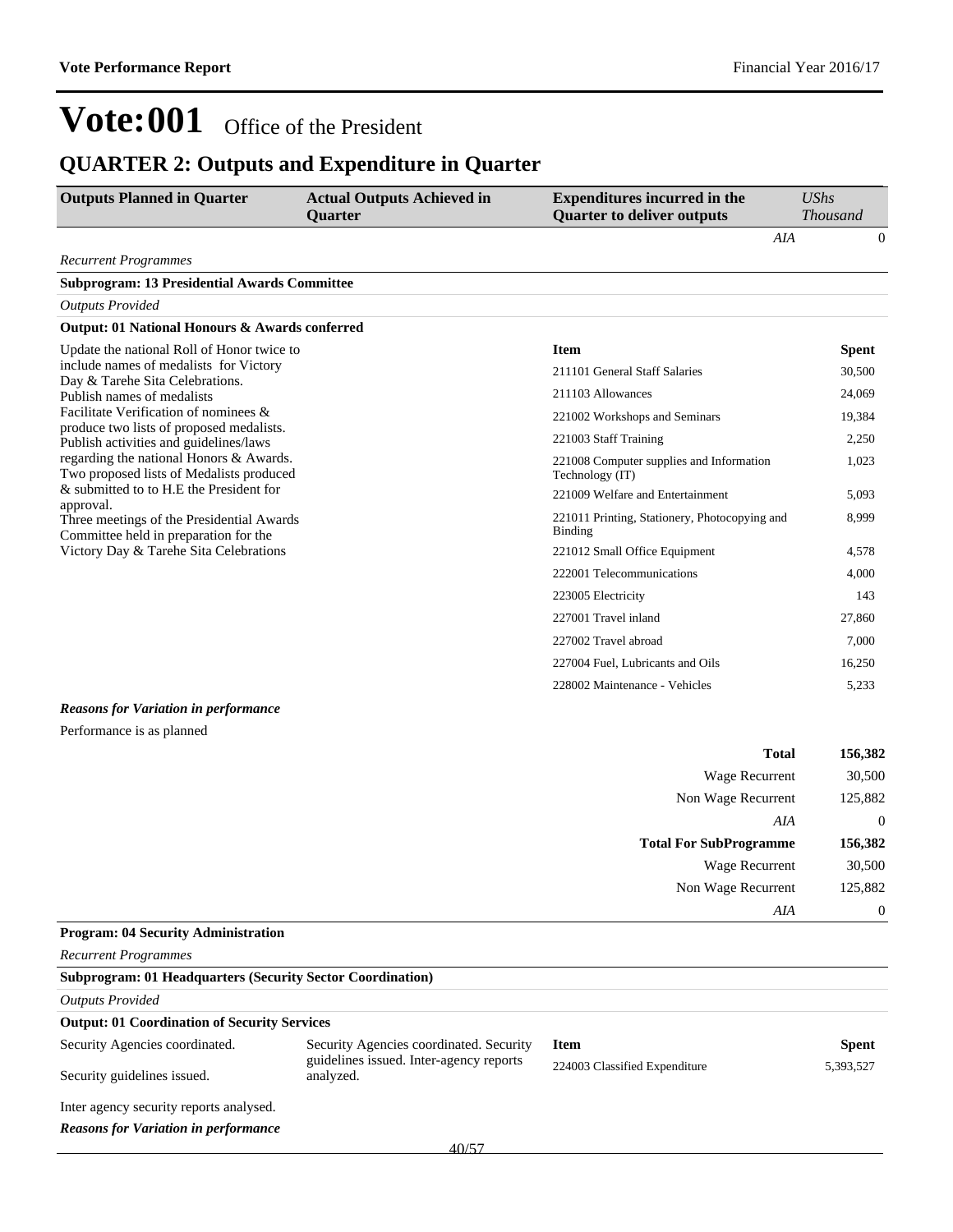### **QUARTER 2: Outputs and Expenditure in Quarter**

| <b>Outputs Planned in Quarter</b>                                                                                                                                                          | <b>Actual Outputs Achieved in</b><br>Quarter | <b>Expenditures incurred in the</b><br><b>Quarter to deliver outputs</b> | <b>UShs</b><br><b>Thousand</b> |
|--------------------------------------------------------------------------------------------------------------------------------------------------------------------------------------------|----------------------------------------------|--------------------------------------------------------------------------|--------------------------------|
| Performance as planned                                                                                                                                                                     |                                              |                                                                          |                                |
|                                                                                                                                                                                            |                                              | <b>Total</b>                                                             | 5,393,527                      |
|                                                                                                                                                                                            |                                              | Wage Recurrent                                                           | $\mathbf{0}$                   |
|                                                                                                                                                                                            |                                              | Non Wage Recurrent                                                       | 5,393,527                      |
|                                                                                                                                                                                            |                                              | AIA                                                                      | $\mathbf{0}$                   |
| Arrears                                                                                                                                                                                    |                                              |                                                                          |                                |
| <b>Output: 99 Arrears</b>                                                                                                                                                                  |                                              |                                                                          |                                |
|                                                                                                                                                                                            |                                              | <b>Item</b>                                                              | <b>Spent</b>                   |
| <b>Reasons for Variation in performance</b>                                                                                                                                                |                                              |                                                                          |                                |
|                                                                                                                                                                                            |                                              | <b>Total</b>                                                             | $\pmb{0}$                      |
|                                                                                                                                                                                            |                                              | Wage Recurrent                                                           | $\boldsymbol{0}$               |
|                                                                                                                                                                                            |                                              | Non Wage Recurrent                                                       | $\boldsymbol{0}$               |
|                                                                                                                                                                                            |                                              | AIA                                                                      | $\overline{0}$                 |
|                                                                                                                                                                                            |                                              | <b>Total For SubProgramme</b>                                            | 5,393,527                      |
|                                                                                                                                                                                            |                                              | Wage Recurrent                                                           | $\mathbf{0}$                   |
|                                                                                                                                                                                            |                                              | Non Wage Recurrent                                                       | 5,393,527                      |
|                                                                                                                                                                                            |                                              | AIA                                                                      | 0                              |
| $\mathbf{A} \mathbf{0}$ and $\mathbf{A} \mathbf{0}$ and $\mathbf{A} \mathbf{0}$ and $\mathbf{A} \mathbf{0}$ and $\mathbf{0}$ and $\mathbf{A} \mathbf{0}$ and $\mathbf{A} \mathbf{0}$<br>D. |                                              |                                                                          |                                |

### **Program: 49 General administration, Policy and planning**

*Recurrent Programmes*

#### **Subprogram: 01 Headquarters**

*Outputs Provided*

#### **Output: 01 Policy, Consultation, Planning and Monitoring Services**

|                                                                | Responses to queries raised by the Auditor Responses to queries raised by the Auditor Item                         |                                                              | Spent     |
|----------------------------------------------------------------|--------------------------------------------------------------------------------------------------------------------|--------------------------------------------------------------|-----------|
| General on accounts of FY 2015/16<br>prepared by 15th October. | General in the Management Letter for FY<br>2015/16 prepared and submitted to the<br>Office of the Auditor General. | 211102 Contract Staff Salaries (Incl. Casuals,<br>Temporary) | 273,729   |
| Quarterly Internal Audit responses                             |                                                                                                                    | 211103 Allowances                                            | 49,466    |
| prepared and submitted to Internal Audit.                      | Responses to the Internal Audit report for                                                                         | 212102 Pension for General Civil Service                     | 1,650,267 |
| Quarterly performance reports for FY                           | the 1st quarter FY 2016/17 prepared and<br>submitted to Head Internal Audit office of                              | 213004 Gratuity Expenses                                     | 1,022,752 |
| 2016/17 prepared and submitted to Mo                           | the President.                                                                                                     | 221002 Workshops and Seminars                                | 24,788    |
|                                                                |                                                                                                                    | 221003 Staff Training                                        | 29,500    |
|                                                                |                                                                                                                    | 221007 Books, Periodicals & Newspapers                       | 1,839     |
|                                                                |                                                                                                                    | 221008 Computer supplies and Information<br>Technology (IT)  | 23,445    |
|                                                                |                                                                                                                    | 221009 Welfare and Entertainment                             | 22,492    |
|                                                                |                                                                                                                    | 221011 Printing, Stationery, Photocopying and<br>Binding     | 52,564    |
|                                                                |                                                                                                                    | 221012 Small Office Equipment                                | 10,784    |
|                                                                |                                                                                                                    | 221016 IFMS Recurrent costs                                  | 23,500    |
|                                                                |                                                                                                                    | 225001 Consultancy Services- Short term                      | 8,319     |
|                                                                |                                                                                                                    |                                                              |           |

#### *Reasons for Variation in performance*

None - performance was as per plan.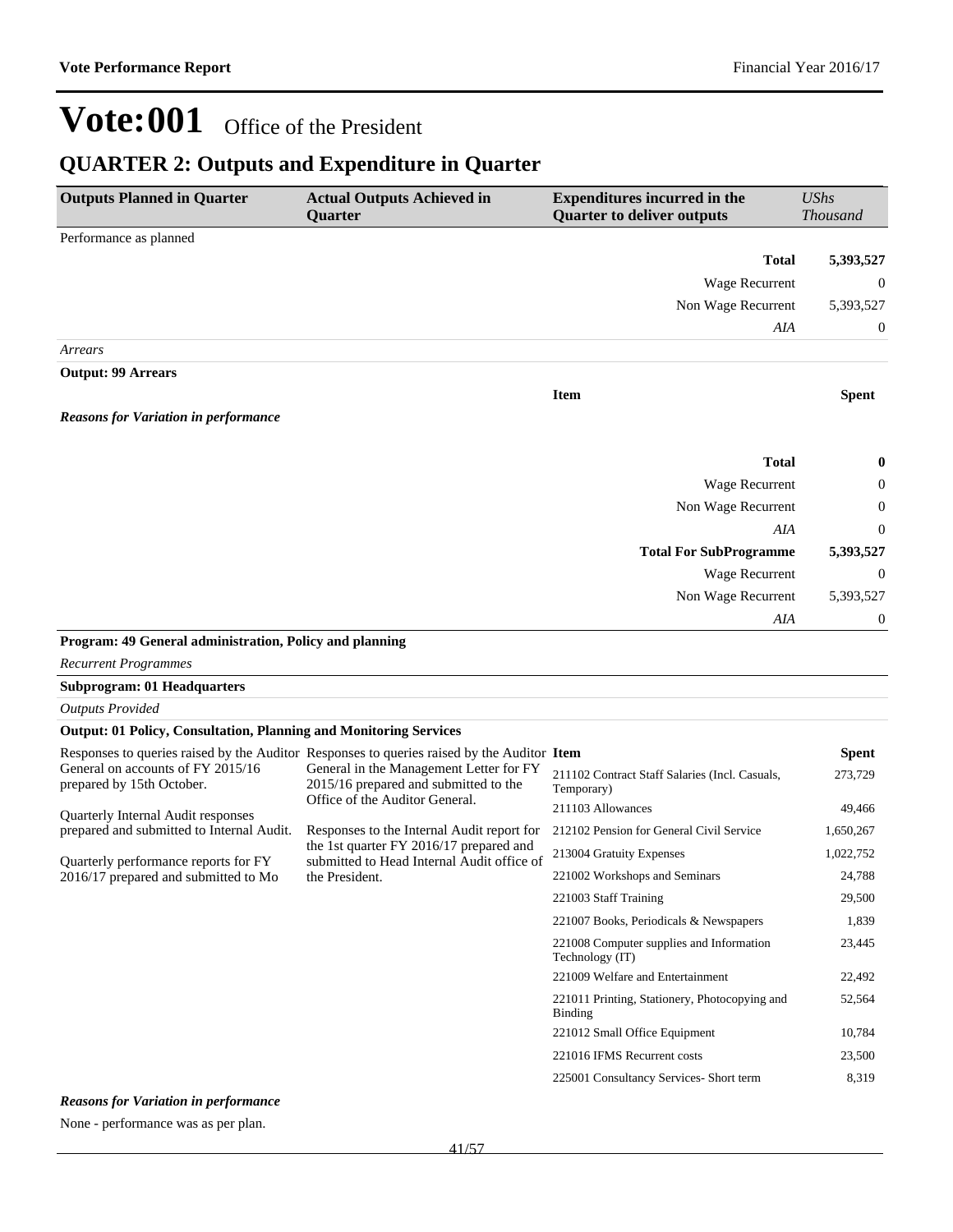### **QUARTER 2: Outputs and Expenditure in Quarter**

| <b>Outputs Planned in Quarter</b>                         | <b>Actual Outputs Achieved in</b><br><b>Quarter</b>                                                                         | <b>Expenditures incurred in the</b><br><b>Quarter to deliver outputs</b> | <b>UShs</b><br><b>Thousand</b> |
|-----------------------------------------------------------|-----------------------------------------------------------------------------------------------------------------------------|--------------------------------------------------------------------------|--------------------------------|
|                                                           |                                                                                                                             | <b>Total</b>                                                             | 3,193,443                      |
|                                                           |                                                                                                                             | <b>Wage Recurrent</b>                                                    | 273,729                        |
|                                                           |                                                                                                                             | Non Wage Recurrent                                                       | 2,919,714                      |
|                                                           |                                                                                                                             | <b>AIA</b>                                                               | $\theta$                       |
| <b>Output: 02 Ministry Support Services</b>               |                                                                                                                             |                                                                          |                                |
| 240 Vehicles for field and Headquarter                    | 240 Vehicles for field and Headquarter                                                                                      | <b>Item</b>                                                              | <b>Spent</b>                   |
| offices serviced and maintained.                          | offices serviced and maintained: 662 staff<br>paid salaries by the 28th day of each                                         | 211101 General Staff Salaries                                            | 2,128,752                      |
| Inland travels facilitated.                               | month; Facilitated induction training for                                                                                   | 211103 Allowances                                                        | 115,135                        |
|                                                           | 60 newly appointed staff; Bills for 302                                                                                     | 213001 Medical expenses (To employees)                                   | 13,419                         |
| All staff paid salaries by the 28th day of<br>each month. | telephone lines, 41 electricity accounts<br>and 22 water accounts settled. 01<br>electricity and water account (for the new | 213002 Incapacity, death benefits and funeral<br>expenses                | 22,250                         |
| One $(01)$ capacity building programmes                   | Office Block) partially settled; 594 retired                                                                                | 221010 Special Meals and Drinks                                          | 7.161                          |
| supported.                                                | staff paid pension and 60 contract staff<br>paid gratuity.                                                                  | 221020 IPPS Recurrent Costs                                              | 12,500                         |
| Bills for 302 telephone lines, 41 electricity             |                                                                                                                             | 222001 Telecommunications                                                | 198,406                        |
| a                                                         |                                                                                                                             | 223003 Rent – (Produced Assets) to private<br>entities                   | 127,705                        |
|                                                           |                                                                                                                             | 223004 Guard and Security services                                       | 48.015                         |
|                                                           |                                                                                                                             | 223005 Electricity                                                       | 144,867                        |
|                                                           |                                                                                                                             | 223006 Water                                                             | 36,085                         |
|                                                           |                                                                                                                             | 224004 Cleaning and Sanitation                                           | 82,168                         |
|                                                           |                                                                                                                             | 225001 Consultancy Services- Short term                                  | 29,326                         |
|                                                           |                                                                                                                             | 227001 Travel inland                                                     | 280,473                        |
|                                                           |                                                                                                                             | 227002 Travel abroad                                                     | 53,872                         |
|                                                           |                                                                                                                             | 227004 Fuel, Lubricants and Oils                                         | 54,801                         |
|                                                           |                                                                                                                             | 228001 Maintenance - Civil                                               | 94,539                         |
|                                                           |                                                                                                                             | 228002 Maintenance - Vehicles                                            | 315,965                        |
|                                                           |                                                                                                                             | 228003 Maintenance – Machinery, Equipment<br>& Furniture                 | 73,016                         |
|                                                           |                                                                                                                             | 228004 Maintenance - Other                                               | 56,069                         |
| <b>Reasons for Variation in performance</b>               |                                                                                                                             |                                                                          |                                |

None - performance as per plan.

| 3,894,522      | <b>Total</b>       |
|----------------|--------------------|
| 2,128,752      | Wage Recurrent     |
| 1,765,770      | Non Wage Recurrent |
| $\overline{0}$ | AIA                |
|                |                    |

**Output: 03 Ministerial and Top Management Services**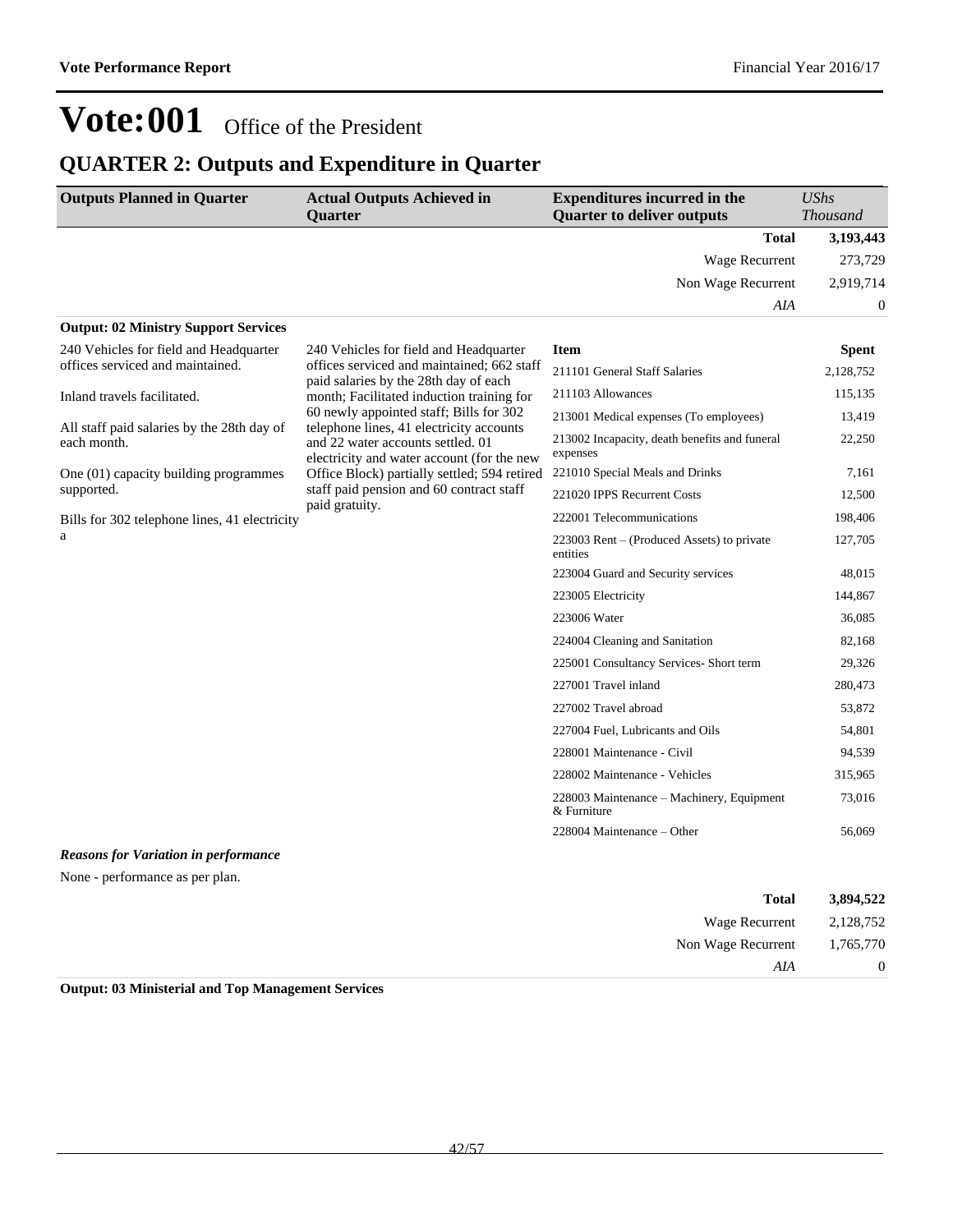### **QUARTER 2: Outputs and Expenditure in Quarter**

| <b>Outputs Planned in Quarter</b>           | <b>Actual Outputs Achieved in</b><br><b>Ouarter</b>                          | <b>Expenditures incurred in the</b><br><b>Quarter to deliver outputs</b> | $\mathit{UShs}$<br><b>Thousand</b> |
|---------------------------------------------|------------------------------------------------------------------------------|--------------------------------------------------------------------------|------------------------------------|
| 01 (one) Joint Border Commission (JBC)      | 02 Cross border meetings held i.e.                                           | <b>Item</b>                                                              | <b>Spent</b>                       |
| held between Uganda & Kenya held.           | between Uganda/DR Congo held in<br>Kisoro District on trade and security;    | 211101 General Staff Salaries                                            | 2,485,068                          |
| 02 (two) cross border meetings held.        | Uganda/South Sudan held in Moyo<br>District about pasture for the cattle; 06 | 211102 Contract Staff Salaries (Incl. Casuals,<br>Temporary)             | 205,277                            |
| Inland and foreign travels facilitated.     | Senior Management meetings facilitated                                       | 211103 Allowances                                                        | 252,787                            |
| 04 Top and 12 Senior Management             | and 230 Entitled Officers (Ministers,<br>HOPS, DHOPS/DSC, PS, Advisors.      | 223006 Water                                                             | 26.719                             |
| meetings facilitated.                       |                                                                              | 227001 Travel inland                                                     | 264,069                            |
| Facilitation provided to entitled officers. |                                                                              | 227002 Travel abroad                                                     | 51.454                             |
|                                             |                                                                              | 227004 Fuel. Lubricants and Oils                                         | 107.747                            |

#### *Reasons for Variation in performance*

JBC between Uganda Kenya was rescheduled to Q3 following consultations with the Republic of Kenya.

| 3,393,120 | Total              |
|-----------|--------------------|
| 2,690,345 | Wage Recurrent     |
| 702,775   | Non Wage Recurrent |
|           | AIA                |

#### **Output: 06 Kampala Capital City and Metropolitan Policy Services** City Policies developed. An Issues Paper developed for the Inter-Ministerial Committee on the amendment **Item Spent**

Capital City development monitored. Capital City activities coordinated. Two (02) members of staff trained. Kampala Metropolitan Physical Planning Authority (KMPPA) oprationalized. Relations with other Cities developed. Offi of the KCC Act 2010; Inter-Ministerial Committee meetings on the amendment bill organized and facilitated; and the Cabinet Paper developed to provide other areas for amendment of the Act. Consultative meetings held and petitions heard from trade associations, markets and the taxi industry in the City; Trade order meetings held with Kampala City Traders' Association (KACITA) and other stakeholders; and Kampala Institutional Infrastructural Development Programme phase 11 (KIIDP 2) project implementation activities monitored. 10 inter-ministerial meetings on Nakawa/Naguru project implementation held and facilitated; 211103 Allowances 42,536 221001 Advertising and Public Relations 18,000 221002 Workshops and Seminars 97,779 221003 Staff Training 80,712 221006 Commissions and related charges 236,742 221007 Books, Periodicals & Newspapers 9,315 221008 Computer supplies and Information Technology (IT) 6,938 221009 Welfare and Entertainment 43,950 221011 Printing, Stationery, Photocopying and Binding 26,834 221012 Small Office Equipment 2,430 222001 Telecommunications 18,000 223005 Electricity 22,500 223006 Water 10,000 225001 Consultancy Services- Short term 25,000 227001 Travel inland 19,005 227002 Travel abroad 74,811 227004 Fuel, Lubricants and Oils 57,120 228002 Maintenance - Vehicles 21,365

#### *Reasons for Variation in performance*

None - performance as per plan.

| 822,830  | <b>Total</b>          | ____<br>__ |
|----------|-----------------------|------------|
| $\Omega$ | <b>Wage Recurrent</b> | 13/57      |

228003 Maintenance - Machinery, Equipment

9,793

& Furniture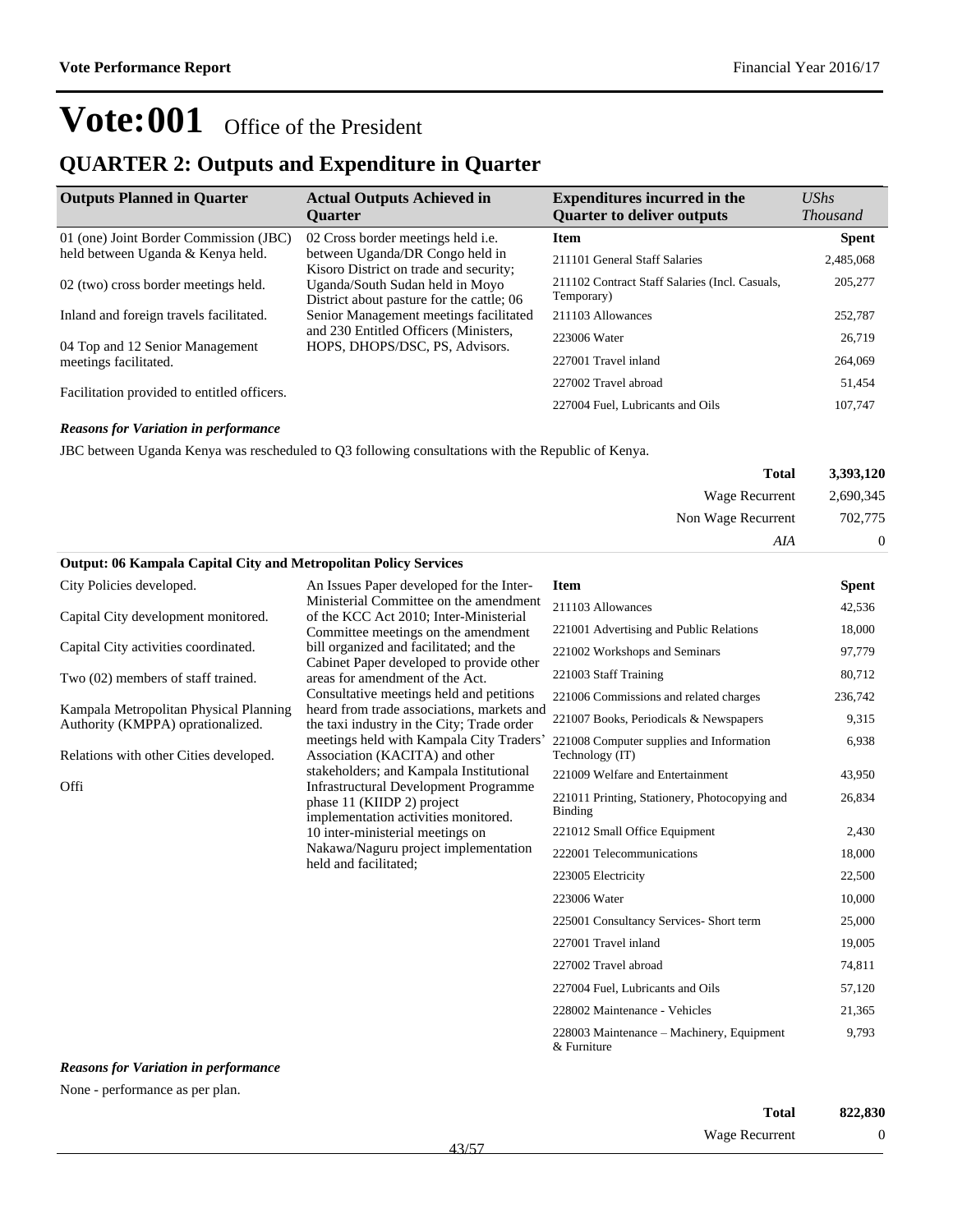## **QUARTER 2: Outputs and Expenditure in Quarter**

| <b>Outputs Planned in Quarter</b>                                                           | <b>Actual Outputs Achieved in</b><br>Quarter                                                                                                     | <b>Expenditures incurred in the</b><br><b>Quarter to deliver outputs</b> | <b>UShs</b><br><b>Thousand</b> |
|---------------------------------------------------------------------------------------------|--------------------------------------------------------------------------------------------------------------------------------------------------|--------------------------------------------------------------------------|--------------------------------|
|                                                                                             |                                                                                                                                                  | Non Wage Recurrent                                                       | 822,830                        |
|                                                                                             |                                                                                                                                                  | AIA                                                                      | $\boldsymbol{0}$               |
| Output: 07 Coordination of the Public Administration Sector                                 |                                                                                                                                                  |                                                                          |                                |
| Public Administration Sector activities                                                     | <b>Public Administration Sector</b>                                                                                                              | <b>Item</b>                                                              | <b>Spent</b>                   |
| coordinated:                                                                                | Development Plan produced and<br>submitted to stakeholders;                                                                                      | 211103 Allowances                                                        | 16,200                         |
| 1. One $(01)$ TWG meeting and one $(01)$<br>SWG meetings held.                              | 01 Technical Working Group meeting<br>held to discuss the draft Sector Budget                                                                    | 221002 Workshops and Seminars<br>221003 Staff Training                   | 14,501<br>10,800               |
| 2. One staff trained in the field of Policy<br>and strategic planning.                      | Framework Paper for the FY 2017/18; 01<br>Staff facilitated to undertake training at<br>ESAMI, in the field of Public Procurement<br>policy; and |                                                                          |                                |
| 3. Sector Budget Framework Paper<br>produced and submitted to MoFPED by<br>15 <sub>th</sub> | Sector Budget Framework Paper for the<br>FY 2017/18 produced and submitted to<br>MoFPED.                                                         |                                                                          |                                |
| <b>Reasons for Variation in performance</b>                                                 |                                                                                                                                                  |                                                                          |                                |
| None - performance was as per plan.                                                         |                                                                                                                                                  | <b>Total</b>                                                             | 41,501                         |
|                                                                                             |                                                                                                                                                  | Wage Recurrent                                                           | $\mathbf{0}$                   |
|                                                                                             |                                                                                                                                                  | Non Wage Recurrent                                                       | 41,501                         |
|                                                                                             |                                                                                                                                                  | AIA                                                                      | $\boldsymbol{0}$               |
| Arrears                                                                                     |                                                                                                                                                  |                                                                          |                                |
| <b>Output: 99 Arrears</b>                                                                   |                                                                                                                                                  |                                                                          |                                |
| <b>Reasons for Variation in performance</b>                                                 |                                                                                                                                                  | <b>Item</b>                                                              | <b>Spent</b>                   |
|                                                                                             |                                                                                                                                                  | <b>Total</b>                                                             | 0                              |
|                                                                                             |                                                                                                                                                  | Wage Recurrent                                                           | 0                              |
|                                                                                             |                                                                                                                                                  | Non Wage Recurrent                                                       | $\boldsymbol{0}$               |
|                                                                                             |                                                                                                                                                  | AIA                                                                      | $\theta$                       |
|                                                                                             |                                                                                                                                                  | <b>Total For SubProgramme</b>                                            | 11,345,416                     |
|                                                                                             |                                                                                                                                                  | <b>Wage Recurrent</b>                                                    | 5,092,826                      |
|                                                                                             |                                                                                                                                                  | Non Wage Recurrent                                                       | 6,252,590                      |
|                                                                                             |                                                                                                                                                  | AIA                                                                      | $\mathbf{0}$                   |
| <b>Recurrent Programmes</b>                                                                 |                                                                                                                                                  |                                                                          |                                |
| <b>Subprogram: 10 Statutory</b>                                                             |                                                                                                                                                  |                                                                          |                                |
| <b>Outputs Provided</b>                                                                     |                                                                                                                                                  |                                                                          |                                |
| <b>Output: 03 Ministerial and Top Management Services</b>                                   |                                                                                                                                                  |                                                                          |                                |
|                                                                                             |                                                                                                                                                  | <b>Item</b>                                                              | <b>Spent</b>                   |
|                                                                                             |                                                                                                                                                  | 211104 Statutory salaries                                                | 42,600                         |
| <b>Reasons for Variation in performance</b>                                                 |                                                                                                                                                  |                                                                          |                                |
|                                                                                             |                                                                                                                                                  | <b>Total</b>                                                             | 42,600                         |
|                                                                                             |                                                                                                                                                  | Wage Recurrent                                                           | 42,600                         |
|                                                                                             | 44/57                                                                                                                                            |                                                                          |                                |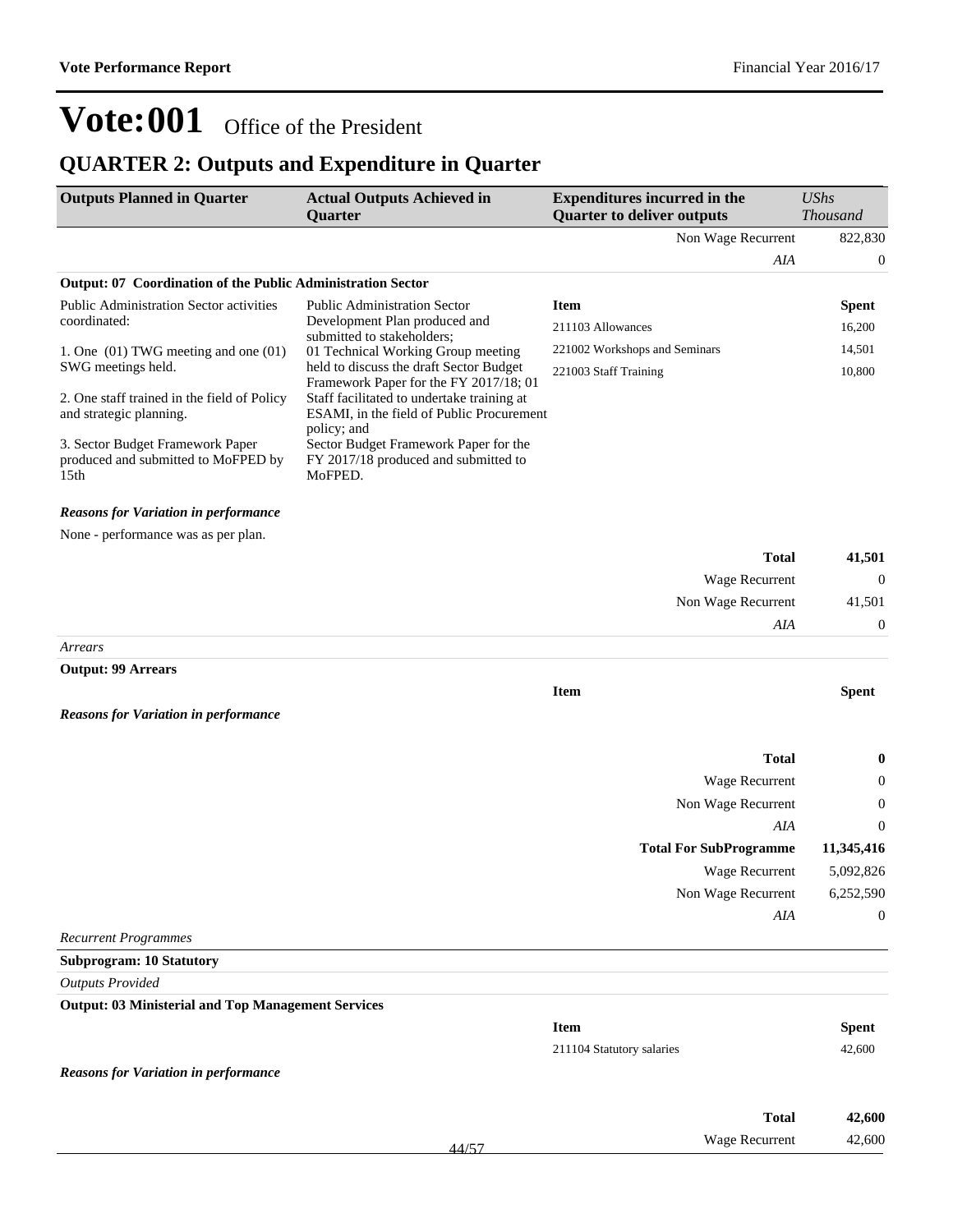## **QUARTER 2: Outputs and Expenditure in Quarter**

| <b>Outputs Planned in Quarter</b>                                           | <b>Actual Outputs Achieved in</b><br>Quarter                                                                                      | <b>Expenditures incurred in the</b><br><b>Quarter to deliver outputs</b> | <b>UShs</b><br>Thousand |
|-----------------------------------------------------------------------------|-----------------------------------------------------------------------------------------------------------------------------------|--------------------------------------------------------------------------|-------------------------|
|                                                                             |                                                                                                                                   | Non Wage Recurrent                                                       | $\boldsymbol{0}$        |
|                                                                             |                                                                                                                                   | AIA                                                                      | $\boldsymbol{0}$        |
|                                                                             |                                                                                                                                   | <b>Total For SubProgramme</b>                                            | 42,600                  |
|                                                                             |                                                                                                                                   | Wage Recurrent                                                           | 42,600                  |
|                                                                             |                                                                                                                                   | Non Wage Recurrent                                                       | $\boldsymbol{0}$        |
|                                                                             |                                                                                                                                   | AIA                                                                      | $\boldsymbol{0}$        |
| <b>Development Projects</b>                                                 |                                                                                                                                   |                                                                          |                         |
| Project: 0001 Construction of GoU offices                                   |                                                                                                                                   |                                                                          |                         |
| Capital Purchases                                                           |                                                                                                                                   |                                                                          |                         |
| <b>Output: 72 Government Buildings and Administrative Infrastructure</b>    |                                                                                                                                   |                                                                          |                         |
| Renovations carried out on one existing                                     | Procurement process for the renovation of Item                                                                                    |                                                                          | Spent                   |
| office block.                                                               | office of the RDC-Mubende and<br>construction of office of the RDC –<br>Adjumani initiated (at bidding stage).                    | 312101 Non-Residential Buildings                                         | 255,319                 |
| <b>Reasons for Variation in performance</b>                                 |                                                                                                                                   |                                                                          |                         |
|                                                                             | Works for office stores partitioning not commenced due to less than anticipated cash limits / release for the development budget. |                                                                          |                         |
|                                                                             |                                                                                                                                   | Total                                                                    | 255,319                 |
|                                                                             |                                                                                                                                   | GoU Development                                                          | 255,319                 |
|                                                                             |                                                                                                                                   | <b>External Financing</b>                                                | $\mathbf{0}$            |
|                                                                             |                                                                                                                                   | AIA                                                                      | $\boldsymbol{0}$        |
|                                                                             |                                                                                                                                   | <b>Total For SubProgramme</b>                                            | 255,319                 |
|                                                                             |                                                                                                                                   | GoU Development                                                          | 255,319                 |
|                                                                             |                                                                                                                                   | <b>External Financing</b>                                                | $\boldsymbol{0}$        |
|                                                                             |                                                                                                                                   | AIA                                                                      | $\mathbf{0}$            |
| <b>Development Projects</b>                                                 |                                                                                                                                   |                                                                          |                         |
| Project: 0007 Strengthening of the President's Office                       |                                                                                                                                   |                                                                          |                         |
| Capital Purchases                                                           |                                                                                                                                   |                                                                          |                         |
| Output: 75 Purchase of Motor Vehicles and Other Transport Equipment         |                                                                                                                                   |                                                                          |                         |
| Five (05) Station wagons vehicles<br>procured for Headquarter offices (MWP, | Procurement for two (02) station wagons<br>vehicles ongoing. The contract was                                                     | <b>Item</b>                                                              | <b>Spent</b>            |
| MoSVP, HoPS&SC, DEAR & KCC).                                                | signed.                                                                                                                           | 312201 Transport Equipment                                               | 169,112                 |
| <b>Reasons for Variation in performance</b>                                 |                                                                                                                                   |                                                                          |                         |
| Procurement for the other three station wagons was planned to start in Q3.  |                                                                                                                                   |                                                                          |                         |
|                                                                             |                                                                                                                                   | <b>Total</b>                                                             | 169,112                 |
|                                                                             |                                                                                                                                   | GoU Development                                                          | 169,112                 |
|                                                                             |                                                                                                                                   | <b>External Financing</b>                                                | $\mathbf{0}$            |
|                                                                             |                                                                                                                                   | AIA                                                                      | $\boldsymbol{0}$        |
| Output: 76 Purchase of Office and ICT Equipment, including Software         |                                                                                                                                   |                                                                          |                         |
| 08 computers sets procured.                                                 | 02 Desk top computer sets procured.                                                                                               | <b>Item</b>                                                              | <b>Spent</b>            |
| 2 laptop computers procured.                                                |                                                                                                                                   | 312202 Machinery and Equipment                                           | 29,474                  |
| <b>Reasons for Variation in performance</b>                                 |                                                                                                                                   |                                                                          |                         |
| Cash limits for development budget were less than what was anticipated.     |                                                                                                                                   |                                                                          |                         |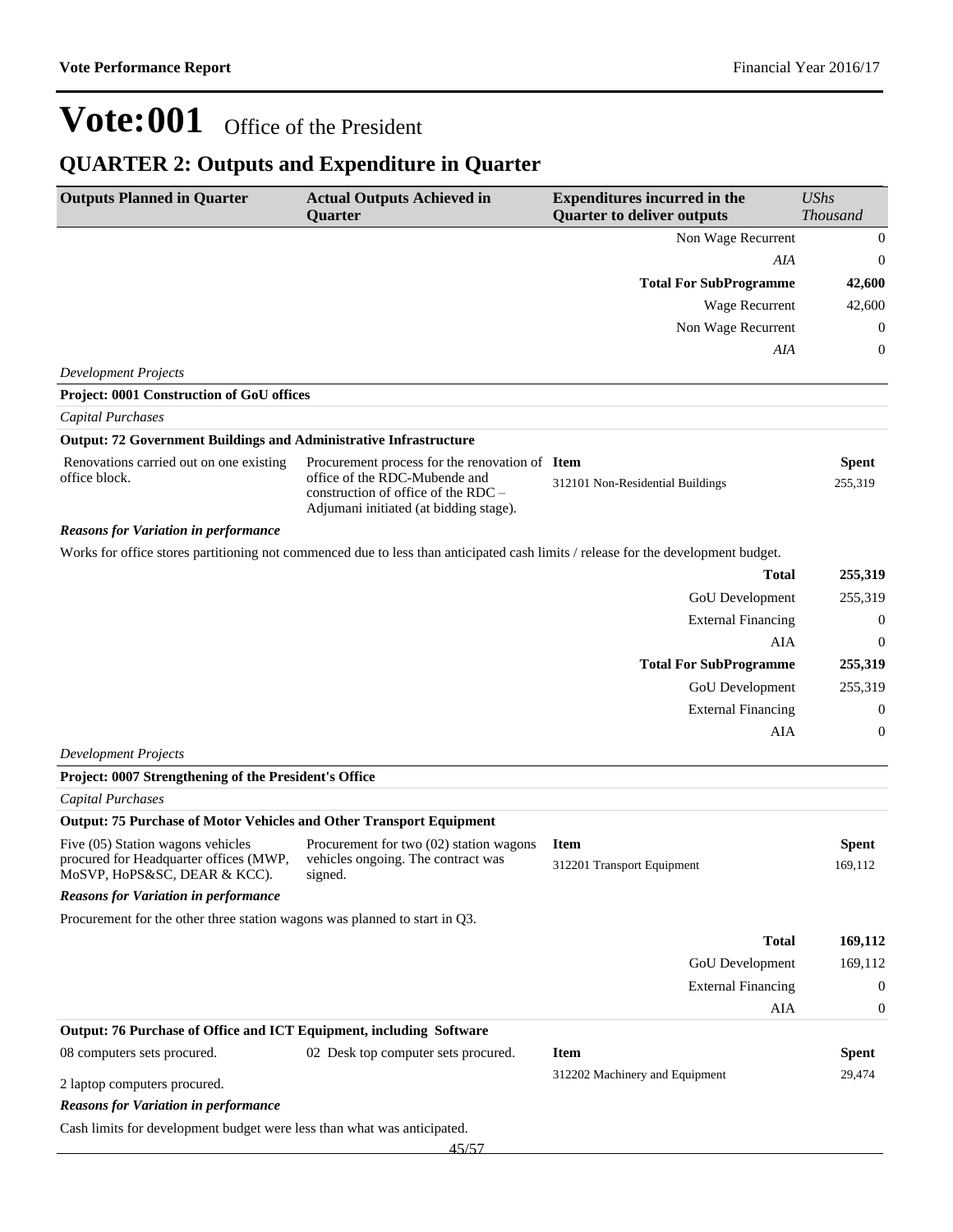### **QUARTER 2: Outputs and Expenditure in Quarter**

| <b>Outputs Planned in Quarter</b>                                       | <b>Actual Outputs Achieved in</b><br>Quarter | <b>Expenditures incurred in the</b><br><b>Quarter to deliver outputs</b> | <b>UShs</b><br><b>Thousand</b> |
|-------------------------------------------------------------------------|----------------------------------------------|--------------------------------------------------------------------------|--------------------------------|
|                                                                         |                                              | <b>Total</b>                                                             | 29,474                         |
|                                                                         |                                              | <b>GoU</b> Development                                                   | 29,474                         |
|                                                                         |                                              | <b>External Financing</b>                                                | $\boldsymbol{0}$               |
|                                                                         |                                              | AIA                                                                      | $\boldsymbol{0}$               |
| Output: 77 Purchase of Specialised Machinery & Equipment                |                                              |                                                                          |                                |
|                                                                         |                                              | <b>Item</b>                                                              | <b>Spent</b>                   |
|                                                                         | n/a                                          | 312202 Machinery and Equipment                                           | 2,700                          |
| <b>Reasons for Variation in performance</b>                             |                                              |                                                                          |                                |
| Cash limits for development budget were less than what was anticipated. |                                              |                                                                          |                                |
|                                                                         |                                              | <b>Total</b>                                                             | 2,700                          |
|                                                                         |                                              | GoU Development                                                          | 2,700                          |
|                                                                         |                                              | <b>External Financing</b>                                                | $\boldsymbol{0}$               |
|                                                                         |                                              | AIA                                                                      | $\boldsymbol{0}$               |
| Output: 78 Purchase of Office and Residential Furniture and Fittings    |                                              |                                                                          |                                |
| 20 visitors' chairs procured.                                           | 15 Visitors' chairs procured                 | <b>Item</b><br>312203 Furniture & Fixtures                               | <b>Spent</b><br>26,001         |
| 9 filing cabinets procured.                                             | 15 Filing cabinets procured                  |                                                                          |                                |
| 1 Executive chairs procured.                                            | 10 Executive chairs procured                 |                                                                          |                                |
| 5 Secretarial desks procured.                                           |                                              |                                                                          |                                |
| 5 Secretarial chairs procured.                                          |                                              |                                                                          |                                |
| 4 bookshelves procured.                                                 |                                              |                                                                          |                                |
| <b>Reasons for Variation in performance</b>                             |                                              |                                                                          |                                |
| Cash limits for development budget were less than what was anticipated. |                                              |                                                                          |                                |
|                                                                         |                                              | <b>Total</b>                                                             | 26,001                         |
|                                                                         |                                              | <b>GoU</b> Development                                                   | 26,001                         |
|                                                                         |                                              | <b>External Financing</b>                                                | $\boldsymbol{0}$               |
|                                                                         |                                              | AIA                                                                      | $\boldsymbol{0}$               |
|                                                                         |                                              | <b>Total For SubProgramme</b>                                            | 227,287                        |
|                                                                         |                                              | GoU Development                                                          | 227,287                        |
|                                                                         |                                              | <b>External Financing</b>                                                | $\boldsymbol{0}$               |
|                                                                         |                                              | ${\rm AIA}$                                                              | $\boldsymbol{0}$               |
|                                                                         |                                              | <b>GRAND TOTAL</b>                                                       | 26,246,030                     |
|                                                                         |                                              | Wage Recurrent                                                           | 5,423,820                      |
|                                                                         |                                              | Non Wage Recurrent                                                       | 20,339,604                     |
|                                                                         |                                              | GoU Development                                                          | 482,606                        |
|                                                                         |                                              | <b>External Financing</b>                                                | $\boldsymbol{0}$               |
|                                                                         |                                              | AIA                                                                      | $\boldsymbol{0}$               |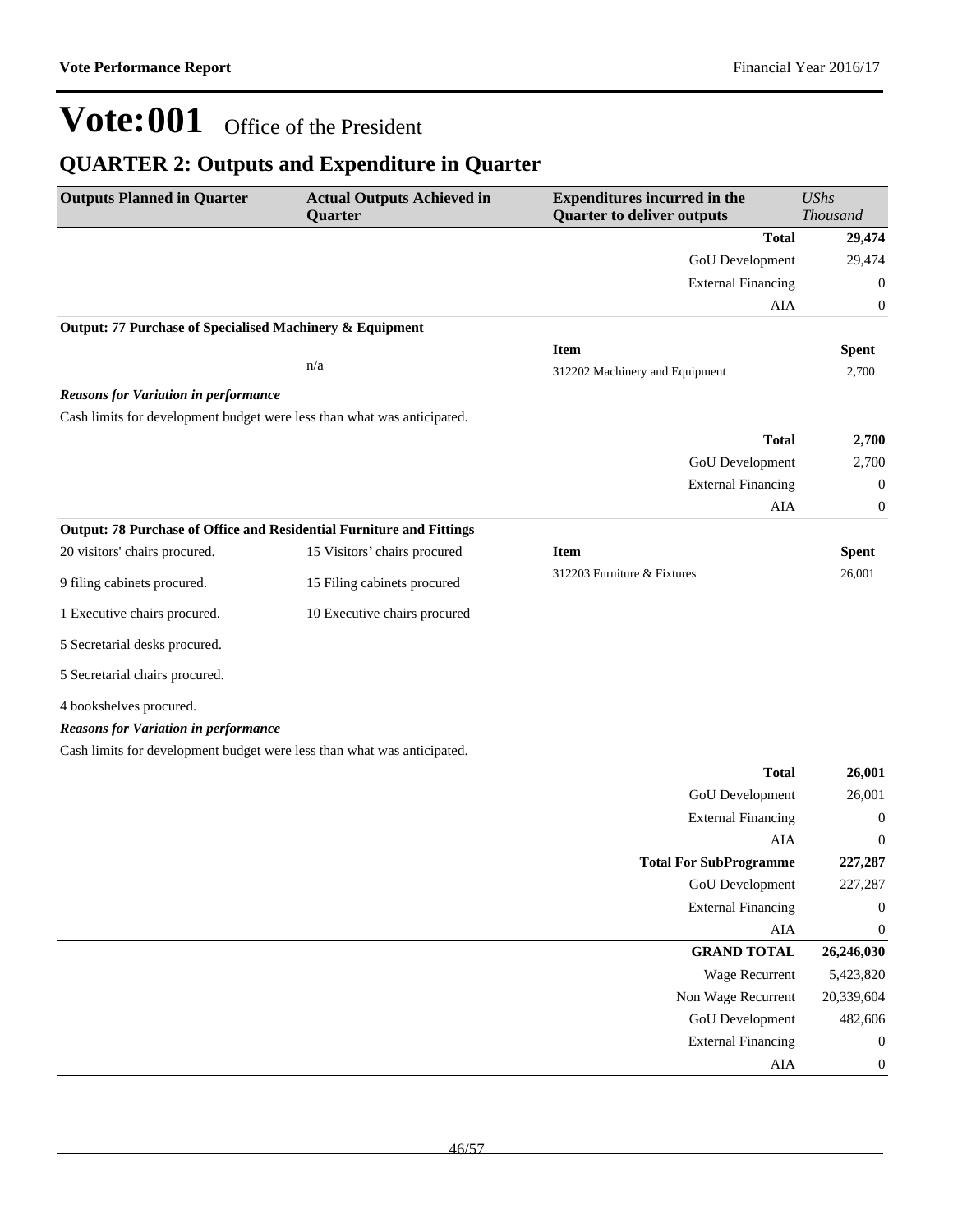*UShs Thousand* **Planned Outputs for the Quarter Estimated Funds Available in Quarter (from balance brought forward and actual/expected releaes)**

**Program: 01 Oversight, Monitoring and Evaluation & Inspectionof policies and programs**

*Recurrent Programmes*

#### **Subprogram: 03 Monitoring & Evaluation**

*Outputs Provided*

#### **Output: 01 Monitoring the performance of government policies, programmes and projects**

| Monitoring report on the implementation of the Social<br>Assistance Grant for Empowerment Programme produced | Item                                                        | <b>Balance b/f</b> | <b>New Funds</b> | <b>Total</b> |
|--------------------------------------------------------------------------------------------------------------|-------------------------------------------------------------|--------------------|------------------|--------------|
| and disseminated.                                                                                            | 211103 Allowances                                           | 5                  | $\boldsymbol{0}$ | 5            |
|                                                                                                              | 213001 Medical expenses (To employees)                      | 28                 | $\mathbf{0}$     | 28           |
|                                                                                                              | 221002 Workshops and Seminars                               | 16                 | $\boldsymbol{0}$ | 16           |
|                                                                                                              | 221003 Staff Training                                       | 415                | $\mathbf{0}$     | 415          |
|                                                                                                              | 221007 Books, Periodicals & Newspapers                      | 550                | $\mathbf{0}$     | 550          |
|                                                                                                              | 221008 Computer supplies and Information Technology<br>(TT) | 180                | $\boldsymbol{0}$ | 180          |
|                                                                                                              | 221011 Printing, Stationery, Photocopying and Binding       | 26                 | $\mathbf{0}$     | 26           |
|                                                                                                              | 221017 Subscriptions                                        | 80                 | $\mathbf{0}$     | 80           |
|                                                                                                              | 223006 Water                                                | 1,173              | $\mathbf{0}$     | 1,173        |
|                                                                                                              | 225001 Consultancy Services- Short term                     | 475                | $\boldsymbol{0}$ | 475          |
|                                                                                                              | 227001 Travel inland                                        | 358                | $\mathbf{0}$     | 358          |
|                                                                                                              | 227004 Fuel, Lubricants and Oils                            | 8                  | $\mathbf{0}$     | 8            |
|                                                                                                              | 228002 Maintenance - Vehicles                               | 9,459              | $\boldsymbol{0}$ | 9,459        |
|                                                                                                              | <b>Total</b>                                                | 12,773             | $\boldsymbol{0}$ | 12,773       |
|                                                                                                              | <b>Wage Recurrent</b>                                       | 0                  | 0                | 0            |
|                                                                                                              | <b>Non Wage Recurrent</b>                                   | 12,773             | 0                | 12,773       |
|                                                                                                              | <b>AIA</b>                                                  | 0                  | 0                | 0            |

#### **Subprogram: 04 Monitoring & Inspection**

*Outputs Provided*

| <b>Output: 02 Economic policy implementation</b>                                                 |                                                             |                    |                  |       |
|--------------------------------------------------------------------------------------------------|-------------------------------------------------------------|--------------------|------------------|-------|
| A study on effective and efficient management of                                                 | <b>Item</b>                                                 | <b>Balance b/f</b> | <b>New Funds</b> | Total |
| government fleet conducted.                                                                      | 211103 Allowances                                           | 72                 | $\theta$         | 72    |
| Consolidated RDCs' Field based report produced and                                               | 221002 Workshops and Seminars                               | 75                 | $\theta$         | 75    |
| disseminated.<br>Spot inspection carried out on emerging Economic Issues<br>and report produced. | 221008 Computer supplies and Information Technology<br>(TT) | 44                 | $\theta$         | 44    |
|                                                                                                  | 221009 Welfare and Entertainment                            | 42                 | $\theta$         | 42    |
|                                                                                                  | 225001 Consultancy Services- Short term                     | 70                 | $\Omega$         | 70    |
|                                                                                                  | 227001 Travel inland                                        | 48                 | $\Omega$         | 48    |
|                                                                                                  | Total                                                       | 351                | $\Omega$         | 351   |
|                                                                                                  | <b>Wage Recurrent</b>                                       | 0                  | 0                | 0     |
|                                                                                                  | <b>Non Wage Recurrent</b>                                   | 351                | 0                | 351   |
|                                                                                                  | <b>AIA</b>                                                  | 0                  | 0                | 0     |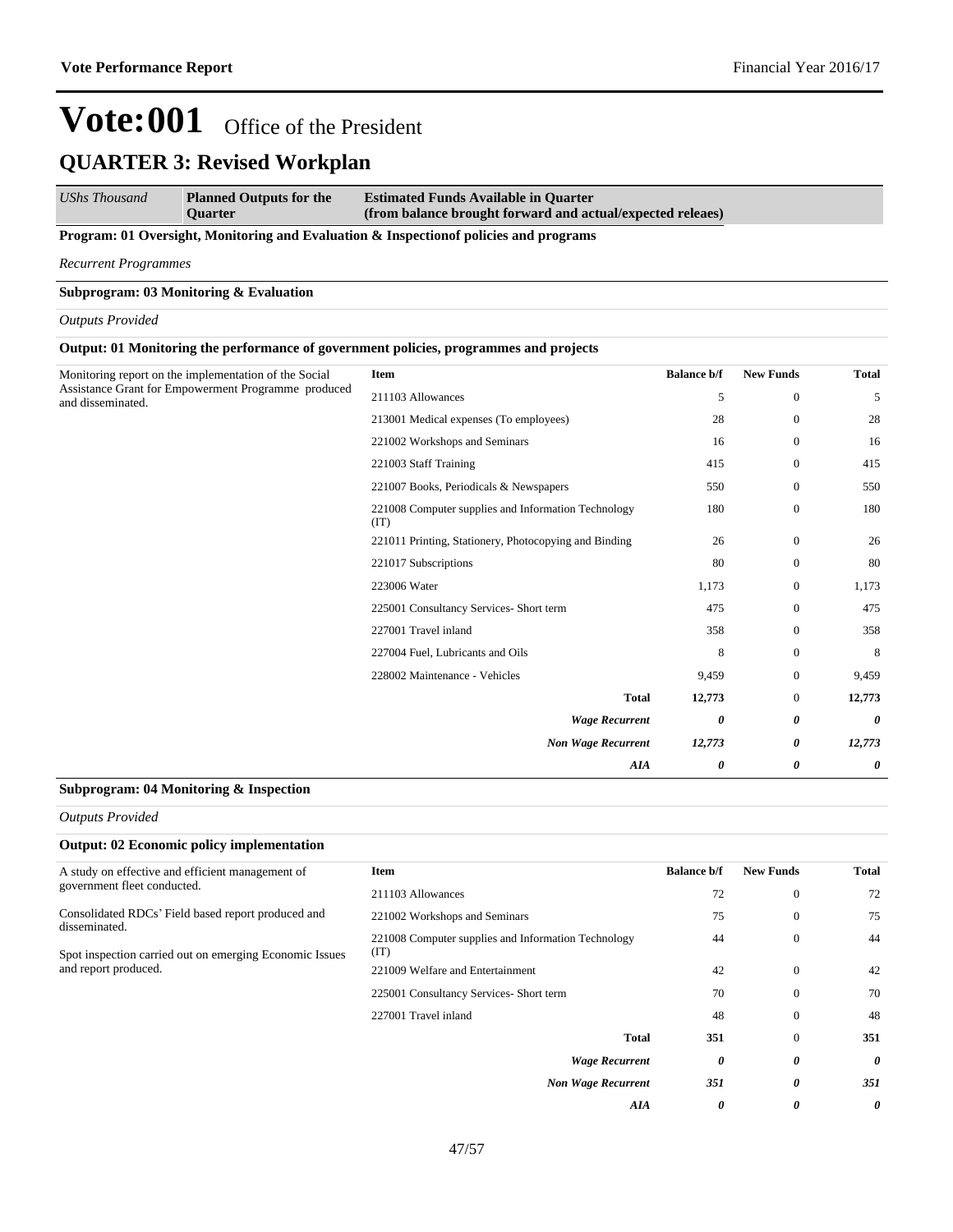| UShs Thousand | <b>Planned Outputs for the</b> | <b>Estimated Funds Available in Quarter</b>                |
|---------------|--------------------------------|------------------------------------------------------------|
|               | <b>Ouarter</b>                 | (from balance brought forward and actual/expected releaes) |

### **Subprogram: 05 Economic Affairs and Policy Development**

#### *Outputs Provided*

#### **Output: 04 Economic Research and Information**

| Item                                   | <b>Balance b/f</b> | <b>New Funds</b> | <b>Total</b>          |
|----------------------------------------|--------------------|------------------|-----------------------|
| 213001 Medical expenses (To employees) | 484                | $\bf{0}$         | 484                   |
| 221002 Workshops and Seminars          | 12                 | $\mathbf{0}$     | 12                    |
| 221007 Books, Periodicals & Newspapers | 95                 | $\mathbf{0}$     | 95                    |
| 221009 Welfare and Entertainment       | 130                | $\bf{0}$         | 130                   |
| 221012 Small Office Equipment          | 20                 | $\bf{0}$         | 20                    |
| 222001 Telecommunications              | 682                | $\mathbf{0}$     | 682                   |
| 227001 Travel inland                   | 238                | $\mathbf{0}$     | 238                   |
| <b>Total</b>                           | 1,662              | $\mathbf{0}$     | 1,662                 |
| <b>Wage Recurrent</b>                  | 0                  | 0                | 0                     |
| <b>Non Wage Recurrent</b>              | 1,662              | 0                | 1,662                 |
| <b>AIA</b>                             | 0                  | 0                | $\boldsymbol{\theta}$ |
|                                        |                    |                  |                       |

#### **Output: 05 Economic policy development strengthened**

3 DEAR staff and 15 selected RDCs trained in M&E and policy analysis

| Item                                                        | <b>Balance b/f</b> | <b>New Funds</b> | Total |
|-------------------------------------------------------------|--------------------|------------------|-------|
| 221003 Staff Training                                       | 34                 | 0                | 34    |
| 221008 Computer supplies and Information Technology<br>(TT) | 151                | 0                | 151   |
| 222003 Information and communications technology (ICT)      | 200                | 0                | 200   |
| 227001 Travel inland                                        | 31                 | 0                | 31    |
| 228003 Maintenance – Machinery, Equipment & Furniture       | 674                | 0                | 674   |
| <b>Total</b>                                                | 1,089              | $\mathbf{0}$     | 1,089 |
| <b>Wage Recurrent</b>                                       | 0                  | 0                | 0     |
| <b>Non Wage Recurrent</b>                                   | 1,089              | 0                | 1,089 |
| AIA                                                         | 0                  | U                | 0     |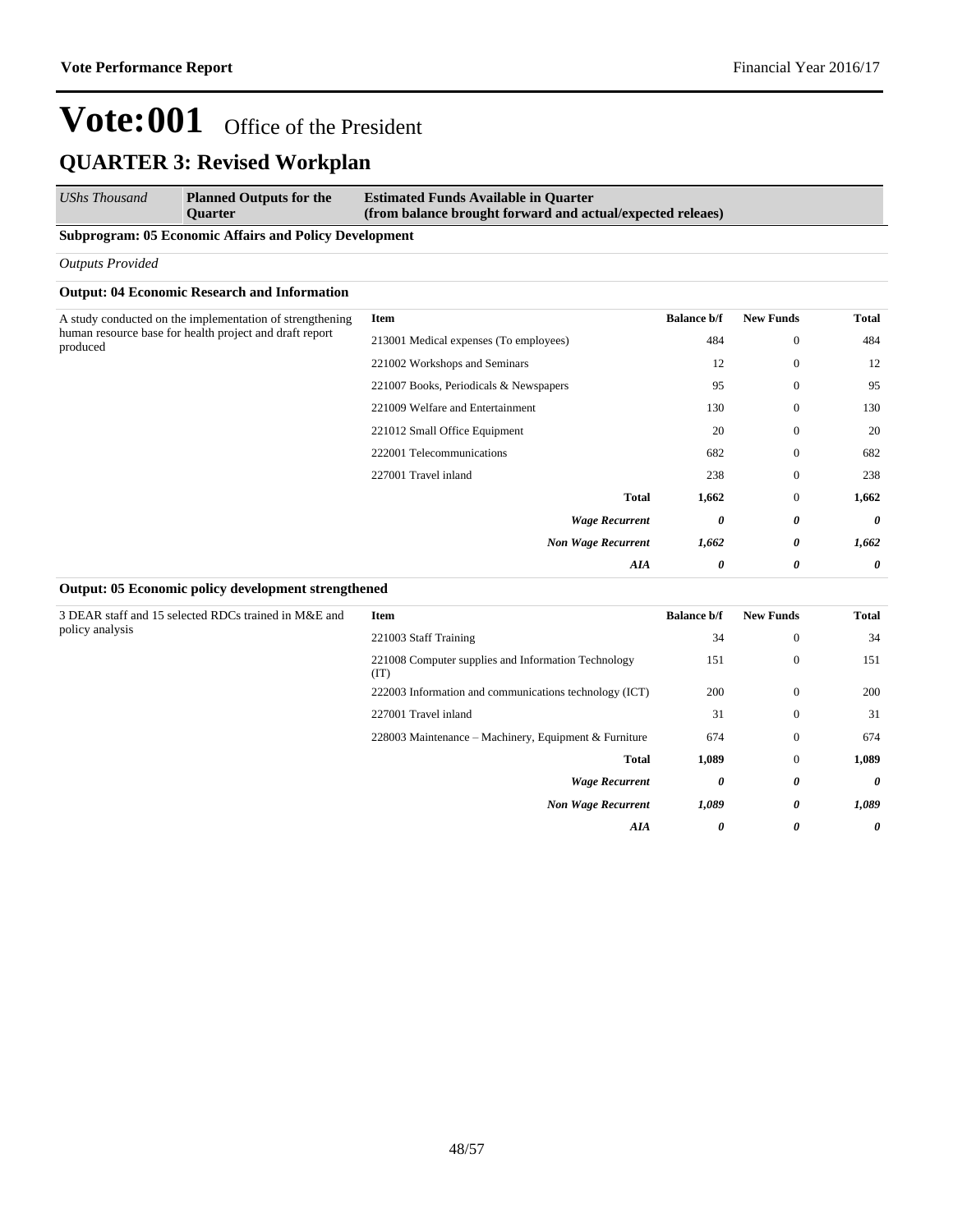| <b>UShs Thousand</b> | <b>Planned Outputs for the</b> | <b>Estimated Funds Available in Quarter</b>                |
|----------------------|--------------------------------|------------------------------------------------------------|
|                      | <b>Ouarter</b>                 | (from balance brought forward and actual/expected releaes) |

#### **Subprogram: 12 Manifesto Implementation Unit**

*Outputs Provided*

#### **Output: 03 Monitoring Implementation of Manifesto Commitments**

| 08 reports from Ministries on Manifesto implementation | Item                                                        | <b>Balance b/f</b> | <b>New Funds</b> | <b>Total</b> |
|--------------------------------------------------------|-------------------------------------------------------------|--------------------|------------------|--------------|
| analysed.                                              | 211103 Allowances                                           | 225                | $\boldsymbol{0}$ | 225          |
| Monitoring visits conducted in four districts.         | 221001 Advertising and Public Relations                     | 42                 | $\bf{0}$         | 42           |
| 01 Media programmes (print / electronic) conducted to  | 221007 Books, Periodicals & Newspapers                      | 336                | $\mathbf{0}$     | 336          |
| disseminate manifesto achievements.                    | 221008 Computer supplies and Information Technology<br>(TT) | 120                | $\boldsymbol{0}$ | 120          |
|                                                        | 221011 Printing, Stationery, Photocopying and Binding       | $\overline{4}$     | $\mathbf{0}$     | 4            |
|                                                        | 222002 Postage and Courier                                  | 99                 | $\bf{0}$         | 99           |
|                                                        | 223005 Electricity                                          | 644                | $\mathbf{0}$     | 644          |
|                                                        | 223006 Water                                                | 218                | $\bf{0}$         | 218          |
|                                                        | 227001 Travel inland                                        | 597                | $\mathbf{0}$     | 597          |
|                                                        | 228002 Maintenance - Vehicles                               | $\overline{c}$     | $\mathbf{0}$     | 2            |
|                                                        | <b>Total</b>                                                | 2,287              | $\mathbf{0}$     | 2,287        |
|                                                        | <b>Wage Recurrent</b>                                       | 0                  | 0                | 0            |
|                                                        | <b>Non Wage Recurrent</b>                                   | 2,287              | 0                | 2,287        |
|                                                        | AIA                                                         | 0                  | 0                | 0            |
|                                                        |                                                             |                    |                  |              |

*Development Projects*

#### **Program: 02 Cabinet Support and Policy Development**

*Recurrent Programmes*

#### **Subprogram: 07 Cabinet Secretariat**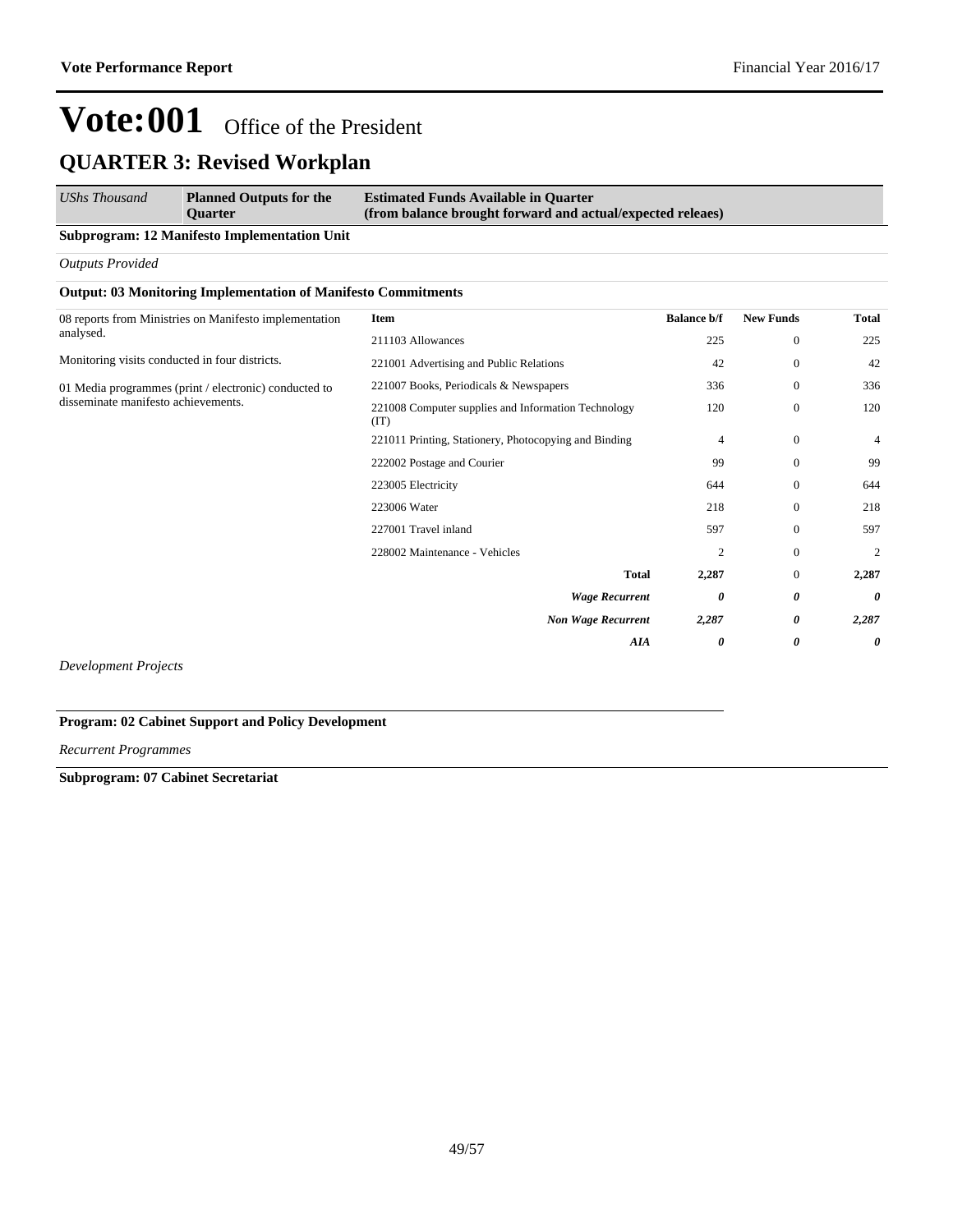| UShs Thousand                     | <b>Planned Outputs for the</b><br><b>Ouarter</b>            | <b>Estimated Funds Available in Quarter</b><br>(from balance brought forward and actual/expected releaes) |                       |                  |              |
|-----------------------------------|-------------------------------------------------------------|-----------------------------------------------------------------------------------------------------------|-----------------------|------------------|--------------|
| <b>Outputs Provided</b>           |                                                             |                                                                                                           |                       |                  |              |
|                                   | <b>Output: 01 Cabinet meetings supported</b>                |                                                                                                           |                       |                  |              |
|                                   | 15 Agenda and Minutes of Cabinet Meetings issued to         | <b>Item</b>                                                                                               | <b>Balance b/f</b>    | <b>New Funds</b> | <b>Total</b> |
| Ministers and Ministers of State. |                                                             | 211103 Allowances                                                                                         | 96                    | $\mathbf{0}$     | 96           |
|                                   | 03 Agenda and Minutes of Permanent Secretaries Meetings     | 213001 Medical expenses (To employees)                                                                    | 330                   | $\mathbf{0}$     | 330          |
| issued.                           |                                                             | 221002 Workshops and Seminars                                                                             | 53                    | $\mathbf{0}$     | 53           |
| Permanent Secretaries.            | 1100 extracts of Cabinet Decisions issued to Ministers and  | 221003 Staff Training                                                                                     | 496                   | $\mathbf{0}$     | 496          |
|                                   |                                                             | 221007 Books, Periodicals & Newspapers                                                                    | 4,000                 | $\mathbf{0}$     | 4,000        |
| One (01) Returns o                | 221008 Computer supplies and Information Technology<br>(TT) | 4,428                                                                                                     | $\mathbf{0}$          | 4,428            |              |
|                                   |                                                             | 221009 Welfare and Entertainment                                                                          | 2,752                 | $\mathbf{0}$     | 2,752        |
|                                   |                                                             | 221010 Special Meals and Drinks                                                                           | 10,683                | $\mathbf{0}$     | 10,683       |
|                                   |                                                             | 221011 Printing, Stationery, Photocopying and Binding                                                     | 172                   | $\mathbf{0}$     | 172          |
|                                   |                                                             | 221012 Small Office Equipment                                                                             | 55                    | $\mathbf{0}$     | 55           |
|                                   |                                                             | 222003 Information and communications technology (ICT)                                                    | 289                   | $\mathbf{0}$     | 289          |
|                                   |                                                             | 223001 Property Expenses                                                                                  | 132                   | $\mathbf{0}$     | 132          |
|                                   |                                                             | 223005 Electricity                                                                                        | 122                   | $\mathbf{0}$     | 122          |
|                                   |                                                             | 224005 Uniforms, Beddings and Protective Gear                                                             | 489                   | $\mathbf{0}$     | 489          |
|                                   |                                                             | 227001 Travel inland                                                                                      | 207                   | $\mathbf{0}$     | 207          |
|                                   |                                                             | 228002 Maintenance - Vehicles                                                                             | 6,562                 | $\mathbf{0}$     | 6,562        |
|                                   |                                                             | <b>Total</b>                                                                                              | 30,865                | $\mathbf{0}$     | 30,865       |
|                                   |                                                             | <b>Wage Recurrent</b>                                                                                     | 0                     | 0                | 0            |
|                                   |                                                             | <b>Non Wage Recurrent</b>                                                                                 | 30,865                | 0                | 30,865       |
|                                   |                                                             | AIA                                                                                                       | $\boldsymbol{\theta}$ | 0                | 0            |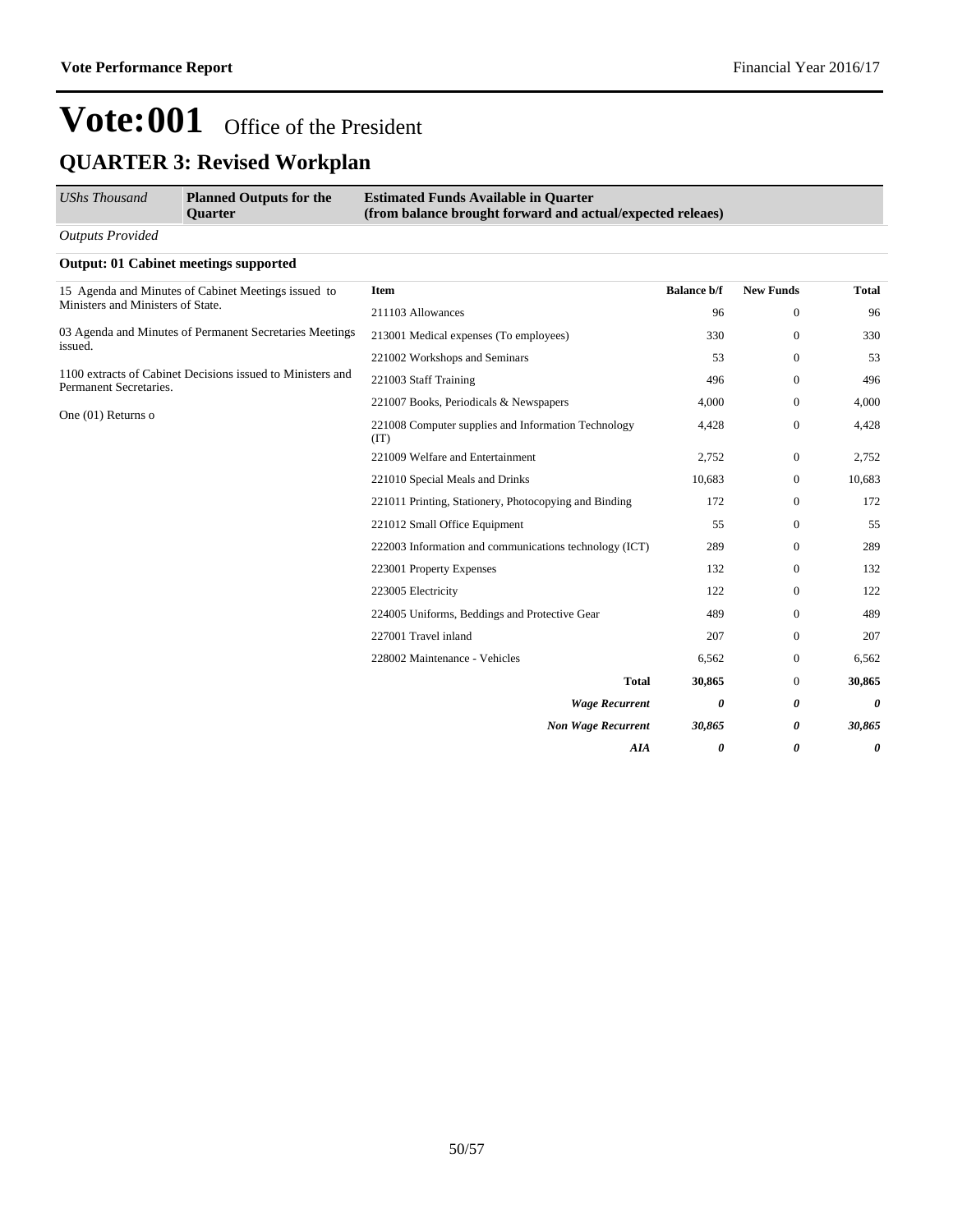## **QUARTER 3: Revised Workplan**

| UShs Thousand                                                   | <b>Planned Outputs for the</b><br>Quarter                     | <b>Estimated Funds Available in Quarter</b><br>(from balance brought forward and actual/expected releaes) |                    |                  |              |
|-----------------------------------------------------------------|---------------------------------------------------------------|-----------------------------------------------------------------------------------------------------------|--------------------|------------------|--------------|
|                                                                 | <b>Output: 03 Capacityfor policy formulation strengthened</b> |                                                                                                           |                    |                  |              |
|                                                                 | 300 copies of the Cabinet Handbook printed and distributed.   | <b>Item</b>                                                                                               | <b>Balance b/f</b> | <b>New Funds</b> | <b>Total</b> |
|                                                                 | 300 copies of the Guide to Regulatory Impact Assessment       | 211103 Allowances                                                                                         | 419                | $\Omega$         | 419          |
| printed.                                                        |                                                               | 221002 Workshops and Seminars                                                                             | 607                | $\Omega$         | 607          |
| 300 copies of the Guide to Good Regulation printed and          | 221003 Staff Training                                         | 876                                                                                                       | $\mathbf{0}$       | 876              |              |
| distributed                                                     |                                                               | 221007 Books, Periodicals & Newspapers                                                                    | 99                 | $\mathbf{0}$     | 99           |
| 350 copies of Guide to Stakeholders' Consultation and<br>Involv | 221008 Computer supplies and Information Technology<br>(IT)   | 3,540                                                                                                     | $\mathbf{0}$       | 3,540            |              |
|                                                                 | 221009 Welfare and Entertainment                              | 250                                                                                                       | $\mathbf{0}$       | 250              |              |
|                                                                 |                                                               | 221011 Printing, Stationery, Photocopying and Binding                                                     | 143                | $\overline{0}$   | 143          |
|                                                                 |                                                               | 223006 Water                                                                                              | 859                | $\Omega$         | 859          |
|                                                                 |                                                               | 224005 Uniforms, Beddings and Protective Gear                                                             | 300                | $\mathbf{0}$     | 300          |
|                                                                 |                                                               | 227001 Travel inland                                                                                      | 143                | $\mathbf{0}$     | 143          |
|                                                                 |                                                               | 227004 Fuel, Lubricants and Oils                                                                          | 368                | $\mathbf{0}$     | 368          |
|                                                                 |                                                               | 228002 Maintenance - Vehicles                                                                             | 144                | $\Omega$         | 144          |
|                                                                 |                                                               | <b>Total</b>                                                                                              | 7,748              | $\mathbf{0}$     | 7,748        |
|                                                                 |                                                               | <b>Wage Recurrent</b>                                                                                     | 0                  | 0                | 0            |
|                                                                 |                                                               | <b>Non Wage Recurrent</b>                                                                                 | 7,748              | 0                | 7,748        |
|                                                                 |                                                               | AIA                                                                                                       | 0                  | 0                | 0            |

*Development Projects*

### **Program: 03 Government Mobilisation, Monitoring and Awards**

#### *Recurrent Programmes*

### **Subprogram: 01 Headquarters (Media Centre and RDCs)**

*Outputs Funded*

| <b>Output: 51 Government Communications</b>                |                                       |                    |                  |        |
|------------------------------------------------------------|---------------------------------------|--------------------|------------------|--------|
| 143 Media and Communication support provided to MDAs. Item |                                       | <b>Balance b/f</b> | <b>New Funds</b> | Total  |
| 123 Print and electronic media engaged to clarify on       | 263106 Other Current grants (Current) | 11.897             |                  | 11.897 |
| Government programs and positions.                         | <b>Total</b>                          | 11.897             |                  | 11.897 |
| 756 International and local journalists engaged and        | <b>Wage Recurrent</b>                 | 0                  | 0                | 0      |
| accredited.                                                | <b>Non Wage Recurrent</b>             | 11.897             | 0                | 11.897 |
| 7558 Print and electronic Media monitored da               | AIA                                   | 0                  | 0                | 0      |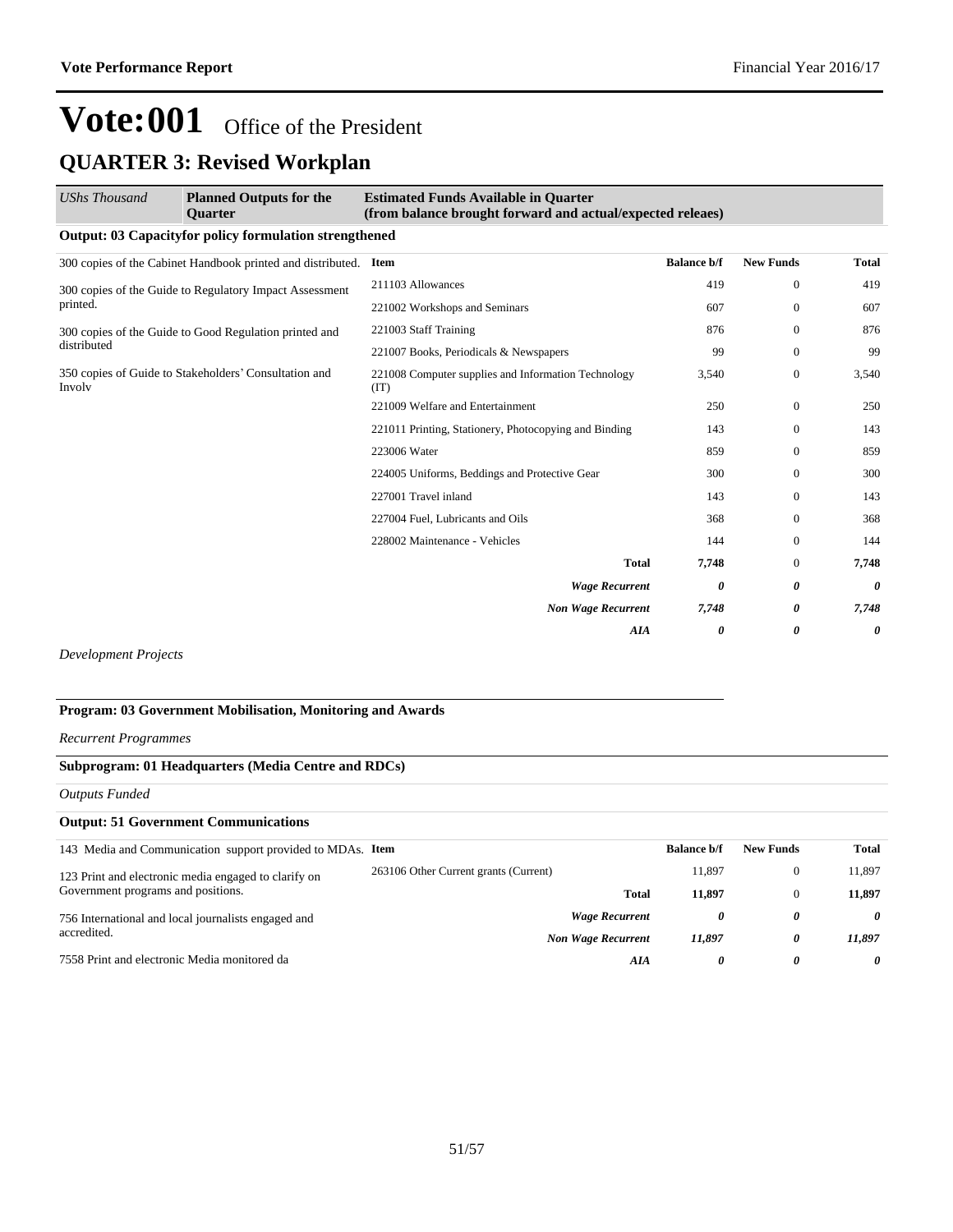## **QUARTER 3: Revised Workplan**

| <b>UShs Thousand</b>                                                   | <b>Planned Outputs for the</b><br><b>Ouarter</b>             | <b>Estimated Funds Available in Quarter</b><br>(from balance brought forward and actual/expected releaes) |                    |                  |                       |
|------------------------------------------------------------------------|--------------------------------------------------------------|-----------------------------------------------------------------------------------------------------------|--------------------|------------------|-----------------------|
|                                                                        | <b>Output: 52 Mobilisation and Implementation Monitoring</b> |                                                                                                           |                    |                  |                       |
|                                                                        | One (01) National function i.e. the 31st Victory Day         | Item                                                                                                      | <b>Balance b/f</b> | <b>New Funds</b> | <b>Total</b>          |
| celebrations facilitated.                                              |                                                              | 263104 Transfers to other govt. Units (Current)                                                           | 139,836            | $\mathbf{0}$     | 139,836               |
| 112 RDCs and DRDCs facilitated.                                        |                                                              | 264102 Contributions to Autonomous Institutions (Wage<br>Subventions)                                     | 461                | $\mathbf{0}$     | 461                   |
| Districts) conducted across the country.                               | Sensitisation meetings (04 per month in each of the 112      | <b>Total</b>                                                                                              | 140,297            | $\bf{0}$         | 140,297               |
|                                                                        |                                                              | <b>Wage Recurrent</b>                                                                                     | 0                  | 0                | $\boldsymbol{\theta}$ |
| 336 awareness campaigns conducted on Gover                             | <b>Non Wage Recurrent</b>                                    | 140,297                                                                                                   | 0                  | 140,297          |                       |
|                                                                        |                                                              | AIA                                                                                                       | 0                  | 0                | $\boldsymbol{\theta}$ |
| <b>Output: 53 Patriotism promoted</b>                                  |                                                              |                                                                                                           |                    |                  |                       |
| 6 Patriotism Training programs for students and teachers<br>conducted. | <b>Item</b>                                                  | <b>Balance b/f</b>                                                                                        | <b>New Funds</b>   | <b>Total</b>     |                       |
|                                                                        | 263106 Other Current grants (Current)                        | 15,153                                                                                                    | $\mathbf{0}$       | 15,153           |                       |
|                                                                        | 200 Patriotism clubs monitored and coordinated country       | Total                                                                                                     | 15,153             | $\Omega$         | 15,153                |
| wide.                                                                  |                                                              | <b>Wage Recurrent</b>                                                                                     | 0                  | 0                | 0                     |
|                                                                        | 3 Publicity and media sensitization campaigns conducted.     | <b>Non Wage Recurrent</b>                                                                                 | 15,153             | 0                | 15,153                |
| Head quarter Patriotism functions performed.                           |                                                              | AIA                                                                                                       | 0                  | 0                | $\boldsymbol{\theta}$ |
| <b>Output: 54 Political Coordination</b>                               |                                                              |                                                                                                           |                    |                  |                       |
|                                                                        | One (01) Ideological orientation workshop conducted.         | <b>Item</b>                                                                                               | <b>Balance b/f</b> | <b>New Funds</b> | <b>Total</b>          |
|                                                                        | One (01) Consultative meetings organised for mobilisation    | 263106 Other Current grants (Current)                                                                     | 13,672             | $\mathbf{0}$     | 13,672                |
| units.                                                                 |                                                              | <b>Total</b>                                                                                              | 13,672             | $\mathbf{0}$     | 13,672                |
|                                                                        | One (01) Youth, women and people with disability groups      | <b>Wage Recurrent</b>                                                                                     | 0                  | 0                | $\theta$              |
| mobilised and coordinated.                                             |                                                              | <b>Non Wage Recurrent</b>                                                                                 | 13,672             | 0                | 13,672                |
|                                                                        |                                                              | <b>AIA</b>                                                                                                | 0                  | 0                | 0                     |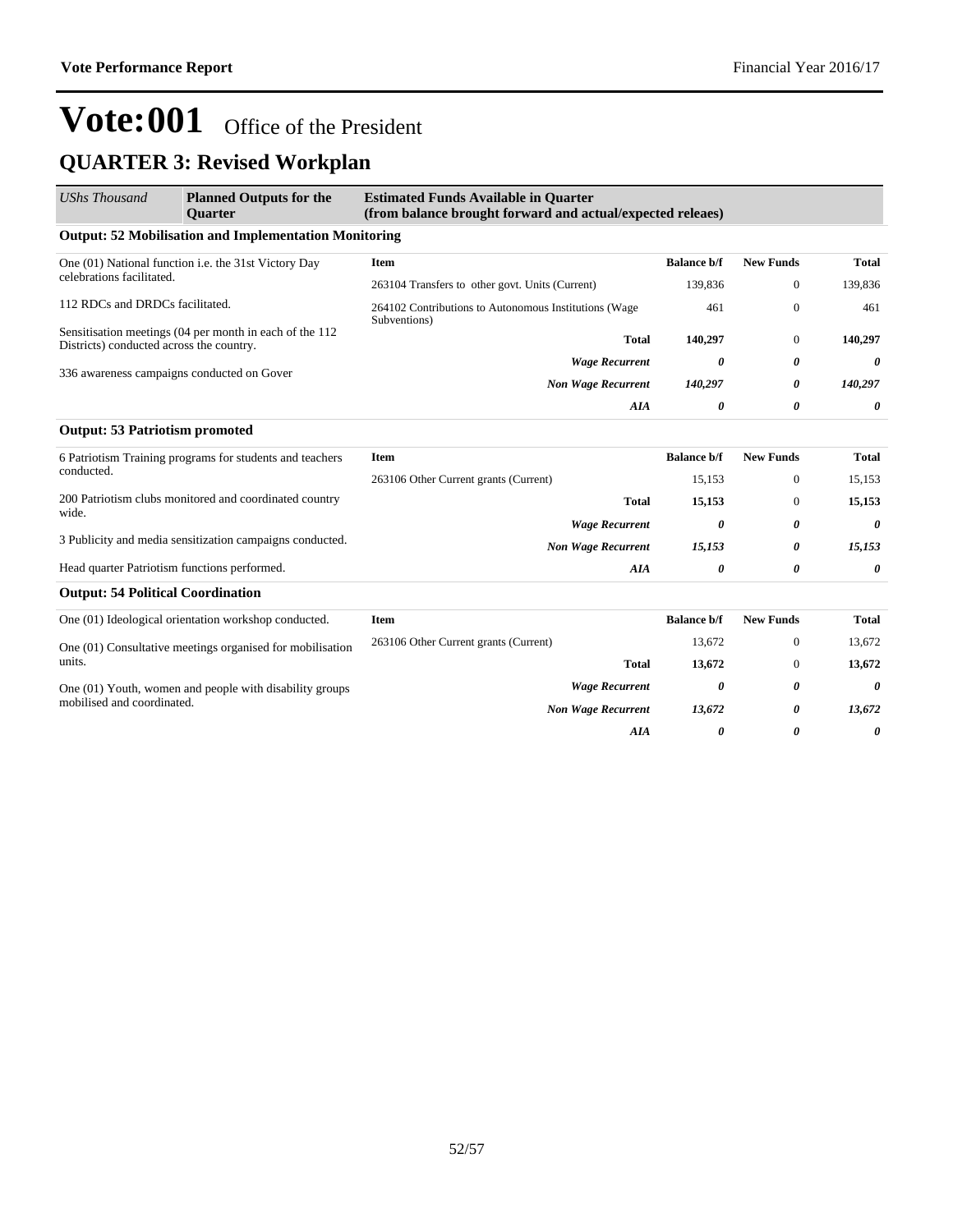| <b>UShs Thousand</b><br><b>Planned Outputs for the</b> |                | <b>Estimated Funds Available in Quarter</b>                |  |  |
|--------------------------------------------------------|----------------|------------------------------------------------------------|--|--|
|                                                        | <b>Ouarter</b> | (from balance brought forward and actual/expected releaes) |  |  |

#### **Subprogram: 13 Presidential Awards Committee**

*Outputs Provided*

#### **Output: 01 National Honours & Awards conferred**

| Research conducted for nominees meriting awards.            | Item                                                        | <b>Balance b/f</b> | <b>New Funds</b> | <b>Total</b> |
|-------------------------------------------------------------|-------------------------------------------------------------|--------------------|------------------|--------------|
| Three (03 Investiture Ceremonies i.e. 27th Victory Day      | 211103 Allowances                                           | 347                | $\bf{0}$         | 347          |
| celebrations, Terehe Sita Day and the International Women's | 221002 Workshops and Seminars                               | 44                 | $\mathbf{0}$     | 44           |
| Day held.                                                   | 221003 Staff Training                                       | 250                | $\mathbf{0}$     | 250          |
| National Roll of Honours updated thrice.                    | 221008 Computer supplies and Information Technology<br>(TT) | 227                | $\mathbf{0}$     | 227          |
| Three Lists of meriting medalists pro                       | 221011 Printing, Stationery, Photocopying and Binding       |                    | $\mathbf{0}$     |              |
|                                                             | 221012 Small Office Equipment                               | 8                  | $\mathbf{0}$     | 8            |
|                                                             | 223005 Electricity                                          | 1,080              | $\mathbf{0}$     | 1,080        |
|                                                             | 223006 Water                                                | 414                | $\mathbf{0}$     | 414          |
|                                                             | 227001 Travel inland                                        | 10                 | $\mathbf{0}$     | 10           |
|                                                             | 227002 Travel abroad                                        | 13,000             | $\mathbf{0}$     | 13,000       |
|                                                             | 228002 Maintenance - Vehicles                               | 1,987              | $\mathbf{0}$     | 1,987        |
|                                                             | <b>Total</b>                                                | 17,368             | $\mathbf{0}$     | 17,368       |
|                                                             | <b>Wage Recurrent</b>                                       | 0                  | 0                | 0            |
|                                                             | <b>Non Wage Recurrent</b>                                   | 17,368             | 0                | 17,368       |
|                                                             | <b>AIA</b>                                                  | 0                  | 0                | 0            |
|                                                             |                                                             |                    |                  |              |

*Development Projects*

### **Program: 49 General administration, Policy and planning**

*Recurrent Programmes*

**Subprogram: 01 Headquarters**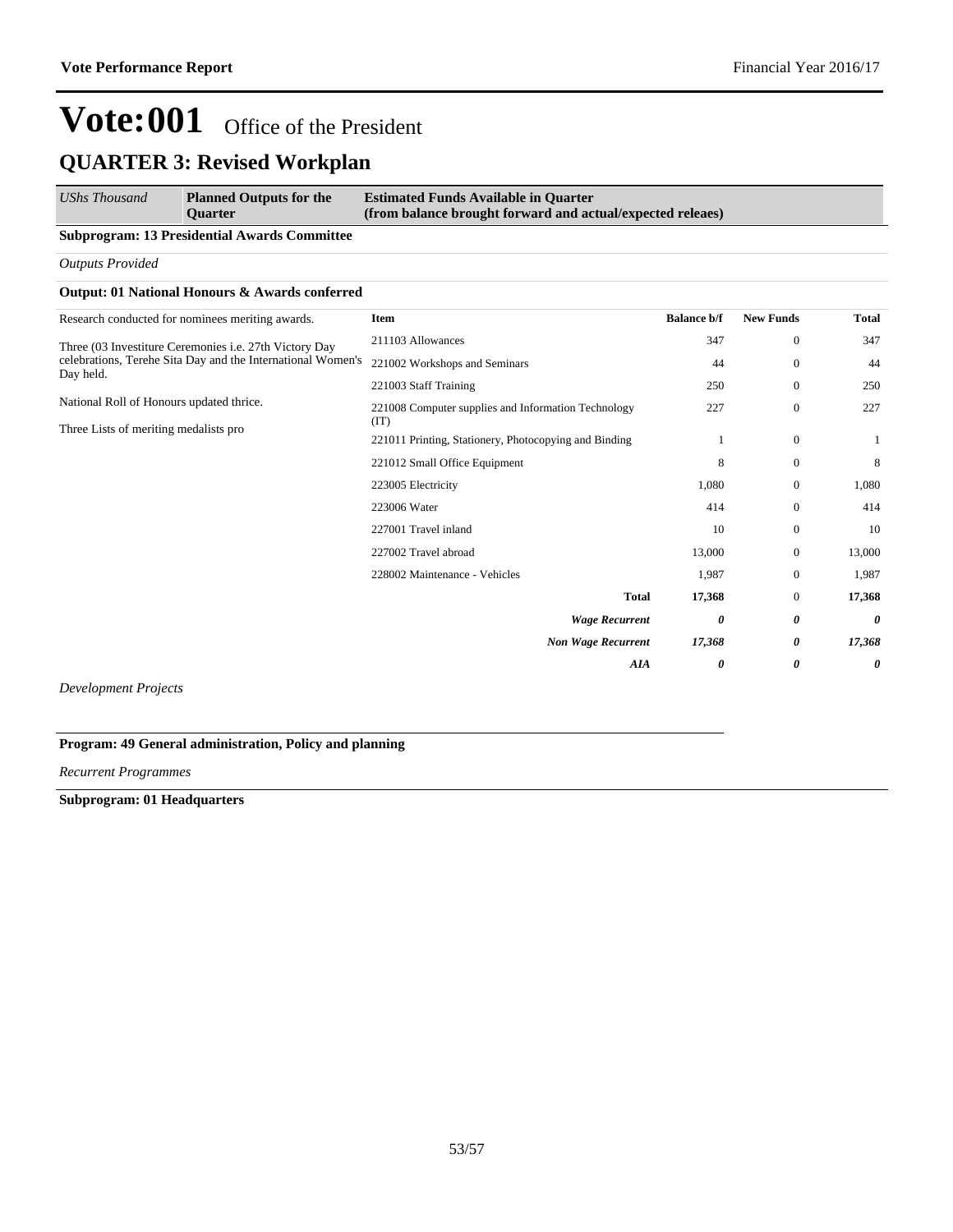| UShs Thousand           | <b>Planned Outputs for the</b><br><b>Ouarter</b> | <b>Estimated Funds Available in Quarter</b><br>(from balance brought forward and actual/expected releaes) |
|-------------------------|--------------------------------------------------|-----------------------------------------------------------------------------------------------------------|
| <b>Outputs Provided</b> |                                                  |                                                                                                           |

#### **Output: 01 Policy, Consultation, Planning and Monitoring Services**

| 450 copies of Ministerial Policy Statement for FY 2017/18                                          | Item                                                        | <b>Balance b/f</b> | <b>New Funds</b> | <b>Total</b> |
|----------------------------------------------------------------------------------------------------|-------------------------------------------------------------|--------------------|------------------|--------------|
| produced and submited to Ministry of Finance, Planning $\&$<br>Economic Development by 15th March. | 211103 Allowances                                           | 35                 | $\theta$         | 35           |
| Quarterly Internal Audit responses prepared and submitted to                                       | 212102 Pension for General Civil Service                    | 218,516            | $\mathbf{0}$     | 218,516      |
| Internal Audit.                                                                                    | 213004 Gratuity Expenses                                    | 59,491             | $\theta$         | 59,491       |
| Quarterly performance rep                                                                          | 221007 Books, Periodicals & Newspapers                      | 661                | $\theta$         | 661          |
|                                                                                                    | 221008 Computer supplies and Information Technology<br>(TT) | 2,064              | $\theta$         | 2,064        |
|                                                                                                    | 221011 Printing, Stationery, Photocopying and Binding       | 436                | $\Omega$         | 436          |
|                                                                                                    | 221012 Small Office Equipment                               | 216                | $\theta$         | 216          |
|                                                                                                    | 225001 Consultancy Services- Short term                     | 320                | $\Omega$         | 320          |
|                                                                                                    | <b>Total</b>                                                | 281,739            | $\mathbf{0}$     | 281,739      |
|                                                                                                    | <b>Wage Recurrent</b>                                       | 0                  | 0                | 0            |
|                                                                                                    | <b>Non Wage Recurrent</b>                                   | 281,739            | 0                | 281,739      |
|                                                                                                    | AIA                                                         | 0                  | 0                | 0            |
| <b>Output: 02 Ministry Support Services</b>                                                        |                                                             |                    |                  |              |

| 240 Vehicles for field and Headquarter offices serviced and | Item                                                   | <b>Balance b/f</b> | <b>New Funds</b> | <b>Total</b> |
|-------------------------------------------------------------|--------------------------------------------------------|--------------------|------------------|--------------|
| maintained.                                                 | 211101 General Staff Salaries                          | 484                | $\mathbf{0}$     | 484          |
| Inland travels facilitated.                                 | 211103 Allowances                                      | 17                 | $\mathbf{0}$     | 17           |
| All staff paid salaries by the 28th day of each month.      | 213001 Medical expenses (To employees)                 | 82                 | $\mathbf{0}$     | 82           |
| One (01) capacity building programmes supported.            | 213002 Incapacity, death benefits and funeral expenses | 250                | $\mathbf{0}$     | 250          |
| Bills for 302 telephone lines, 41 electricity a             | 221010 Special Meals and Drinks                        | 39                 | $\mathbf{0}$     | 39           |
|                                                             | 223002 Rates                                           | 446                | $\mathbf{0}$     | 446          |
|                                                             | 223003 Rent – (Produced Assets) to private entities    | 52,295             | $\mathbf{0}$     | 52,295       |
|                                                             | 223005 Electricity                                     | 433                | $\mathbf{0}$     | 433          |
|                                                             | 224004 Cleaning and Sanitation                         | 227                | $\mathbf{0}$     | 227          |
|                                                             | 225001 Consultancy Services- Short term                | 174                | $\mathbf{0}$     | 174          |
|                                                             | 227001 Travel inland                                   | 140                | $\mathbf{0}$     | 140          |
|                                                             | 227002 Travel abroad                                   | 3,997              | $\mathbf{0}$     | 3,997        |
|                                                             | 228002 Maintenance - Vehicles                          | 22,945             | $\mathbf{0}$     | 22,945       |
|                                                             | 228004 Maintenance – Other                             | 15,924             | $\mathbf{0}$     | 15,924       |
|                                                             | <b>Total</b>                                           | 97,452             | $\mathbf{0}$     | 97,452       |
|                                                             | <b>Wage Recurrent</b>                                  | 484                | 0                | 484          |
|                                                             | <b>Non Wage Recurrent</b>                              | 96,969             | 0                | 96,969       |
|                                                             | <b>AIA</b>                                             | 0                  | 0                | 0            |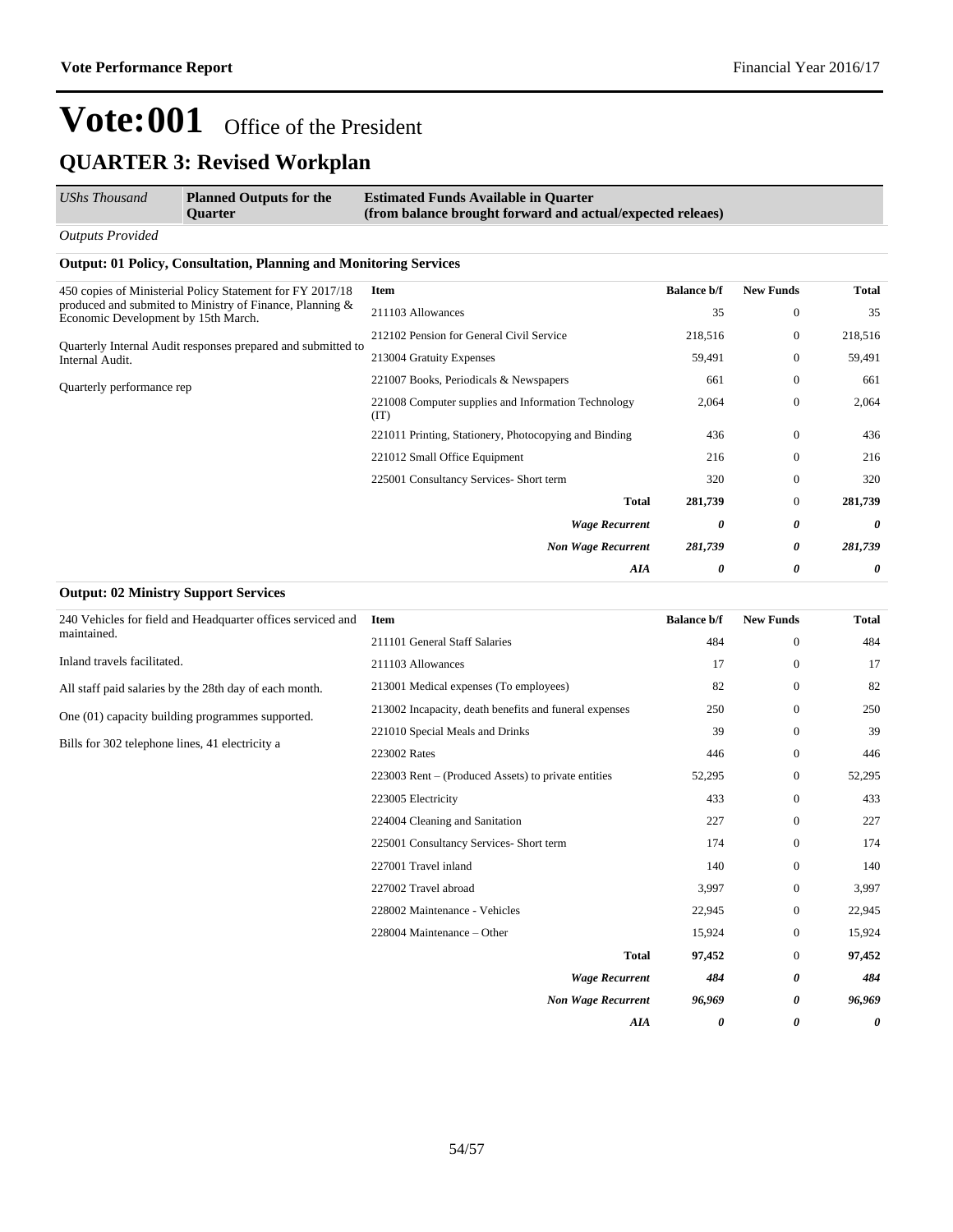| <b>UShs Thousand</b>                                  | <b>Planned Outputs for the</b><br><b>Ouarter</b>          | <b>Estimated Funds Available in Quarter</b><br>(from balance brought forward and actual/expected releaes) |                    |                  |              |  |  |  |  |
|-------------------------------------------------------|-----------------------------------------------------------|-----------------------------------------------------------------------------------------------------------|--------------------|------------------|--------------|--|--|--|--|
|                                                       | <b>Output: 03 Ministerial and Top Management Services</b> |                                                                                                           |                    |                  |              |  |  |  |  |
| 02 (two) cross border meetings held.                  |                                                           | <b>Item</b>                                                                                               | <b>Balance b/f</b> | <b>New Funds</b> | <b>Total</b> |  |  |  |  |
| Inland and foreign travels facilitated.               |                                                           | 211103 Allowances                                                                                         | 330                | $\theta$         | 330          |  |  |  |  |
| 04 Top and 12 Senior Management meetings facilitated. |                                                           | 227001 Travel inland                                                                                      | 204                | $\mathbf{0}$     | 204          |  |  |  |  |
|                                                       |                                                           | 227002 Travel abroad                                                                                      | 76,454             | $\mathbf{0}$     | 76,454       |  |  |  |  |
| Facilitation provided to entitled officers.           |                                                           | <b>Total</b>                                                                                              | 76,987             | $\mathbf{0}$     | 76,987       |  |  |  |  |
|                                                       |                                                           | <b>Wage Recurrent</b>                                                                                     | 0                  | 0                | $\theta$     |  |  |  |  |
|                                                       |                                                           | <b>Non Wage Recurrent</b>                                                                                 | 76,987             | 0                | 76,987       |  |  |  |  |
|                                                       |                                                           | AIA                                                                                                       | 0                  | 0                | $\theta$     |  |  |  |  |

#### **Output: 06 Kampala Capital City and Metropolitan Policy Services**

| City Policies developed.                                                    | Item                                                        | <b>Balance b/f</b> | <b>New Funds</b> | <b>Total</b> |
|-----------------------------------------------------------------------------|-------------------------------------------------------------|--------------------|------------------|--------------|
| Capital City development monitored.                                         | 211103 Allowances                                           | 8                  | $\mathbf{0}$     | 8            |
|                                                                             | 221002 Workshops and Seminars                               | 146                | $\mathbf{0}$     | 146          |
| Capital City activities coordinated.                                        | 221003 Staff Training                                       | 39                 | $\mathbf{0}$     | 39           |
| One (01) members of staff trained.                                          | 221007 Books, Periodicals & Newspapers                      | 35                 | $\mathbf{0}$     | 35           |
| Kampala Metropolitan Physical Planning Authority<br>(KMPPA) oprationalized. | 221008 Computer supplies and Information Technology<br>(TT) | 37                 | $\mathbf{0}$     | 37           |
| Relations with other Cities developed.                                      | 221009 Welfare and Entertainment                            | 74                 | $\boldsymbol{0}$ | 74           |
|                                                                             | 221011 Printing, Stationery, Photocopying and Binding       | 96                 | $\mathbf{0}$     | 96           |
| Offi                                                                        | 221012 Small Office Equipment                               | 89                 | $\mathbf{0}$     | 89           |
|                                                                             | 227001 Travel inland                                        | 75                 | $\mathbf{0}$     | 75           |
|                                                                             | 227002 Travel abroad                                        | 69                 | $\mathbf{0}$     | 69           |
|                                                                             | 228002 Maintenance - Vehicles                               | 745                | $\mathbf{0}$     | 745          |
|                                                                             | 228003 Maintenance – Machinery, Equipment & Furniture       | 100                | $\mathbf{0}$     | 100          |
|                                                                             | <b>Total</b>                                                | 1,512              | $\boldsymbol{0}$ | 1,512        |
|                                                                             | <b>Wage Recurrent</b>                                       | 0                  | 0                | 0            |
|                                                                             | <b>Non Wage Recurrent</b>                                   | 1,512              | 0                | 1,512        |
|                                                                             | <b>AIA</b>                                                  | 0                  | 0                | 0            |

#### **Output: 07 Coordination of the Public Administration Sector**

| Public Administration Sector activities coordinated: | Item                          |                           | <b>Balance b/f</b> | <b>New Funds</b> | <b>Total</b>          |
|------------------------------------------------------|-------------------------------|---------------------------|--------------------|------------------|-----------------------|
| 1. One (01) TWG meeting held.                        | 221002 Workshops and Seminars |                           | 499                | $\mathbf{0}$     | 499                   |
|                                                      |                               | <b>Total</b>              | 499                | 0                | 499                   |
|                                                      |                               | <b>Wage Recurrent</b>     | 0                  | 0                | $\boldsymbol{\theta}$ |
|                                                      |                               | <b>Non Wage Recurrent</b> | 499                | 0                | 499                   |
|                                                      |                               | AIA                       | 0                  | 0                | $\theta$              |

#### *Development Projects*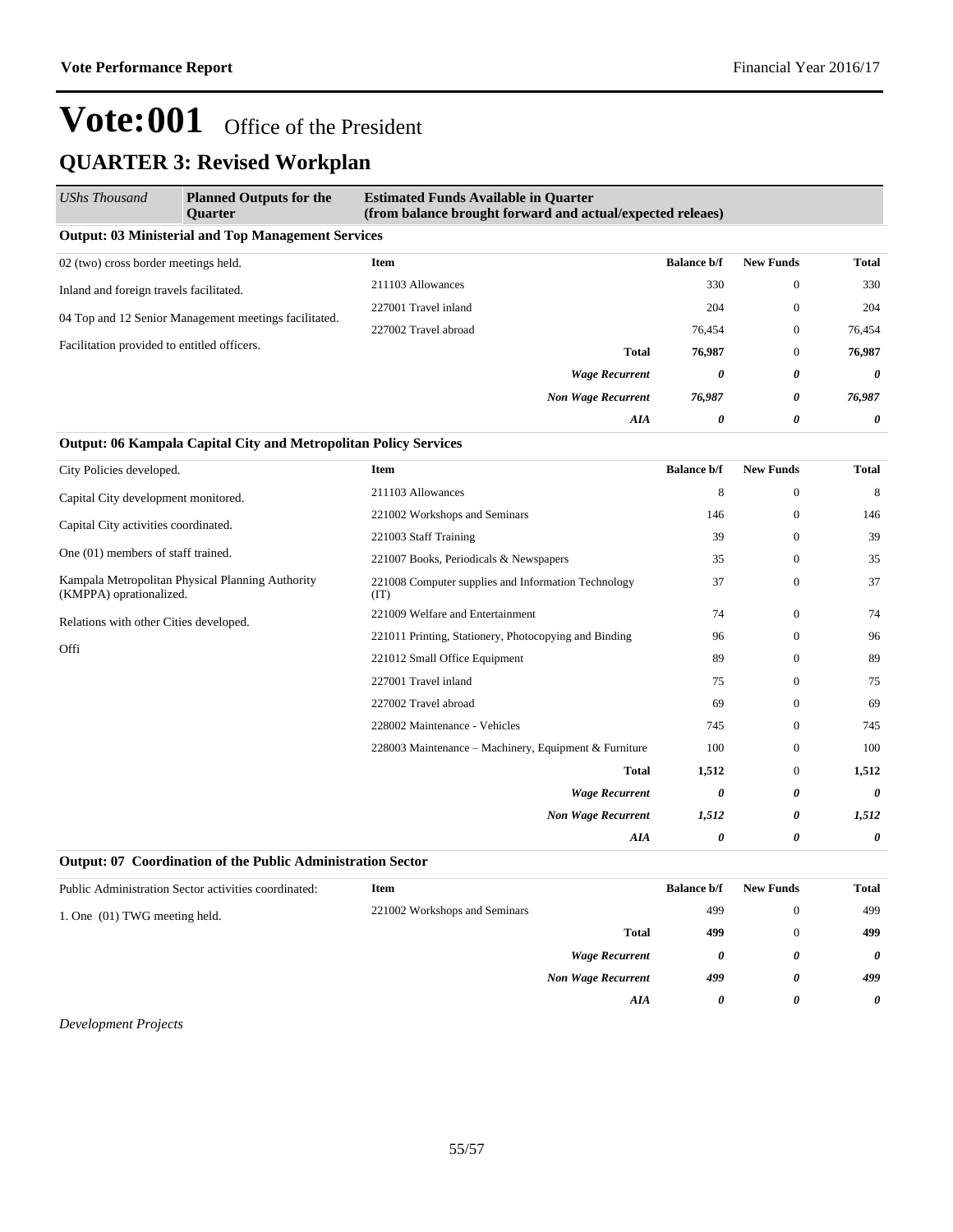| <b>UShs Thousand</b>                    | <b>Planned Outputs for the</b><br><b>Ouarter</b>                         | <b>Estimated Funds Available in Quarter</b><br>(from balance brought forward and actual/expected releaes) |                           |                       |                  |                       |  |
|-----------------------------------------|--------------------------------------------------------------------------|-----------------------------------------------------------------------------------------------------------|---------------------------|-----------------------|------------------|-----------------------|--|
|                                         | <b>Project: 0001 Construction of GoU offices</b>                         |                                                                                                           |                           |                       |                  |                       |  |
| <b>Capital Purchases</b>                |                                                                          |                                                                                                           |                           |                       |                  |                       |  |
|                                         | <b>Output: 72 Government Buildings and Administrative Infrastructure</b> |                                                                                                           |                           |                       |                  |                       |  |
|                                         | Government offices in Mubende and Adjumani constructed. Item             |                                                                                                           |                           | <b>Balance b/f</b>    | <b>New Funds</b> | <b>Total</b>          |  |
|                                         |                                                                          | 312101 Non-Residential Buildings                                                                          |                           | 234,843               | $\boldsymbol{0}$ | 234,843               |  |
|                                         |                                                                          |                                                                                                           | <b>Total</b>              | 234,843               | $\boldsymbol{0}$ | 234,843               |  |
|                                         |                                                                          |                                                                                                           | <b>GoU</b> Development    | 234,843               | 0                | 234,843               |  |
|                                         |                                                                          |                                                                                                           | <b>External Financing</b> | 0                     | $\theta$         | $\boldsymbol{\theta}$ |  |
|                                         |                                                                          |                                                                                                           | AIA                       | $\boldsymbol{\theta}$ | $\theta$         | 0                     |  |
|                                         | Project: 0007 Strengthening of the President's Office                    |                                                                                                           |                           |                       |                  |                       |  |
| Capital Purchases                       |                                                                          |                                                                                                           |                           |                       |                  |                       |  |
|                                         | Output: 75 Purchase of Motor Vehicles and Other Transport Equipment      |                                                                                                           |                           |                       |                  |                       |  |
|                                         | Seven (07) M/Cycles procured for Patriotism Secretariat.                 | <b>Item</b>                                                                                               |                           | <b>Balance b/f</b>    | <b>New Funds</b> | <b>Total</b>          |  |
| One 14 seater omnibus procured for KCC. | 312201 Transport Equipment                                               |                                                                                                           | 6,888                     | $\boldsymbol{0}$      | 6,888            |                       |  |
|                                         |                                                                          | <b>Total</b>                                                                                              | 6,888                     | $\boldsymbol{0}$      | 6,888            |                       |  |
|                                         |                                                                          |                                                                                                           | <b>GoU</b> Development    | 6,888                 | 0                | 6,888                 |  |
|                                         |                                                                          |                                                                                                           | <b>External Financing</b> | 0                     | 0                | 0                     |  |
|                                         |                                                                          |                                                                                                           | AIA                       | $\boldsymbol{\theta}$ | 0                | 0                     |  |
|                                         | Output: 76 Purchase of Office and ICT Equipment, including Software      |                                                                                                           |                           |                       |                  |                       |  |
| 08 computers sets procured.             |                                                                          | <b>Item</b>                                                                                               |                           | <b>Balance b/f</b>    | <b>New Funds</b> | <b>Total</b>          |  |
| 2 laptop computers procured.            |                                                                          | 312202 Machinery and Equipment                                                                            |                           | 39                    | $\mathbf{0}$     | 39                    |  |
|                                         |                                                                          |                                                                                                           | <b>Total</b>              | 39                    | $\boldsymbol{0}$ | 39                    |  |
|                                         |                                                                          |                                                                                                           | <b>GoU</b> Development    | 39                    | 0                | 39                    |  |
|                                         |                                                                          |                                                                                                           | <b>External Financing</b> | $\boldsymbol{\theta}$ | 0                | $\boldsymbol{\theta}$ |  |
|                                         |                                                                          |                                                                                                           | AIA                       | $\boldsymbol{\theta}$ | 0                | $\boldsymbol{\theta}$ |  |
|                                         | Output: 77 Purchase of Specialised Machinery & Equipment                 |                                                                                                           |                           |                       |                  |                       |  |
|                                         |                                                                          | Item                                                                                                      |                           | <b>Balance b/f</b>    | <b>New Funds</b> | <b>Total</b>          |  |
|                                         |                                                                          | 312202 Machinery and Equipment                                                                            |                           | 9,448                 | $\boldsymbol{0}$ | 9,448                 |  |
|                                         |                                                                          |                                                                                                           | <b>Total</b>              | 9,448                 | $\mathbf{0}$     | 9,448                 |  |
|                                         |                                                                          |                                                                                                           | <b>GoU</b> Development    | 9,448                 | 0                | 9,448                 |  |
|                                         |                                                                          |                                                                                                           | <b>External Financing</b> | 0                     | 0                | 0                     |  |
|                                         |                                                                          |                                                                                                           | AIA                       | 0                     | 0                | 0                     |  |